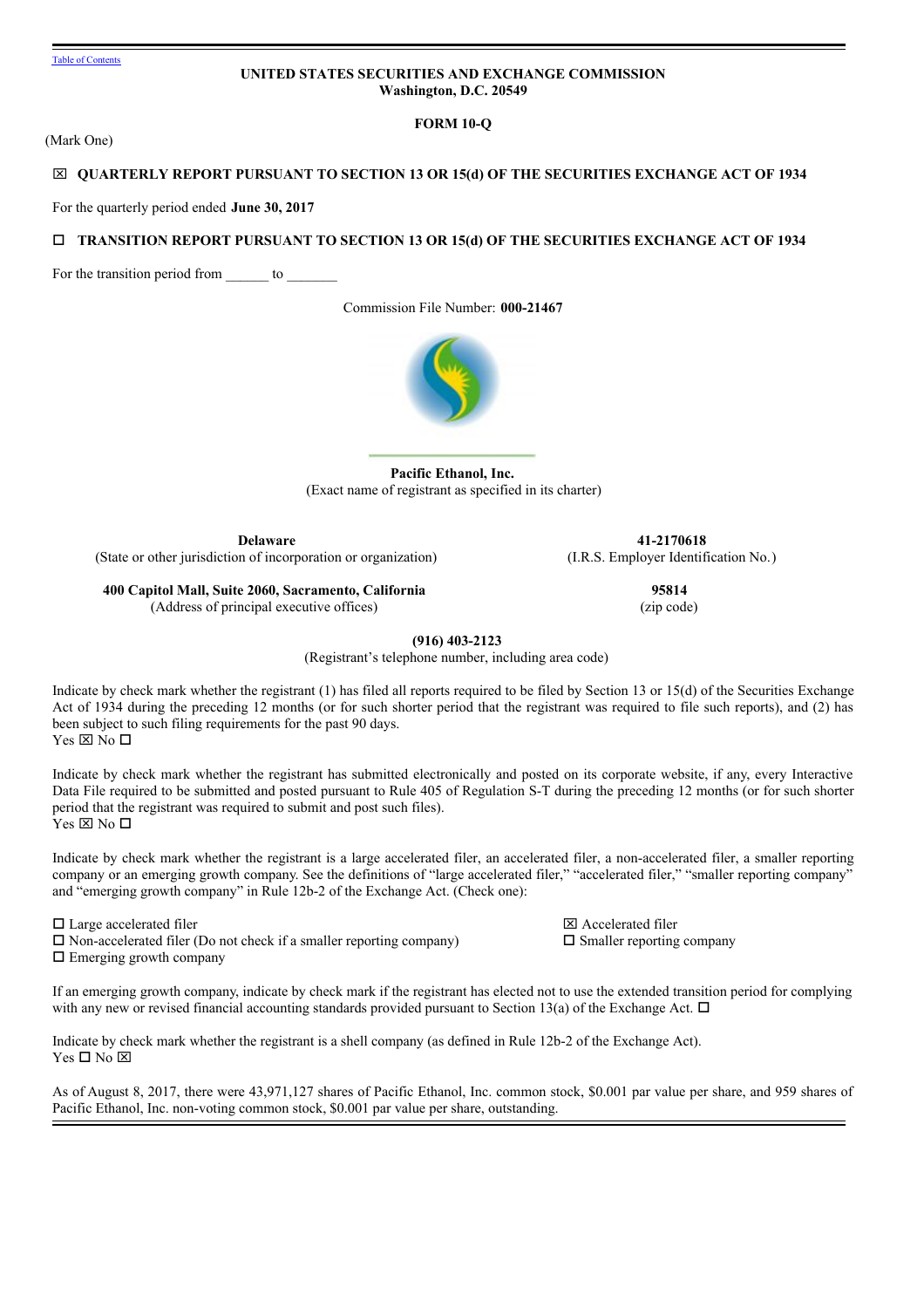## **PART I FINANCIAL INFORMATION**

| ITEM 1.           | FINANCIAL STATEMENTS.                                                                                          | Page   |
|-------------------|----------------------------------------------------------------------------------------------------------------|--------|
|                   | Consolidated Balance Sheets as of June 30, 2017 (unaudited) and December 31, 2016                              | 3      |
|                   | Consolidated Statements of Operations for the Three and Six Months Ended June 30, 2017 and 2016<br>(unaudited) | 5      |
|                   | Consolidated Statements of Cash Flows for the Six Months Ended June 30, 2017 and 2016 (unaudited)              | 6      |
|                   | Notes to Consolidated Financial Statements (unaudited)                                                         | $\tau$ |
| ITEM 2.           | MANAGEMENT'S DISCUSSION AND ANALYSIS OF FINANCIAL CONDITION AND RESULTS OF<br><b>OPERATIONS.</b>               | 18     |
| ITEM 3.           | <b>QUANTITATIVE AND QUALITATIVE DISCLOSURES ABOUT MARKET RISK.</b>                                             | 29     |
| ITEM 4.           | <b>CONTROLS AND PROCEDURES.</b>                                                                                | 30     |
|                   | <b>PART II</b><br><b>OTHER INFORMATION</b>                                                                     |        |
| ITEM 1.           | <b>LEGAL PROCEEDINGS.</b>                                                                                      | 31     |
| ITEM 1A.          | <b>RISK FACTORS.</b>                                                                                           | 31     |
| ITEM 2.           | UNREGISTERED SALES OF EQUITY SECURITIES AND USE OF PROCEEDS.                                                   | 39     |
| ITEM 3.           | DEFAULTS UPON SENIOR SECURITIES.                                                                               | 39     |
| ITEM 4.           | <b>MINE SAFETY DISCLOSURES.</b>                                                                                | 39     |
| ITEM 5.           | <b>OTHER INFORMATION.</b>                                                                                      | 39     |
| ITEM 6.           | <b>EXHIBITS.</b>                                                                                               | 40     |
| <b>SIGNATURES</b> |                                                                                                                | 41     |
|                   |                                                                                                                |        |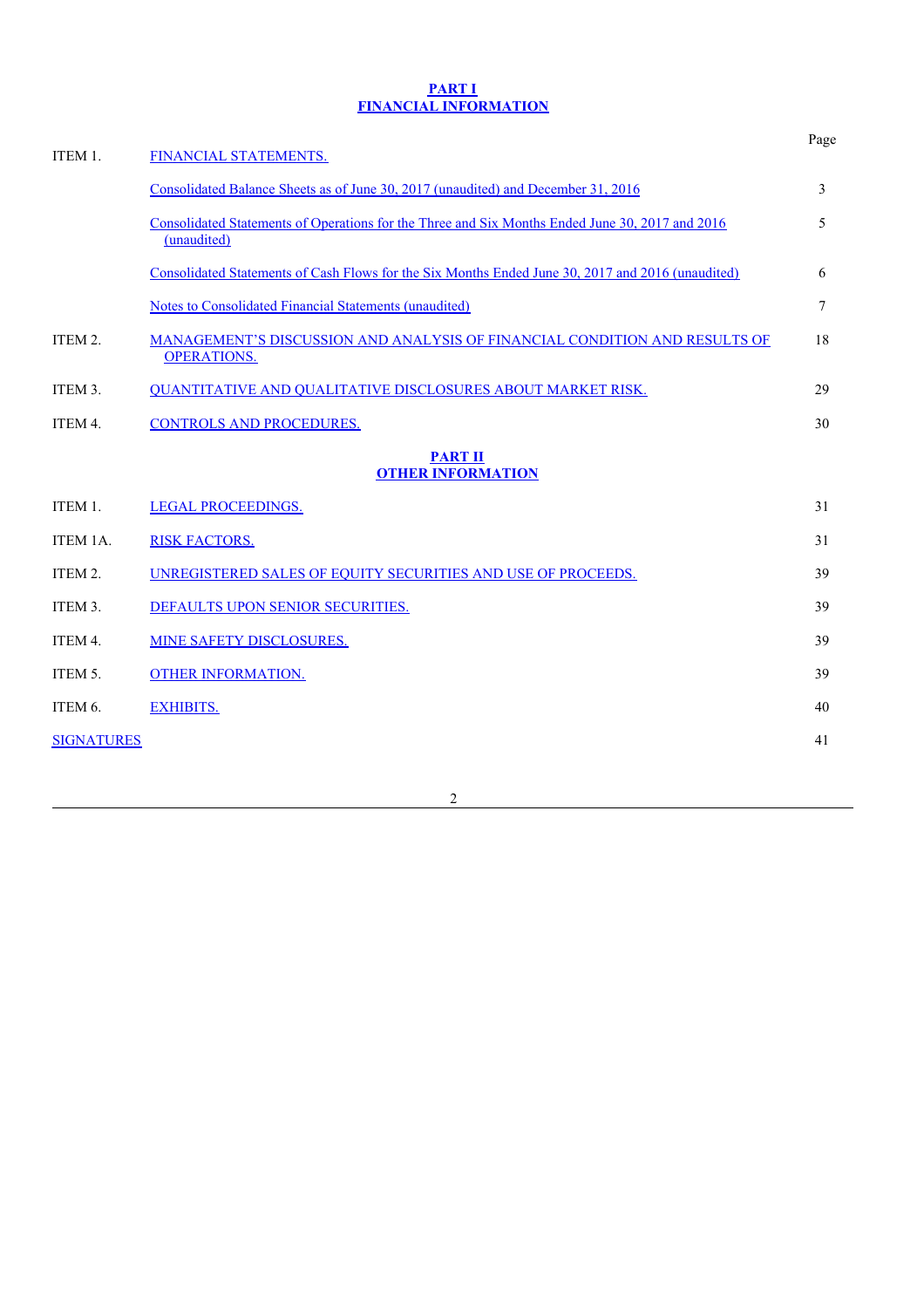# **PART I - FINANCIAL INFORMATION**

# **ITEM 1. FINANCIAL STATEMENTS.**

## **PACIFIC ETHANOL, INC. CONSOLIDATED BALANCE SHEETS (in thousands)**

|                                                                                     | June 30,<br>2017<br>(unaudited) |               | December 31,<br>2016<br>$\star$ |
|-------------------------------------------------------------------------------------|---------------------------------|---------------|---------------------------------|
| <b>ASSETS</b>                                                                       |                                 |               |                                 |
| <b>Current Assets:</b>                                                              |                                 |               |                                 |
| Cash and cash equivalents                                                           | \$<br>91,454                    | $\mathcal{S}$ | 68,590                          |
| Accounts receivable, net (net of allowance for doubtful accounts of \$16 and \$331, |                                 |               |                                 |
| respectively)                                                                       | 46,438                          |               | 86,275                          |
| Inventories                                                                         | 63,087                          |               | 60,070                          |
| Prepaid inventory                                                                   | 10,432                          |               | 9,946                           |
| Income tax receivables                                                              | 5,727                           |               | 5,730                           |
| Derivative instruments                                                              | 1,150                           |               | 978                             |
| Other current assets                                                                | 2,483                           |               | 3,612                           |
| Total current assets                                                                | 220,771                         |               | 235,201                         |
|                                                                                     |                                 |               |                                 |
| Property and equipment, net                                                         | 453,011                         |               | 465,190                         |
|                                                                                     |                                 |               |                                 |
| <b>Other Assets:</b>                                                                |                                 |               |                                 |
| Intangible assets, net                                                              | 2,678                           |               | 2,678                           |
| Other assets                                                                        | 8,117                           |               | 5,169                           |
| Total other assets                                                                  | 10,795                          |               | 7,847                           |
| <b>Total Assets</b>                                                                 | 684,577                         |               | 708,238                         |

**\*** Amounts derived from the audited consolidated financial statements for the year ended December 31, 2016.

See accompanying notes to consolidated financial statements.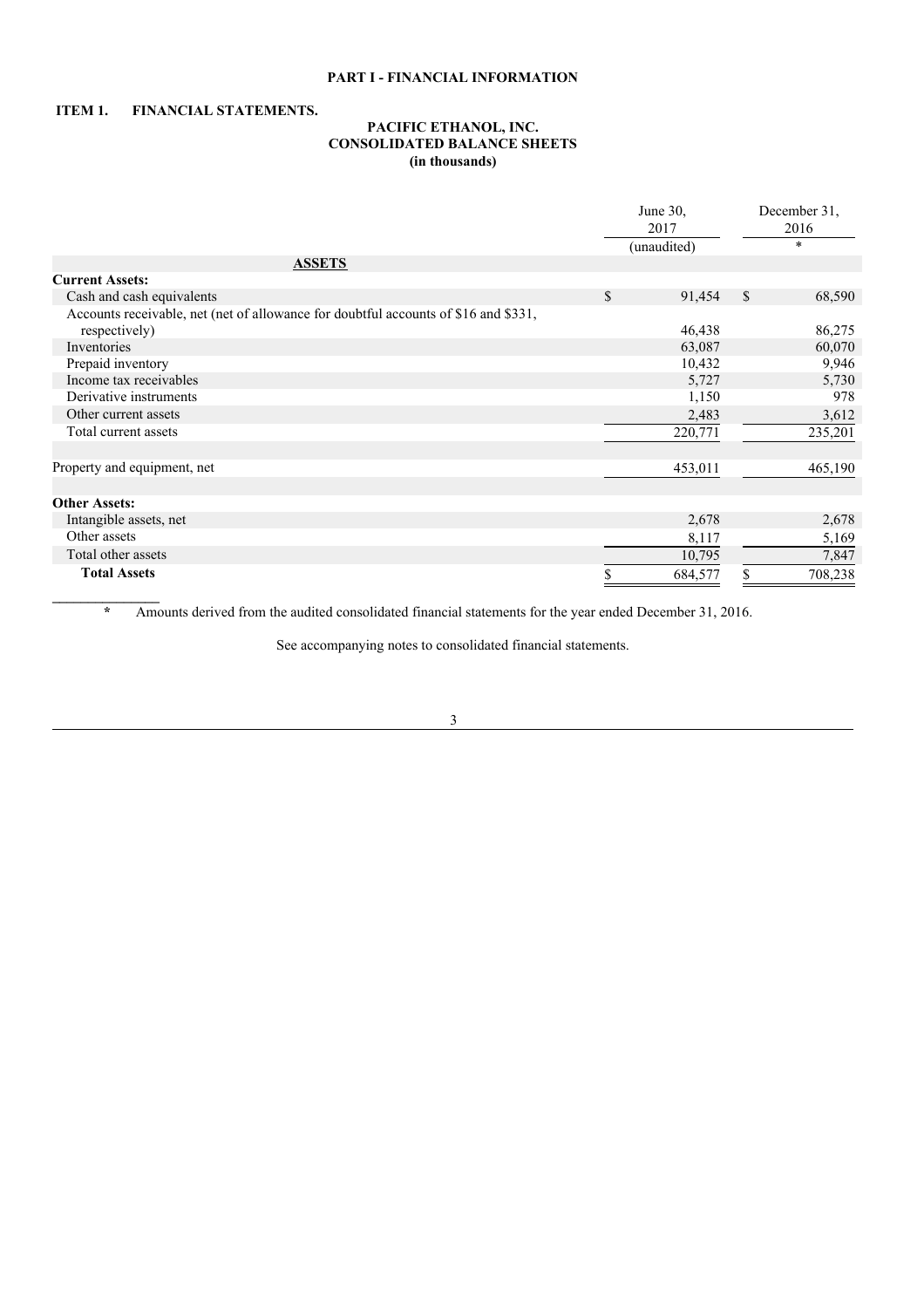## **PACIFIC ETHANOL, INC. CONSOLIDATED BALANCE SHEETS (CONTINUED) (in thousands, except par value)**

|                                                                                                                                                                        | June 30,<br>2017 |    | December 31,<br>2016      |
|------------------------------------------------------------------------------------------------------------------------------------------------------------------------|------------------|----|---------------------------|
|                                                                                                                                                                        | (unaudited)      |    | $\ast$                    |
| <b>LIABILITIES AND STOCKHOLDERS' EQUITY</b>                                                                                                                            |                  |    |                           |
| <b>Current Liabilities:</b>                                                                                                                                            |                  |    |                           |
| Accounts payable – trade                                                                                                                                               | \$<br>28,234     | \$ | 37,051                    |
| <b>Accrued liabilities</b>                                                                                                                                             | 17,823           |    | 20,280                    |
| Current portion - capital leases                                                                                                                                       | 838              |    | 794                       |
| Current portion - long-term debt                                                                                                                                       | 14,000           |    | 10,500                    |
| Derivative instruments                                                                                                                                                 | 1,721            |    | 4,115                     |
| Accrued PE Op Co. purchase                                                                                                                                             | 3,828            |    | 3,828                     |
| Other current liabilities                                                                                                                                              | 1,547            |    | 2,273                     |
| Total current liabilities                                                                                                                                              | 67,991           |    | 78,841                    |
| Long-term debt, net of current portion                                                                                                                                 | 199,599          |    | 188,028                   |
| Capital leases, net of current portion                                                                                                                                 | 117              |    | 547                       |
| Warrant liabilities at fair value                                                                                                                                      |                  |    | 651                       |
| Other liabilities                                                                                                                                                      | 20,446           |    | 21,910                    |
|                                                                                                                                                                        |                  |    |                           |
| <b>Total Liabilities</b>                                                                                                                                               | 288,153          |    | 289,977                   |
| Commitments and Contingencies (Note 7)                                                                                                                                 |                  |    |                           |
| <b>Stockholders' Equity:</b>                                                                                                                                           |                  |    |                           |
| Pacific Ethanol, Inc. Stockholders' Equity:                                                                                                                            |                  |    |                           |
| Preferred stock, \$0.001 par value; 10,000 shares authorized;                                                                                                          |                  |    |                           |
| Series A: 1,684 shares authorized; no shares issued and outstanding as of June 30, 2017<br>and December 31, 2016;                                                      |                  |    |                           |
| Series B: 1,581 shares authorized; 927 shares issued and outstanding as of June 30, 2017                                                                               | $\mathbf{1}$     |    |                           |
| and December 31, 2016; liquidation preference of \$18,075 as of June 30, 2017                                                                                          |                  |    | 1                         |
| Common stock, \$0.001 par value; 300,000 shares authorized; 43,909 and 39,772 shares<br>issued and outstanding as of June 30, 2017 and December 31, 2016, respectively | 44               |    | 40                        |
| Non-voting common stock, \$0.001 par value; 3,553 shares authorized; 1 and 3,540 shares                                                                                |                  |    |                           |
|                                                                                                                                                                        |                  |    |                           |
| issued and outstanding as of June 30, 2017 and December 31, 2016, respectively<br>Additional paid-in capital                                                           | 924,911          |    | $\overline{4}$<br>922,698 |
|                                                                                                                                                                        |                  |    |                           |
| Accumulated other comprehensive loss<br>Accumulated deficit                                                                                                            | (2,620)          |    | (2,620)                   |
|                                                                                                                                                                        | (554, 337)       |    | (532, 233)                |
| Total Pacific Ethanol, Inc. Stockholders' Equity                                                                                                                       | 367,999          |    | 387,890                   |
| Noncontrolling interests                                                                                                                                               | 28,425           |    | 30,371                    |
| Total Stockholders' Equity                                                                                                                                             | 396,424          |    | 418,261                   |
| <b>Total Liabilities and Stockholders' Equity</b>                                                                                                                      | \$<br>684,577    | \$ | 708,238                   |

**\*** Amounts derived from the audited consolidated financial statements for the year ended December 31, 2016.

See accompanying notes to consolidated financial statements.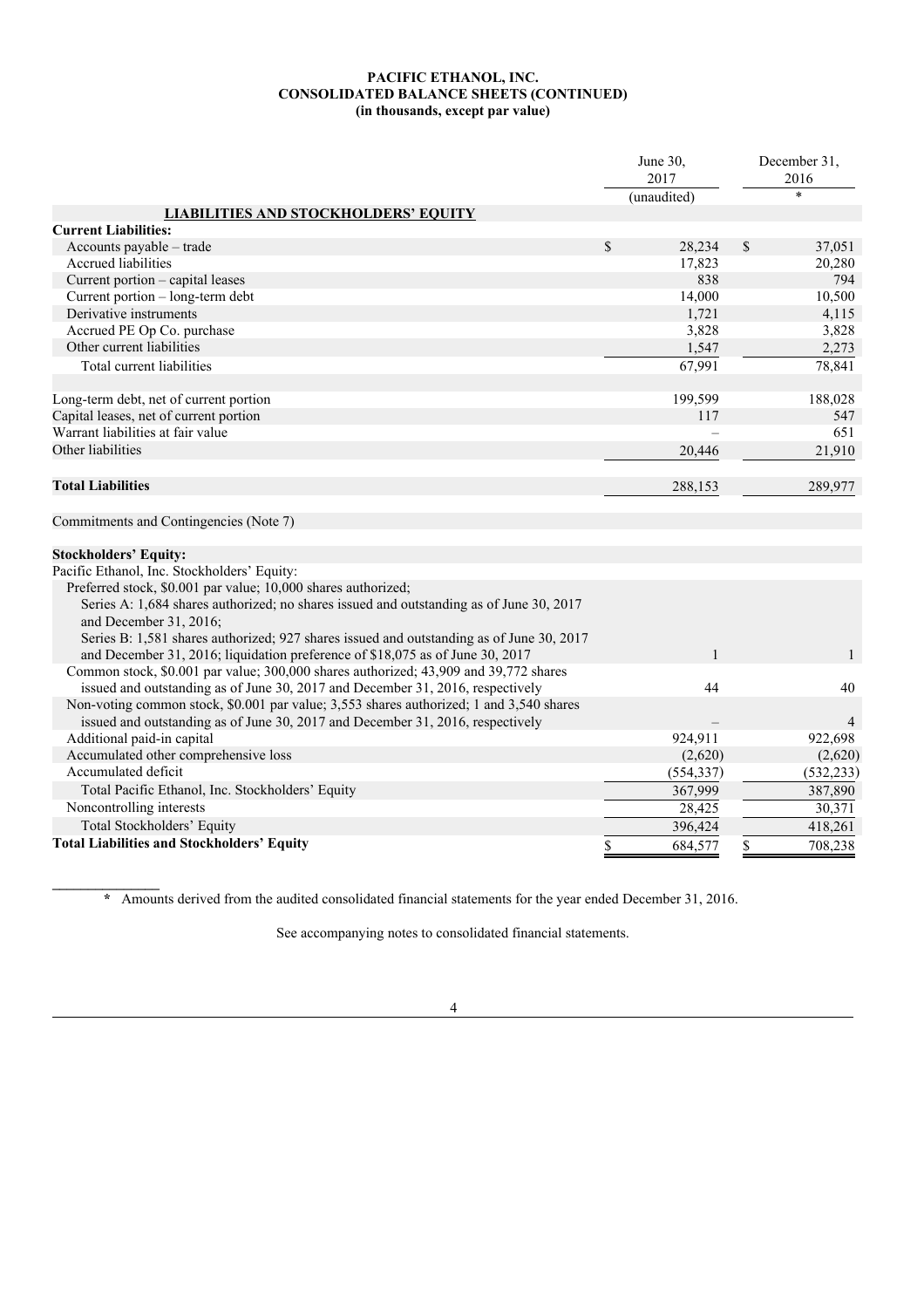## **PACIFIC ETHANOL, INC. CONSOLIDATED STATEMENTS OF OPERATIONS (unaudited, in thousands, except per share data)**

|                                                       |    | Three Months Ended<br>June 30, |    |          | Six Months Ended<br>June 30, |           |    |          |
|-------------------------------------------------------|----|--------------------------------|----|----------|------------------------------|-----------|----|----------|
|                                                       |    | 2017                           |    | 2016     |                              | 2017      |    | 2016     |
| Net sales                                             | S. | 405,202                        | \$ | 422,860  | \$                           | 791,542   | S  | 765,233  |
| Cost of goods sold                                    |    | 403,549                        |    | 405,156  |                              | 795,662   |    | 746,460  |
| Gross profit (loss)                                   |    | 1,653                          |    | 17,704   |                              | (4,120)   |    | 18,773   |
| Selling, general and administrative expenses          |    | 8,762                          |    | 6,148    |                              | 14,212    |    | 14,465   |
| Income (loss) from operations                         |    | (7,109)                        |    | 11,556   |                              | (18, 332) |    | 4,308    |
| Fair value adjustments                                |    | 18                             |    | (24)     |                              | 473       |    | 16       |
| Interest expense, net                                 |    | (2,694)                        |    | (6, 536) |                              | (5, 331)  |    | (12,769) |
| Other income (expense), net                           |    | (153)                          |    | (155)    |                              | (233)     |    | 60       |
| Income (loss) before provision for income taxes       |    | (9,938)                        |    | 4,841    |                              | (23, 423) |    | (8,385)  |
| Provision (benefit) for income taxes                  |    |                                |    | (245)    |                              |           |    | (245)    |
| Consolidated net income (loss)                        |    | (9,938)                        |    | 5,086    |                              | (23, 423) |    | (8,140)  |
| Net loss attributed to noncontrolling interests       |    | 1,097                          |    |          |                              | 1,946     |    |          |
| Net income (loss) attributed to Pacific Ethanol, Inc. |    | (8, 841)                       | \$ | 5,086    | \$                           | (21, 477) | \$ | (8,140)  |
| Preferred stock dividends                             |    | (315)                          | \$ | (315)    | \$                           | (627)     |    | (630)    |
| Income allocated to participating securities          |    |                                |    | (71)     | \$                           |           |    |          |
| Income (loss) available to common stockholders        |    | (9,156)                        | \$ | 4,700    | \$                           | (22, 104) |    | (8,770)  |
| Net income (loss) per share, basic                    |    | (0.22)                         | \$ | 0.11     |                              | (0.52)    | \$ | (0.21)   |
| Net income (loss) per share, diluted                  |    | (0.22)                         |    | 0.11     |                              | (0.52)    |    | (0.21)   |
| Weighted-average shares outstanding, basic            |    | 42,295                         |    | 42,191   |                              | 42,334    |    | 42,121   |
| Weighted-average shares outstanding, diluted          |    | 42,295                         |    | 42,229   |                              | 42,334    |    | 42,121   |

See accompanying notes to consolidated financial statements.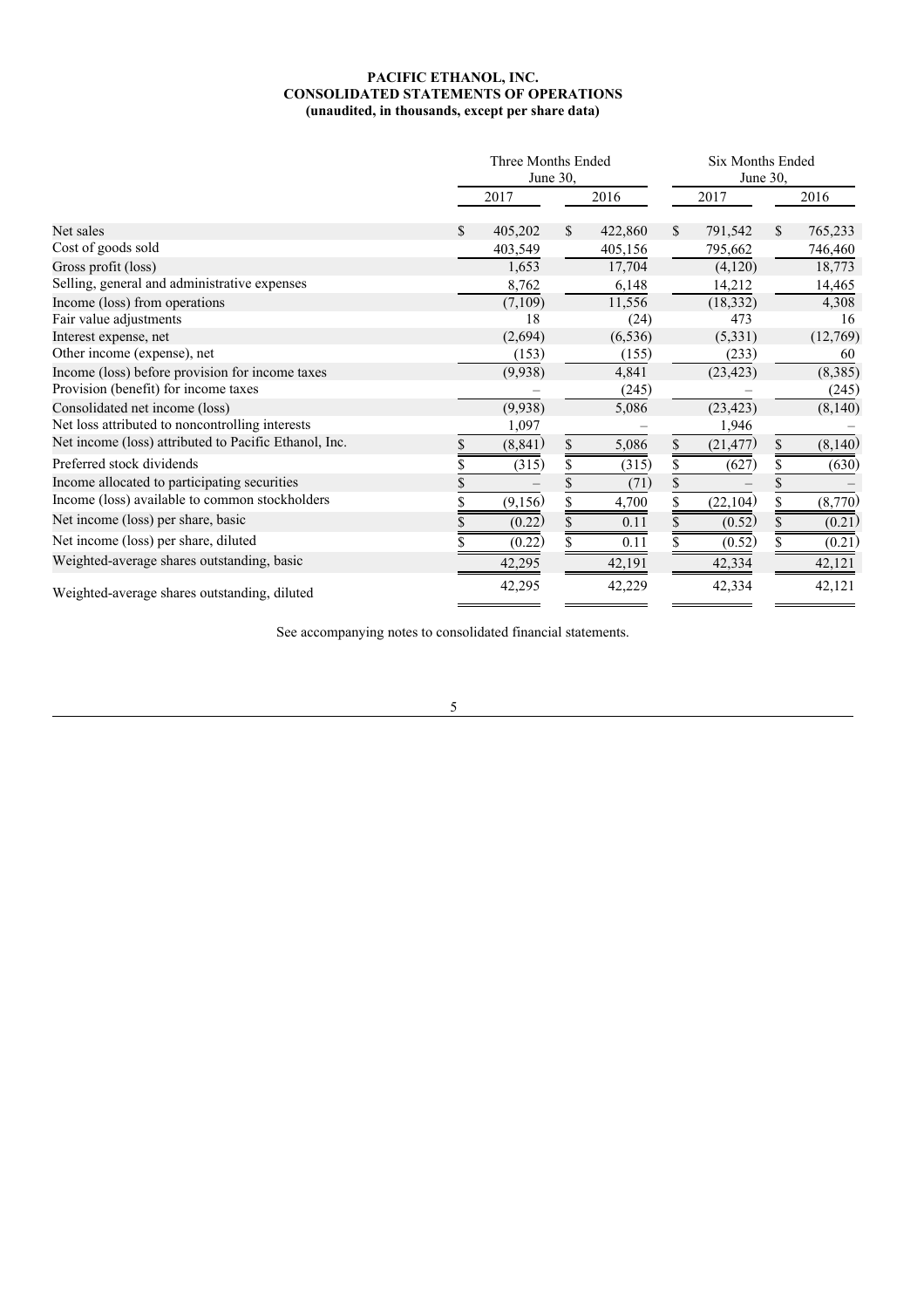### **PACIFIC ETHANOL, INC. CONSOLIDATED STATEMENTS OF CASH FLOWS (unaudited, in thousands)**

|                                                               | Six Months Ended<br>June 30, |                 |           |  |
|---------------------------------------------------------------|------------------------------|-----------------|-----------|--|
|                                                               |                              | 2017            | 2016      |  |
| <b>Operating Activities:</b>                                  |                              |                 |           |  |
| Consolidated net loss                                         | \$                           | (23, 423)<br>\$ | (8,140)   |  |
| Adjustments to reconcile consolidated net loss to             |                              |                 |           |  |
| net cash provided by operating activities:                    |                              |                 |           |  |
| Depreciation and amortization of intangibles                  |                              | 18,408          | 17,670    |  |
| Interest expense added to term debt                           |                              |                 | 9,451     |  |
| Fair value adjustments                                        |                              | (473)           | (16)      |  |
| Amortization of debt discount                                 |                              | 273             | 610       |  |
| Inventory valuation adjustment                                |                              | 256             |           |  |
| Amortization of deferred financing fees                       |                              | 189             | 75        |  |
| Non-cash compensation                                         |                              | 2,158           | 1,181     |  |
| Loss (gain) on derivative instruments                         |                              | 352             | (809)     |  |
| Bad debt expense                                              |                              | 2               | 286       |  |
| Changes in operating assets and liabilities:                  |                              |                 |           |  |
| Accounts receivable                                           |                              | 39,835          | (10, 886) |  |
| Inventories                                                   |                              | (3,273)         | (5,108)   |  |
| Prepaid expenses and other assets                             |                              | (4, 454)        | 4,909     |  |
| Prepaid inventory                                             |                              | (486)           | (4, 346)  |  |
| Accounts payable and accrued expenses                         |                              | (14,273)        | (3,771)   |  |
| Net cash provided by operating activities                     |                              | 15,091          | 1,106     |  |
| <b>Investing Activities:</b>                                  |                              |                 |           |  |
| Additions to property and equipment                           |                              | (6,229)         | (7, 485)  |  |
| Proceeds from cash collateralized letters of credit           |                              |                 | 4,010     |  |
|                                                               |                              | (6,229)         | (3, 475)  |  |
| Net cash used in investing activities                         |                              |                 |           |  |
| <b>Financing Activities:</b>                                  |                              |                 |           |  |
| Net proceeds from Kinergy's line of credit                    |                              | 5,295           | 1,042     |  |
| Net proceeds from notes                                       |                              | 13,530          |           |  |
| Principal payments on borrowings                              |                              | (4,500)         | (17,003)  |  |
| Payments on capital leases                                    |                              | (386)           | (2,079)   |  |
| Proceeds from exercise of warrants and options                |                              | 690             |           |  |
| Preferred stock dividends paid                                |                              | (627)           | (630)     |  |
| Net cash provided by (used in) financing activities           |                              | 14,002          | (18,670)  |  |
| Net increase (decrease) in cash and cash equivalents          |                              | 22,864          | (21,039)  |  |
| Cash and cash equivalents at beginning of period              |                              | 68,590          | 52,712    |  |
| Cash and cash equivalents at end of period                    | \$                           | 91,454<br>\$    | 31,673    |  |
|                                                               |                              |                 |           |  |
| <b>Supplemental Cash Flow Information:</b>                    |                              |                 |           |  |
| Interest paid                                                 | \$                           | 4,852<br>\$     | 2,595     |  |
| Income tax refunds received                                   | \$                           | \$<br>3         | 4,784     |  |
| Noncash financing and investing activities:                   |                              |                 |           |  |
| Reclass of warrant liability to equity upon warrant exercises | \$                           | 178<br>\$       |           |  |

See accompanying notes to consolidated financial statements.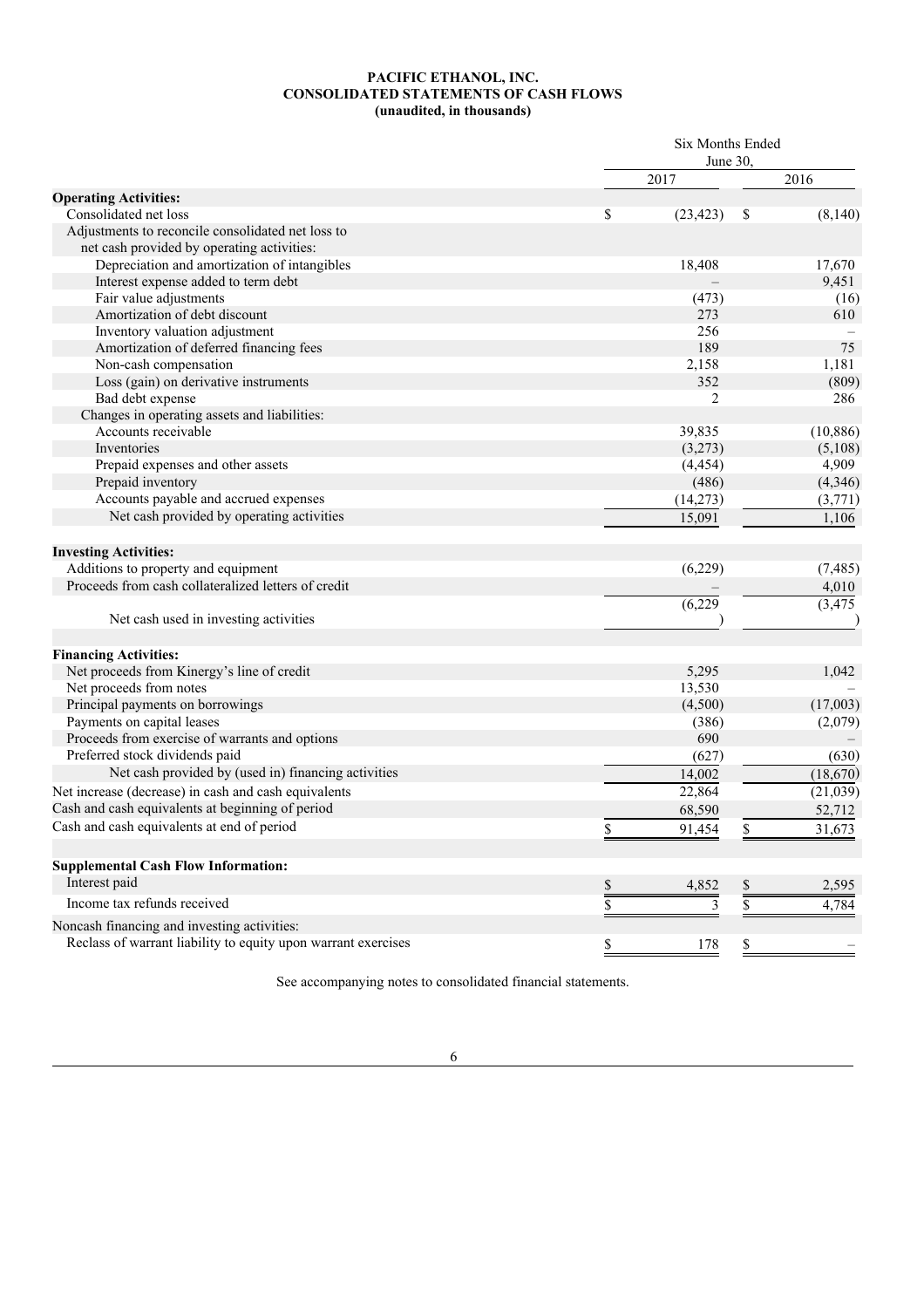## **PACIFIC ETHANOL, INC. NOTES TO CONSOLIDATED FINANCIAL STATEMENTS (UNAUDITED)**

#### 1. ORGANIZATION AND BASIS OF PRESENTATION.

*Organization and Business* – The consolidated financial statements include, for all periods presented, the accounts of Pacific Ethanol, Inc., a Delaware corporation ("Pacific Ethanol"), and its direct and indirect subsidiaries (collectively, the "Company"), including its whollyowned subsidiaries, Kinergy Marketing LLC, an Oregon limited liability company ("Kinergy"), Pacific Ag. Products, LLC, a California limited liability company ("PAP"), PE Op Co., a Delaware corporation ("PE Op Co.") and eight of the Company's ethanol production facilities. The Company's acquisition of Illinois Corn Processing, LLC ("ICP") was consummated on July 3, 2017, and as a result, the Company's consolidated financial statements, for all periods presented, exclude the accounts of ICP. See Note 11 – Subsequent Events.

On December 15, 2016, the Company and Aurora Cooperative Elevator Company, a Nebraska cooperative corporation ("ACEC"), closed a transaction under a contribution agreement under which the Company contributed its Aurora, Nebraska ethanol facilities and ACEC contributed its Aurora grain elevator and related grain handling assets to Pacific Aurora, LLC ("Pacific Aurora") in exchange for equity interests in Pacific Aurora. On December 15, 2016, concurrently with the closing under the contribution agreement, the Company sold a portion of its equity interest in Pacific Aurora to ACEC. As a result, as of December 15, 2016 and through June 30, 2017, the Company owned 73.93% of Pacific Aurora and ACEC owned 26.07% of Pacific Aurora. The Company consolidates 100% of the results of Pacific Aurora and records ACEC's 26.07% equity interest as noncontrolling interests in the accompanying financial statements.

The Company is a leading producer and marketer of low-carbon renewable fuels and high-quality alcohol products in the United States. The Company owns and operates nine production facilities, four in the Western states of California, Oregon and Idaho, and five in the Midwestern states of Illinois and Nebraska. The Company's four ethanol plants in the Western United States (together with their respective holding companies, the "Pacific Ethanol West Plants") are located in close proximity to both feed and ethanol customers and thus enjoy unique advantages in efficiency, logistics and product pricing. These plants produce among the lowest-carbon ethanol produced in the United States due to low energy use in production.

The Company has production capacity of 605 million gallons per year, markets, on an annualized basis, nearly 1.0 billion gallons of ethanol, and produces, on an annualized basis, over 2.5 million tons of co-products such as wet and dry distillers grains, wet and dry corn gluten feed, condensed distillers solubles, corn gluten meal, corn germ, distillers yeast and CO<sub>2</sub>. The Company's four ethanol plants in the Midwest (together with their respective holding companies, the "Pacific Ethanol Central Plants") are located in the heart of the Corn Belt, benefit from low-cost and abundant feedstock production and allow for access to many additional domestic markets. In addition, the Company's ability to load unit trains from these facilities in the Midwest, and barges from its Pekin, Illinois plants, allows for greater access to international markets.

*Basis of Presentation*–*Interim Financial Statements* – The accompanying unaudited consolidated financial statements and related notes have been prepared in accordance with accounting principles generally accepted in the United States for interim financial information and the instructions to Form 10-Q and Rule 10-01 of Regulation S-X. Results for interim periods should not be considered indicative of results for a full year. These interim consolidated financial statements should be read in conjunction with the consolidated financial statements and related notes contained in the Company's Annual Report on Form 10-K for the year ended December 31, 2016. The accounting policies used in preparing these consolidated financial statements are the same as those described in Note 1 to the consolidated financial statements in the Company's Annual Report on Form 10-K for the year ended December 31, 2016. In the opinion of management, all adjustments (consisting of normal recurring adjustments) considered necessary for a fair statement of the results for interim periods have been included. All significant intercompany accounts and transactions have been eliminated in consolidation.

*Accounts Receivable and Allowance for Doubtful Accounts* – Trade accounts receivable are presented at face value, net of the allowance for doubtful accounts. The Company sells ethanol to gasoline refining and distribution companies, sells distillers grains and other feed coproducts to dairy operators and animal feedlots and sells corn oil to poultry and biodiesel customers generally without requiring collateral.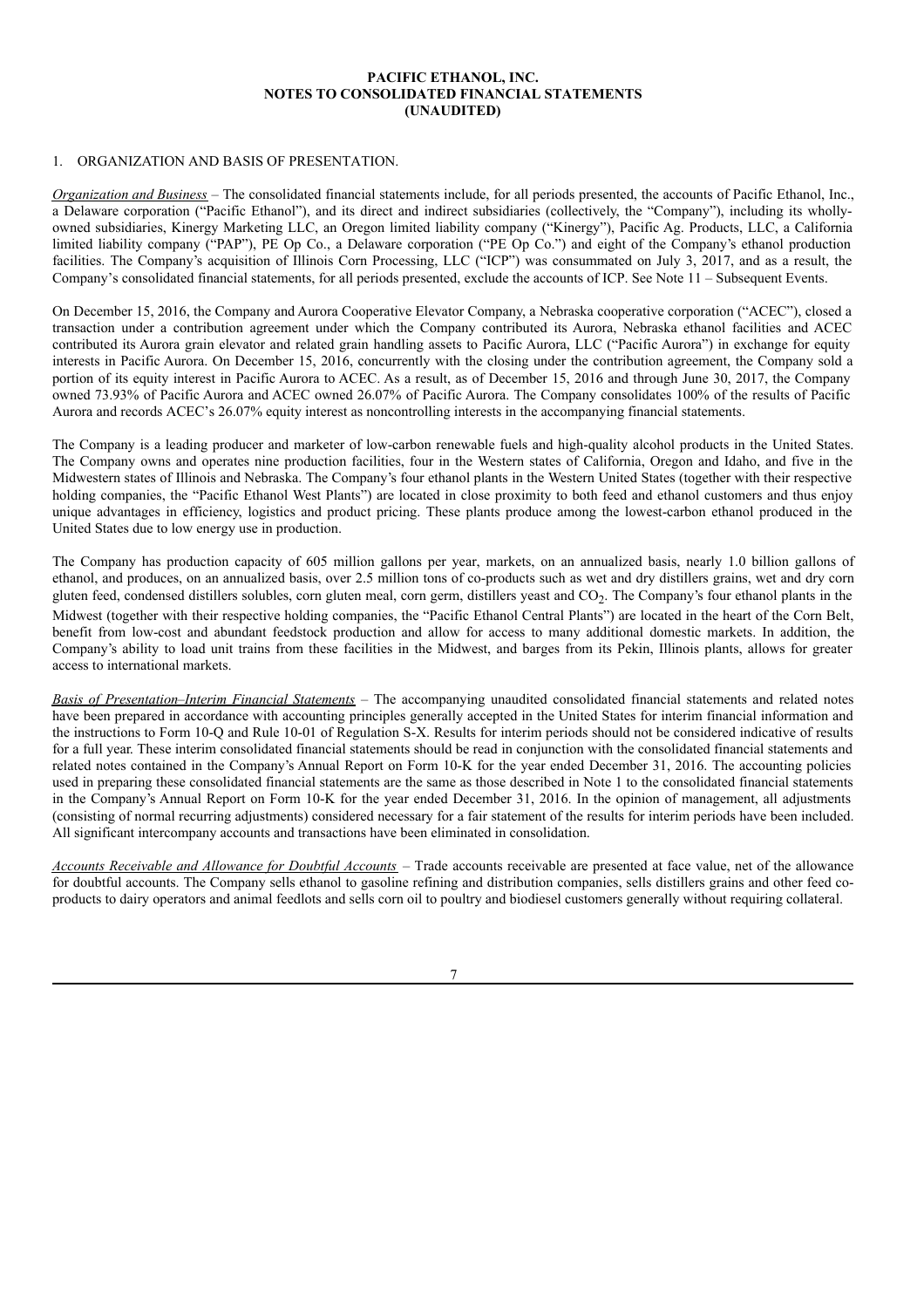The Company maintains an allowance for doubtful accounts for balances that appear to have specific collection issues. The collection process is based on the age of the invoice and requires attempted contacts with the customer at specified intervals. If, after a specified number of days, the Company has been unsuccessful in its collection efforts, a bad debt allowance is recorded for the balance in question. Delinquent accounts receivable are charged against the allowance for doubtful accounts once uncollectibility has been determined. The factors considered in reaching this determination are the apparent financial condition of the customer and the Company's success in contacting and negotiating with the customer. If the financial condition of the Company's customers were to deteriorate, resulting in an impairment of ability to make payments, additional allowances may be required.

Of the accounts receivable balance, approximately \$36,505,000 and \$64,853,000 at June 30, 2017 and December 31, 2016, respectively, were used as collateral under Kinergy's operating line of credit. The allowance for doubtful accounts was \$16,000 and \$331,000 as of June 30, 2017 and December 31, 2016, respectively. The Company recorded a bad debt recovery of \$5,000 and bad debt expense of \$30,000 for the three months ended June 30, 2017 and 2016, respectively. The Company recorded a bad debt expense of \$2,000 and \$286,000 for the six months ended June 30, 2017 and 2016, respectively. The Company does not have any off-balance sheet credit exposure related to its customers.

*Provision for Income Taxes* – The Company recognized no tax benefit for the three and six months ended June 30, 2017 due to the uncertainty of using its tax losses to offset future tax income. The Company recognized a tax benefit of \$0.2 million for the three and six months ended June 30, 2016, as the Company has finalized certain of its tax returns. The Company applied a valuation allowance against the amount of deferred tax losses from the periods. To the extent the Company believes it can utilize these losses, it will adjust its provision (benefit) for income taxes accordingly in future periods.

*Financial Instruments* – The carrying values of cash and cash equivalents, accounts receivable, accounts payable, accrued liabilities and accrued PE Op Co. purchase are reasonable estimates of their fair values because of the short maturity of these items. The Company recorded its warrant liabilities at fair value. The Company believes the carrying value of its long-term debt approximates fair value because the interest rates on these instruments are variable, and are considered Level 2 fair value measurements.

*Recent Accounting Pronouncements* – In February 2016, the Financial Accounting Standards Board ("FASB") issued new guidance on accounting for leases. Under the new guidance, lessees will be required to recognize the following for all leases (with the exception of short-term leases) at the commencement date: (1) a lease liability, which is a lessee's obligation to make lease payments arising from a lease, measured on a discounted cash flow basis; and (2) a "right of use" asset, which is an asset that represents the lessee's right to use the specified asset for the lease term. Under the new guidance, lessor accounting is largely unchanged, with some minor exceptions. Lessees will no longer be provided with a source of off-balance sheet financing for other than short-term leases. The standard is effective for public companies for annual reporting periods beginning after December 15, 2019, and for interim periods beginning after December 15, 2020. Early adoption is permitted. The Company has several operating leases that may be impacted by this guidance. The Company is currently evaluating the impact of the adoption of this accounting standard on its consolidated results of operations and financial condition.

In May 2014, the FASB issued new guidance on the recognition of revenue. The guidance states that an entity should recognize revenue to depict the transfer of promised goods or services to customers in an amount that reflects the consideration to which the entity expects to be entitled in exchange for those goods or services. The standard is effective for annual reporting periods beginning after December 15, 2017, including interim periods within that reporting period. The Company's adoption begins with the first fiscal quarter of fiscal year 2018. In March and April 2016, the FASB issued further revenue recognition guidance amending principal vs. agent considerations regarding whether an entity should recognize revenue to depict the transfer of promised goods or services to customers in an amount that reflects the consideration to which the entity expects to be entitled in exchange for those goods and services. The Company is currently evaluating the impact of the adoption of this accounting standard update on its consolidated results of operations and financial condition. The Company has not yet selected a transition method, nor has it determined the effect of the standard on its ongoing financial reporting. The Company has begun the process in its evaluation and believes it is following an appropriate timeline to allow for proper recognition, presentation and disclosure effective beginning in the year ending December 31, 2018.

In April 2016, the FASB issued new guidance to reduce the complexity of certain aspects of accounting for employee share-based payment transactions. Prior to adoption of the standard, accruals of compensation costs were based on an estimated forfeiture rate. The new guidance allows an entity to make an entity-wide accounting policy election to either continue using an estimate of forfeitures or account for forfeitures only when they occur. The guidance is effective for fiscal years beginning after December 15, 2016, including interim periods within those fiscal years. Effective January 1, 2017, the Company elected to discontinue the use of an estimated forfeiture rate and instead account for actual forfeitures as they occur. The transition guidance requires an adjustment to retained earnings for any cumulative effect. The impact to the Company upon adoption was determined to be immaterial.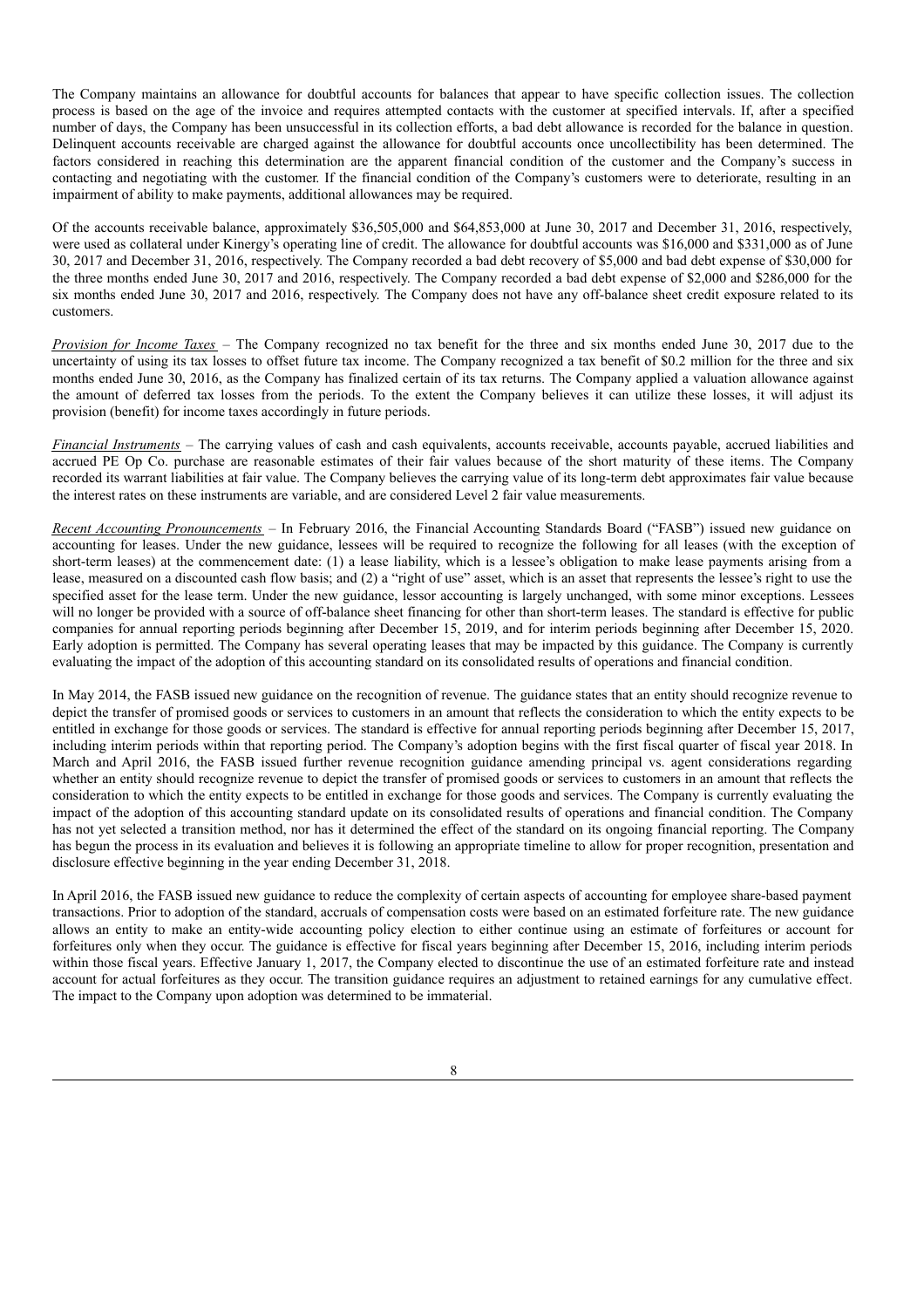*Estimates and Assumptions* – The preparation of the consolidated financial statements in conformity with U.S. generally accepted accounting principles requires management to make estimates and assumptions that affect the reported amounts of assets and liabilities and disclosure of contingent assets and liabilities at the date of the financial statements and the reported amounts of revenues and expenses during the reporting period. Significant estimates are required as part of determining the fair value of warrants, allowance for doubtful accounts, net realizable value of inventory, estimated lives of property and equipment, long-lived asset impairments, valuation allowances on deferred income taxes and the potential outcome of future tax consequences of events recognized in the Company's financial statements or tax returns, and the valuation of assets acquired and liabilities assumed as a result of business combinations. Actual results and outcomes may materially differ from management's estimates and assumptions.

## 2. SEGMENTS.

The Company reports its financial and operating performance in two segments: (1) ethanol production, which includes the production and sale of ethanol and co-products, with all of the Company's production facilities aggregated, and (2) marketing and distribution, which includes marketing and merchant trading for Company-produced ethanol and co-products and third-party ethanol.

The following tables set forth certain financial data for the Company's operating segments (in thousands):

|                                                  | Three Months Ended<br>June 30. |               |         |                          | Six Months Ended<br>June 30. |               |           |
|--------------------------------------------------|--------------------------------|---------------|---------|--------------------------|------------------------------|---------------|-----------|
|                                                  | 2017                           |               | 2016    |                          | 2017                         |               | 2016      |
| <b>Net Sales</b>                                 |                                |               |         |                          |                              |               |           |
| <b>Ethanol Production:</b>                       |                                |               |         |                          |                              |               |           |
| Net sales to external customers                  | \$<br>256,125                  | \$            | 271,630 | \$                       | 499,199                      | \$            | 500,871   |
| Intersegment net sales                           | 188                            |               | 260     |                          | 499                          |               | 523       |
| Total ethanol production net sales               | 256,313                        |               | 271,890 |                          | 499,698                      |               | 501,394   |
| Marketing and distribution:                      |                                |               |         |                          |                              |               |           |
| Net sales to external customers                  | 149,077                        |               | 151,230 |                          | 292,343                      |               | 264,362   |
| Intersegment net sales                           | 1,963                          |               | 2,091   |                          | 3,800                        |               | 3,843     |
| Total marketing and distribution net sales       | 151,040                        |               | 153,321 |                          | 296,143                      |               | 268,205   |
| Intersegment eliminations                        | (2,151)                        |               | (2,351) |                          | (4,299)                      |               | (4,366)   |
| Net sales as reported                            | \$<br>405,202                  | \$            | 422,860 | \$                       | 791,542                      | \$            | 765,233   |
| Cost of goods sold:                              |                                |               |         |                          |                              |               |           |
| Ethanol production                               | \$<br>253,947                  | $\mathcal{S}$ | 260,237 | $\mathbb{S}$             | 504,534                      | \$            | 496,246   |
| Marketing and distribution                       | 151,131                        |               | 149,521 |                          | 294,806                      |               | 258,819   |
| Intersegment eliminations                        | (1,529)                        |               | (4,602) |                          | (3,678)                      |               | (8,605)   |
| Cost of goods sold as reported                   | \$<br>403,549                  | $\mathbb{S}$  | 405,156 | \$                       | 795,662                      | \$            | 746,460   |
| Income (loss) before provision for income taxes: |                                |               |         |                          |                              |               |           |
| Ethanol production                               | \$<br>(6, 304)                 | $\mathbb{S}$  | 794     | \$                       | (18,619)                     | \$            | (16, 330) |
| Marketing and distribution                       | (1, 435)                       |               | 2,209   |                          | (1,286)                      |               | 6,178     |
| Corporate activities                             | (2,199)                        |               | 1,838   |                          | (3,518)                      |               | 1,767     |
|                                                  | \$<br>(9,938)                  | \$            | 4,841   | \$                       | (23, 423)                    | \$            | (8,385)   |
| Depreciation and amortization:                   |                                |               |         |                          |                              |               |           |
| Ethanol production                               | \$<br>9,016                    | \$            | 8,793   | \$                       | 17,862                       | \$            | 17,209    |
| Marketing and distribution                       |                                |               |         |                          |                              |               | 3         |
| Corporate activities                             | 283                            |               | 225     |                          | 546                          |               | 458       |
|                                                  | \$<br>9,299                    | $\frac{1}{2}$ | 9,018   | $\overline{\mathcal{E}}$ | 18,408                       | $\frac{1}{2}$ | 17,670    |
| Interest expense:                                |                                |               |         |                          |                              |               |           |
| Ethanol production                               | \$<br>1,119                    | \$            | 6,180   | \$                       | 2,211                        | \$            | 12,080    |
| Marketing and distribution                       | 302                            |               | 356     |                          | 610                          |               | 689       |
| Corporate activities                             | 1,273                          |               |         |                          | 2,510                        |               |           |
|                                                  | \$<br>2,694                    | \$            | 6,536   | \$                       | 5,331                        | \$            | 12,769    |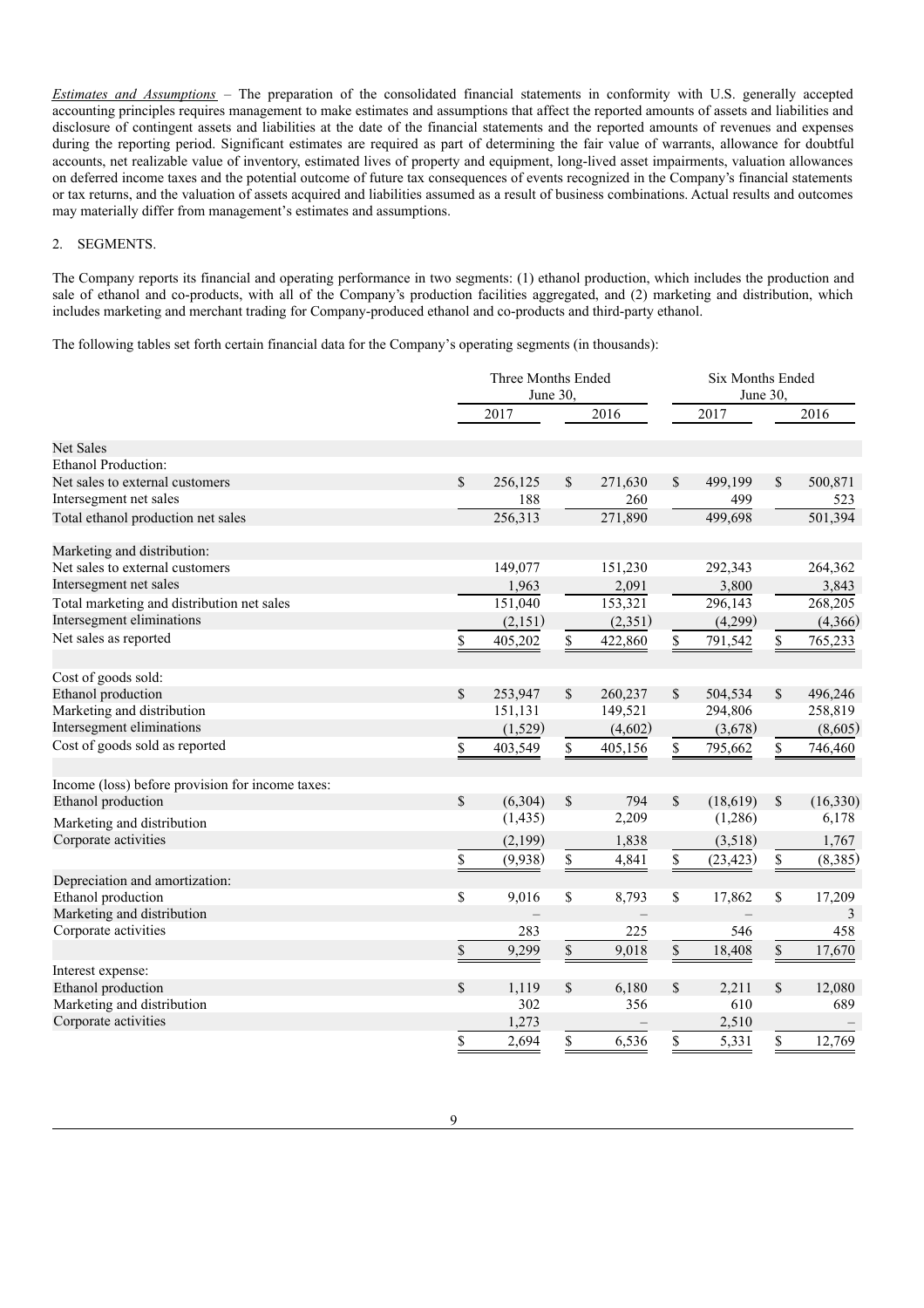The following table sets forth the Company's total assets by operating segment (in thousands):

|                            |   | June 30, 2017 |    | December 31, 2016 |
|----------------------------|---|---------------|----|-------------------|
| Total assets:              |   |               |    |                   |
|                            |   |               |    |                   |
| Ethanol production         | S | 545,835       | -S | 542,688           |
| Marketing and distribution |   | 128,689       |    | 146,356           |
| Corporate assets           |   | 10,053        |    | 19,194            |
|                            |   | 684.577       |    | 708,238           |

## 3. INVENTORIES.

Inventories consisted primarily of bulk ethanol, corn, co-products, Low-Carbon Fuel Standard ("LCFS") credits and unleaded fuel, and are valued at the lower of cost and net realizable value, with cost determined on a first-in, first-out basis. Total inventories are net of a valuation adjustment of \$256,000 as of June 30, 2017. Inventory balances consisted of the following (in thousands):

Inventory balances consisted of the following (in thousands):

|                  | June 30, 2017 |        | December 31, 2016 |
|------------------|---------------|--------|-------------------|
| Finished goods   |               | 38,144 | 33,773            |
| Work in progress |               | 8,239  | 7,092             |
| Raw materials    |               | 7,752  | 6,571             |
| LCFS credits     |               | 7,300  | 10,926            |
| Other            |               | 1,652  | 1,708             |
| Total            |               | 63,087 | 60,070            |

## 4. DERIVATIVES.

The business and activities of the Company expose it to a variety of market risks, including risks related to changes in commodity prices. The Company monitors and manages these financial exposures as an integral part of its risk management program. This program recognizes the unpredictability of financial markets and seeks to reduce the potentially adverse effects that market volatility could have on operating results.

*Commodity Risk* – *Cash Flow Hedges* – The Company uses derivative instruments to protect cash flows from fluctuations caused by volatility in commodity prices for periods of up to twelve months to protect gross profit margins from potentially adverse effects of market and price volatility on ethanol sale and purchase commitments where the prices are set at a future date and/or if the contracts specify a floating or index-based price for ethanol. In addition, the Company hedges anticipated sales of ethanol to minimize its exposure to the potentially adverse effects of price volatility. These derivatives may be designated and documented as cash flow hedges and effectiveness is evaluated by assessing the probability of the anticipated transactions and regressing commodity futures prices against the Company's purchase and sales prices. Ineffectiveness, which is defined as the degree to which the derivative does not offset the underlying exposure, is recognized immediately in cost of goods sold. For the three and six months ended June 30, 2017 and 2016, the Company did not designate any of its derivatives as cash flow hedges.

*Commodity Risk – Non-Designated Hedges* – The Company uses derivative instruments to lock in prices for certain amounts of corn and ethanol by entering into exchange-traded forward contracts for those commodities. These derivatives are not designated for special hedge accounting treatment. The changes in fair value of these contracts are recorded on the balance sheet and recognized immediately in cost of goods sold. The Company recognized losses of \$568,000 and gains of \$228,000 as the changes in the fair values of these contracts for the three months ended June 30, 2017 and 2016, respectively. The Company recognized losses of \$352,000 and gains of \$809,000 as the changes in the fair values of these contracts for the six months ended June 30, 2017 and 2016, respectively.

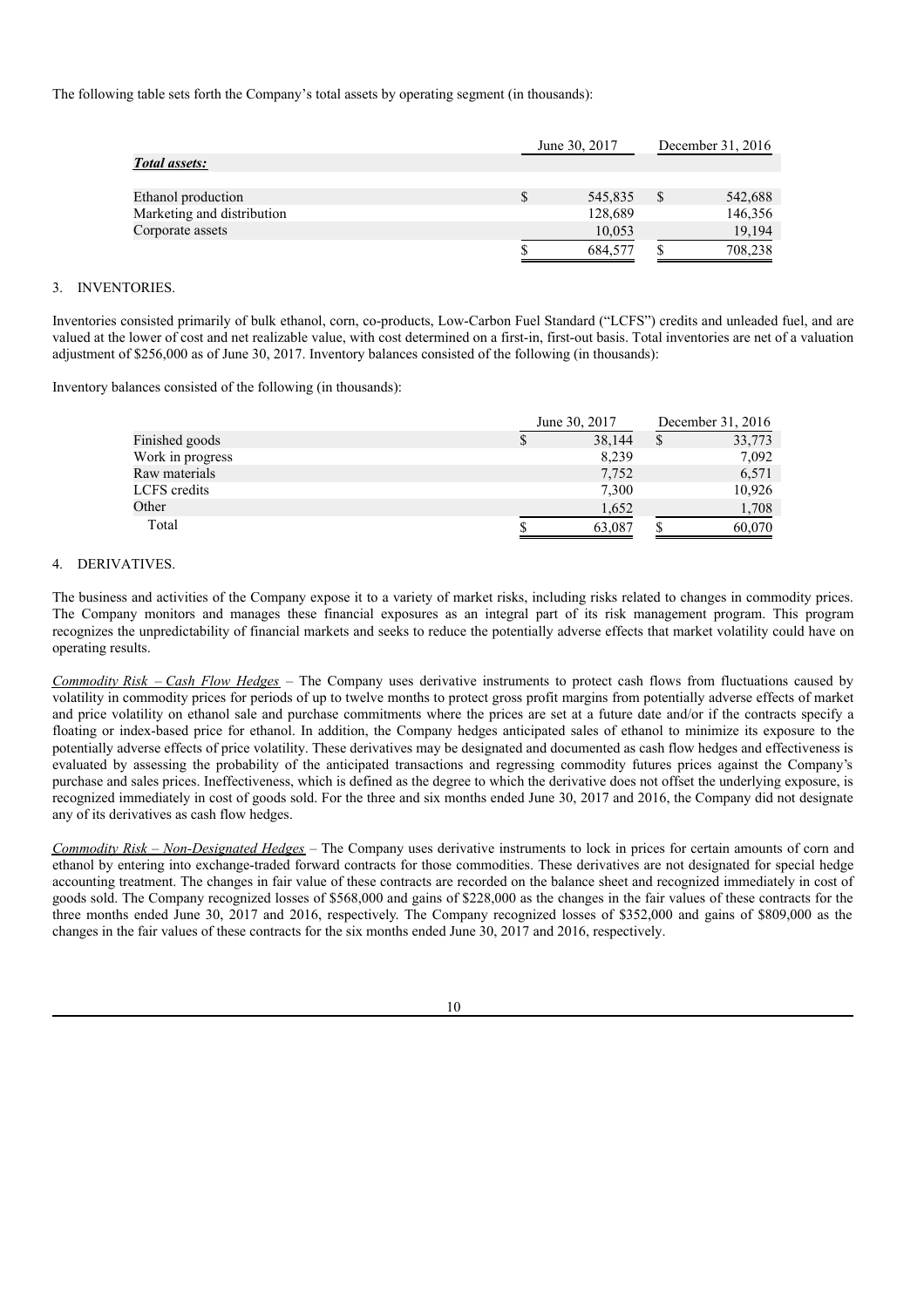*Non Designated Derivative Instruments* – The classification and amounts of the Company's derivatives not designated as hedging instruments are as follows (in thousands):

|                     | Assets                        |  |       |                               |       |
|---------------------|-------------------------------|--|-------|-------------------------------|-------|
|                     |                               |  | Fair  |                               | Fair  |
| Type of Instrument  | <b>Balance Sheet Location</b> |  | Value | <b>Balance Sheet Location</b> | Value |
| Commodity contracts | Derivative instruments        |  | 1.150 | Derivative instruments        | 1.721 |

|                     | Assets                        |  |       |                               |       |
|---------------------|-------------------------------|--|-------|-------------------------------|-------|
|                     |                               |  | Fair  |                               | Fair  |
| Type of Instrument  | <b>Balance Sheet Location</b> |  | Value | <b>Balance Sheet Location</b> | Value |
| Commodity contracts | Derivative instruments        |  | 978   | Derivative instruments        | 4.115 |

The classification and amounts of the Company's recognized gains (losses) for its derivatives not designated as hedging instruments are as follows (in thousands):

|                     |                                   | Realized Losses<br>Three Months Ended June 30, |                                                             |    |       |  |  |
|---------------------|-----------------------------------|------------------------------------------------|-------------------------------------------------------------|----|-------|--|--|
| Type of Instrument  | Statements of Operations Location |                                                | 2017                                                        |    | 2016  |  |  |
| Commodity contracts | Cost of goods sold                |                                                | (574)                                                       | \$ | (999) |  |  |
|                     |                                   |                                                | <b>Unrealized Gains</b>                                     |    |       |  |  |
|                     |                                   |                                                | Three Months Ended June 30,                                 |    |       |  |  |
| Type of Instrument  | Statements of Operations Location |                                                | 2017                                                        |    | 2016  |  |  |
| Commodity contracts | Cost of goods sold                | S                                              | 6                                                           | S  | 1,227 |  |  |
| Type of Instrument  | Statements of Operations Location |                                                | <b>Realized Losses</b><br>Six Months Ended June 30,<br>2017 |    | 2016  |  |  |
| Commodity contracts | Cost of goods sold                |                                                | (2,918)                                                     | \$ | (91)  |  |  |
|                     |                                   |                                                | <b>Unrealized Gains</b>                                     |    |       |  |  |
|                     |                                   |                                                | Six Months Ended June 30,                                   |    |       |  |  |
| Type of Instrument  | Statements of Operations Location |                                                | 2017                                                        |    | 2016  |  |  |
| Commodity contracts | Cost of goods sold                |                                                | 2,566                                                       | \$ | 900   |  |  |
|                     |                                   |                                                |                                                             |    |       |  |  |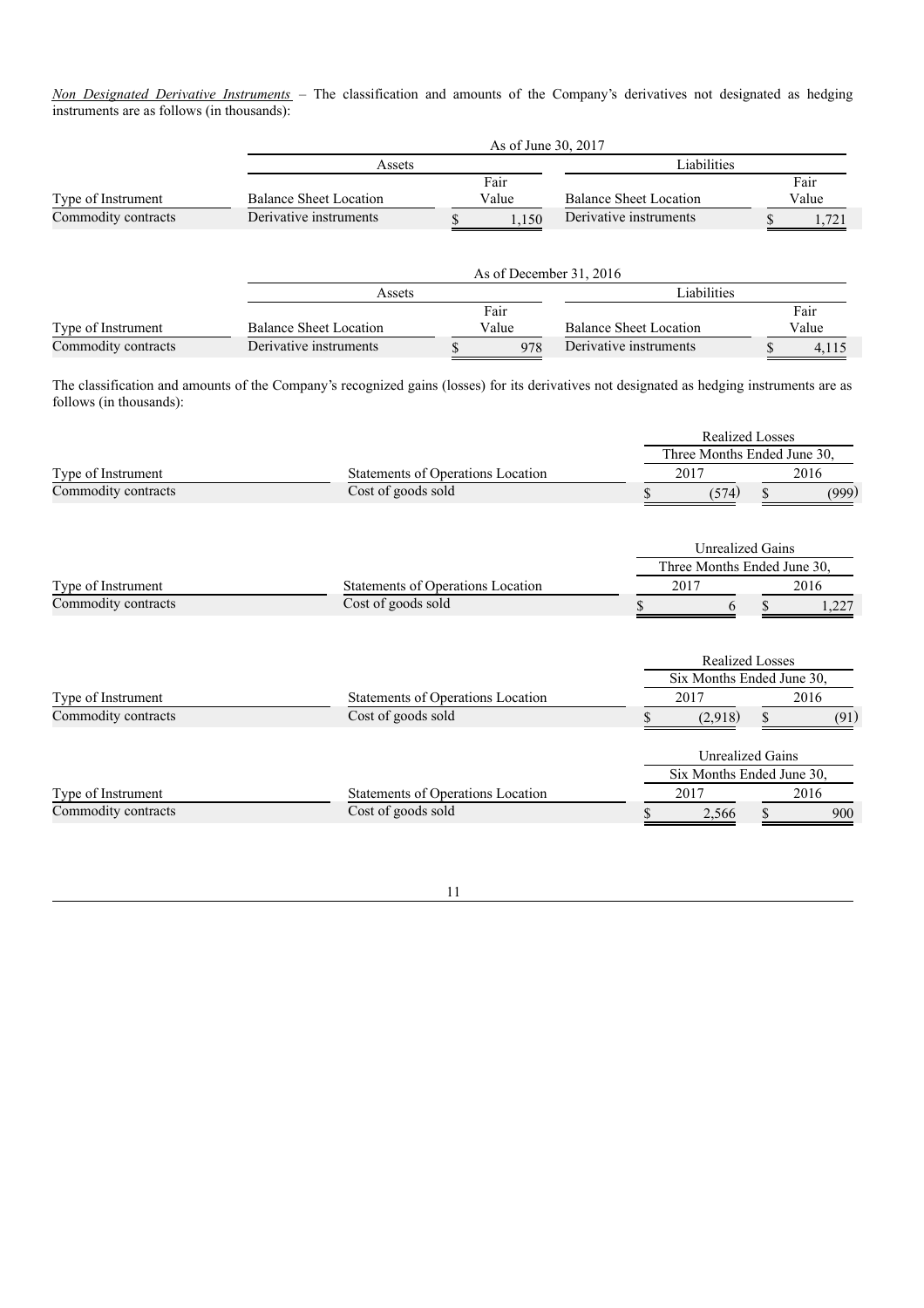## 5. DEBT.

Long-term borrowings are summarized as follows (in thousands):

| Kinergy line of credit<br>55,176<br>S<br>Pekin term loan<br>60,500<br>Pekin revolving loan<br>32,000<br>Pacific Aurora line of credit<br>Parent notes payable<br>68,948<br>216,624<br>Less unamortized debt discount<br>(1,772)<br>Less unamortized debt financing costs<br>(1,253)<br>Less short-term portion<br>(14,000)<br>Long-term debt<br>199,599 | June 30, 2017 |  | December 31, 2016 |
|---------------------------------------------------------------------------------------------------------------------------------------------------------------------------------------------------------------------------------------------------------------------------------------------------------------------------------------------------------|---------------|--|-------------------|
|                                                                                                                                                                                                                                                                                                                                                         |               |  | 49,862            |
|                                                                                                                                                                                                                                                                                                                                                         |               |  | 64,000            |
|                                                                                                                                                                                                                                                                                                                                                         |               |  | 32,000            |
|                                                                                                                                                                                                                                                                                                                                                         |               |  | 1,000             |
|                                                                                                                                                                                                                                                                                                                                                         |               |  | 55,000            |
|                                                                                                                                                                                                                                                                                                                                                         |               |  | 201,862           |
|                                                                                                                                                                                                                                                                                                                                                         |               |  | (1,626)           |
|                                                                                                                                                                                                                                                                                                                                                         |               |  | (1,708)           |
|                                                                                                                                                                                                                                                                                                                                                         |               |  | (10,500)          |
|                                                                                                                                                                                                                                                                                                                                                         |               |  | 188,028           |

## *Kinergy Operating Line of Credit* – As of June 30, 2017, Kinergy had additional borrowing availability under its credit facility of \$8,526,000.

*Parent Notes Payable* – On June 26, 2017, the Company entered into a Note Purchase Agreement (the "Note Purchase Agreement") with five accredited investors (the "Investors") and a related Consent of Holders and Amendment of Senior Secured Notes with the Investors and holders of the Company's senior secured notes issued on December 15, 2016 ("Prior Senior Notes"). On June 30, 2017, under the terms of the Note Purchase Agreement, the Company sold approximately \$13,948,000 in aggregate principal amount of its senior secured notes (the "Senior Notes") to the Investors in a private offering for aggregate gross proceeds of 97% of the principal amount of the Senior Notes sold. Upon issuance, the Company recorded approximately \$418,000 in unamortized debt discount. The Senior Notes have similar terms as the Prior Senior Notes including interest and maturity.

*Distribution Restrictions* – At June 30, 2017, there were approximately \$271,143,000 of net assets of the Company's subsidiaries that were not available to be transferred to Pacific Ethanol in the form of dividends, loans or advances due to restrictions contained in the credit facilities of the Company's subsidiaries.

## 6. WARRANTS AND STOCK OPTIONS.

*Warrant and Option Exercises* – During the three and six months ended June 30, 2017, certain holders exercised warrants and options and received an aggregate of 107,000 and 117,000 shares of the Company's common stock upon payment of an aggregate of \$652,000 and \$690,000, respectively, in cash. There were no warrants or options exercised during the three and six months ended June 30, 2016. As of June 30, 2017, there were no warrants outstanding for which we account using fair value methodologies; accordingly, no fair value adjustments will be made in future periods relating to currently outstanding warrants.

## 7. COMMITMENTS AND CONTINGENCIES.

*Sales Commitments* – At June 30, 2017, the Company had entered into sales contracts with its major customers to sell certain quantities of ethanol and co-products. The Company had open ethanol indexed-price contracts for 32,009,000 gallons of ethanol as of June 30, 2017 and open fixed-price ethanol sales contracts totaling \$50,591,000 as of June 30, 2017. The Company had open fixed-price co-product sales contracts totaling \$28,870,000 and open indexed-price co-product sales contracts for 66,000 tons as of June 30, 2017. These sales contracts are scheduled to be completed throughout 2017.

*Purchase Commitments* – At June 30, 2017, the Company had indexed-price purchase contracts to purchase 11,174,000 gallons of ethanol and fixed-price purchase contracts to purchase \$12,473,000 of ethanol from its suppliers. The Company had \$19,959,000 of fixed-price corn purchase contracts and basis contracts with its suppliers as of June 30, 2017. These purchase commitments are scheduled to be satisfied throughout 2017.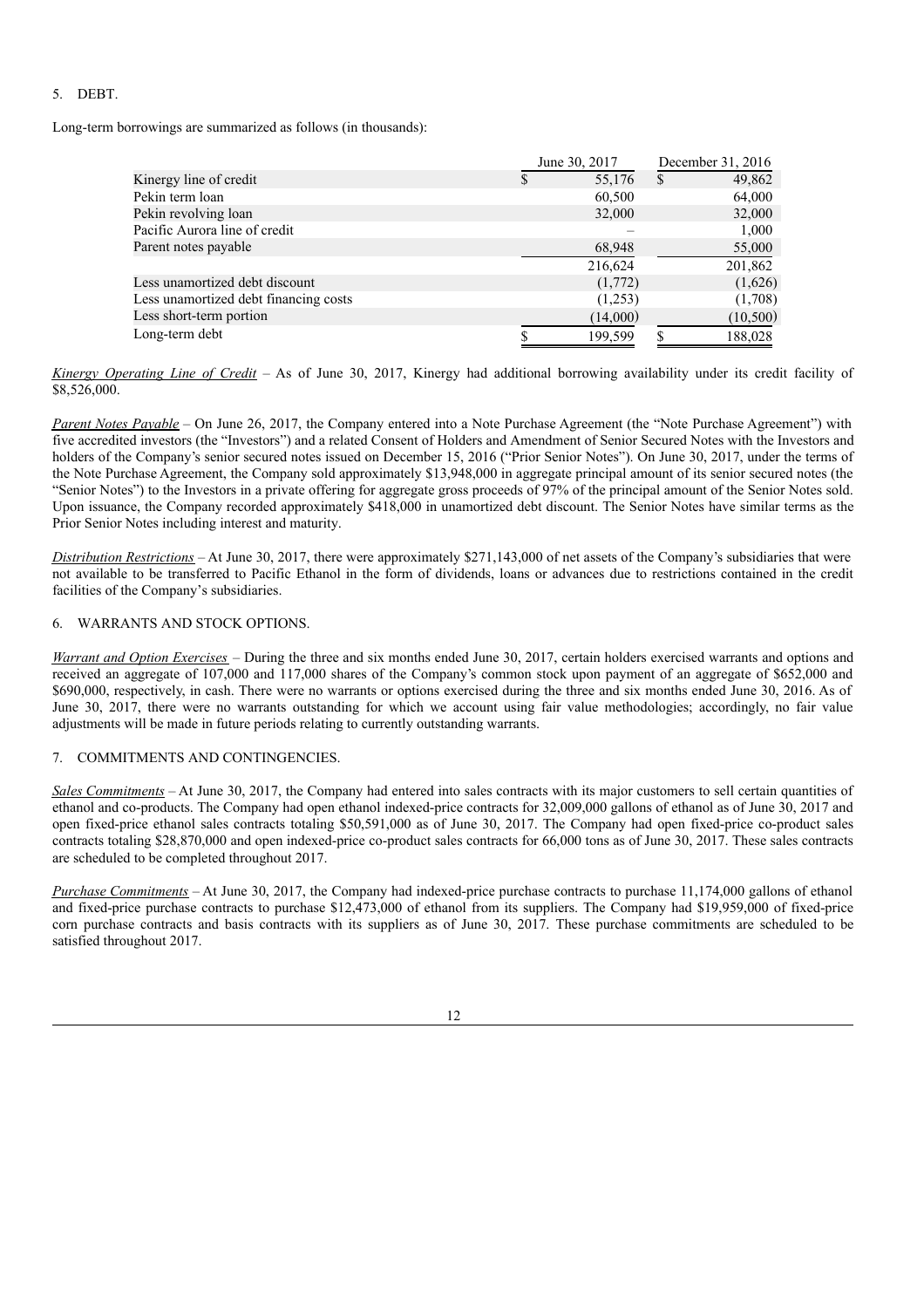*Litigation* – *General* – The Company is subject to various claims and contingencies in the ordinary course of its business, including those related to litigation, business transactions, employee-related matters, and others. When the Company is aware of a claim or potential claim, it assesses the likelihood of any loss or exposure. If it is probable that a loss will result and the amount of the loss can be reasonably estimated, the Company will record a liability for the loss. If the loss is not probable or the amount of the loss cannot be reasonably estimated, the Company discloses the claim if the likelihood of a potential loss is reasonably possible and the amount involved could be material. While there can be no assurances, the Company does not expect that any of its pending legal proceedings will have a material impact on the Company's financial condition or results of operations.

The Company assumed certain legal matters which were ongoing at July 1, 2015, the date of the Company's acquisition of Aventine Renewable Energy Holdings, Inc ("PE Central"). Among them were lawsuits between Aventine Renewable Energy, Inc. (now known as Pacific Ethanol Pekin, LLC, or "PE Pekin") and Glacial Lakes Energy, Aberdeen Energy and Redfield Energy, together, the "Defendants," in which PE Pekin sought damages for breach of termination agreements that wound down ethanol marketing arrangements between PE Pekin and each of the Defendants. In February and March 2017, the Company and the Defendants entered into settlement agreements and the Defendants paid in cash to the Company \$3.9 million in final resolution of these matters. The Company did not assign any value to the claims against the Defendants in its accounting for the Aventine acquisition as of July 1, 2015. The Company recorded a gain, net of legal fees, of \$3.6 million upon receipt of the cash settlement and recognized the gain in selling, general and administrative expenses in the consolidated statements of operations for the six months ended June 30, 2017.

### 8. PENSION AND RETIREMENT BENEFIT PLANS.

The Company sponsors a defined benefit pension plan (the "Retirement Plan") and a health care and life insurance plan (the "Postretirement Plan"). The Company assumed the Retirement Plan and the Postretirement Plan as part of its acquisition of PE Central on July 1, 2015.

The Retirement Plan is noncontributory, and covers only "grandfathered" unionized employees at the Company's Pekin, Illinois facility who fulfill minimum age and service requirements. Benefits are based on a prescribed formula based upon the employee's years of service. The Retirement Plan, which is part of a collective bargaining agreement, covers only union employees hired prior to November 1, 2010.

The Company uses a December 31 measurement date for its Retirement Plan. The Company's funding policy is to make the minimum annual contributions that are required by applicable regulations. As of December 31, 2016, the Retirement Plan's accumulated projected benefit obligation was \$18.5 million, with a fair value of plan assets of \$12.4 million. The underfunded amount of \$6.1 million is recorded on the Company's consolidated balance sheet in other noncurrent liabilities.

The Company's net periodic Retirement Plan costs are as follows (in thousands):

|                                | Three Months Ended<br>June $30$ , |       |   |       |      | Six Months Ended<br>June $30$ , |      |       |  |
|--------------------------------|-----------------------------------|-------|---|-------|------|---------------------------------|------|-------|--|
|                                |                                   | 2017  |   | 2016  | 2017 |                                 | 2016 |       |  |
| Interest cost                  |                                   | 98    | S | 172   |      | 195                             |      | 344   |  |
| Service cost                   |                                   | 188   |   | 56    |      | 375                             |      | 112   |  |
| Expected return on plan assets |                                   | (169) |   | (199) |      | (337)                           |      | (398) |  |
| Net periodic expense           |                                   | l 17  |   | 29    |      | 233                             |      | 58    |  |

The Postretirement Plan provides postretirement medical benefits and life insurance to certain "grandfathered" unionized employees. Employees hired after December 31, 2000 are not eligible to participate in the Postretirement Plan. The Postretirement Plan is contributory, with contributions required at the same rate as active employees. Benefit eligibility under the plan reduces at age 65 from a defined benefit to a defined dollar cap based upon years of service. As of December 31, 2016, the Postretirement Plan's accumulated projected benefit obligation was \$5.4 million and is recorded on the Company's consolidated balance sheet in other noncurrent liabilities. The Company's funding policy is to make the minimum annual contributions that are required by applicable regulations.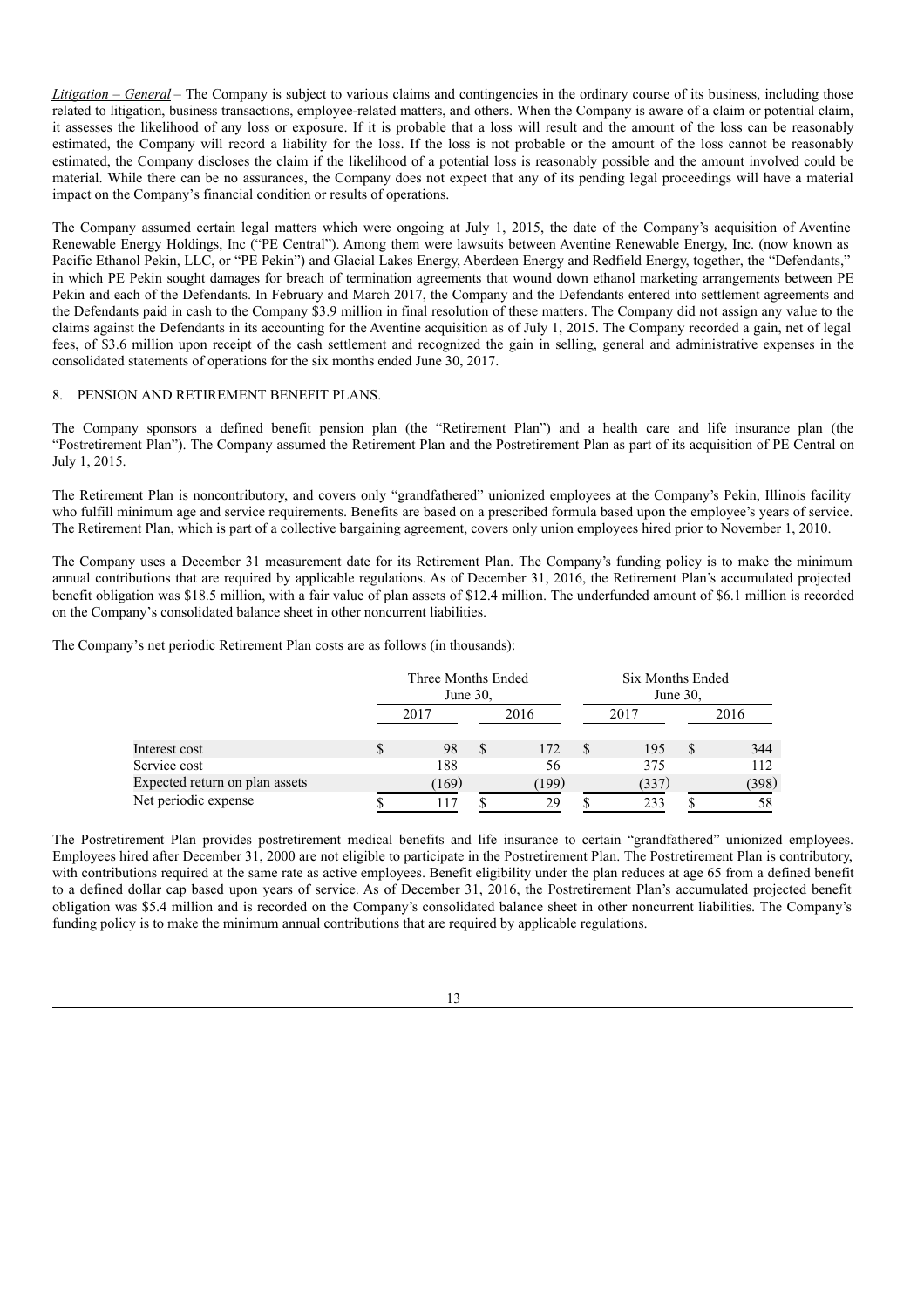The Company's net periodic Postretirement Plan costs are as follows (in thousands):

|                             | Three Months Ended<br>June 30. |      |   |      |    | Six Months Ended<br>June $30$ . |  |      |  |
|-----------------------------|--------------------------------|------|---|------|----|---------------------------------|--|------|--|
|                             |                                | 2017 |   | 2016 |    | 2017                            |  | 2016 |  |
| Interest cost               |                                | 21   | S | 35   | S. | 42                              |  | 70   |  |
| Service cost                |                                | 50   |   | 12   |    | 100                             |  | 24   |  |
| Amortization of (gain) loss |                                | 33   |   |      |    | 66                              |  |      |  |
| Net periodic expense        |                                | 104  |   | 47   |    | 208                             |  | 94   |  |

#### 9. FAIR VALUE MEASUREMENTS.

The fair value hierarchy prioritizes the inputs used in valuation techniques into three levels, as follows:

- Level 1 Observable inputs unadjusted quoted prices in active markets for identical assets and liabilities;
- Level 2 Observable inputs other than quoted prices included in Level 1 that are observable for the asset or liability through corroboration with market data; and
- Level 3 Unobservable inputs includes amounts derived from valuation models where one or more significant inputs are unobservable. For fair value measurements using significant unobservable inputs, a description of the inputs and the information used to develop the inputs is required along with a reconciliation of Level 3 values from the prior reporting period.

*Warrants* – The Company's warrants were valued using a Monte Carlo Binomial Lattice-Based valuation methodology, adjusted for marketability restrictions. The Company recorded its warrants issued in 2012 at fair value and designated them as Level 3 on their issuance dates.

Significant assumptions used and related fair values for the warrants as of December 31, 2016 were as follows:

|           |          |            | Risk Free |         |          |             |           |
|-----------|----------|------------|-----------|---------|----------|-------------|-----------|
| Original  | Exercise |            | Interest  | Term    | Market   | Warrants    | Fair      |
| Issuance  | Price    | Volatilitv | Rate      | (vears) | Discount | Outstanding | Value     |
| 07/3/2012 | \$6.09   | $40.9\%$   | $0.62\%$  | 0.50    | $11.3\%$ | 211,000     | \$651,000 |

*Other Derivative Instruments* – The Company's other derivative instruments consist of commodity positions. The fair values of the commodity positions are based on quoted prices on the commodity exchanges and are designated as Level 1 inputs.

The following table summarizes recurring fair value measurements by level at June 30, 2017 (in thousands):

|                        | Fair    |         |         |                          |         |  |
|------------------------|---------|---------|---------|--------------------------|---------|--|
|                        | Value   | Level 1 | Level 2 |                          | Level 3 |  |
| Assets:                |         |         |         |                          |         |  |
| Derivative instruments | 1,150   | 1,150   |         | $\overline{\phantom{a}}$ |         |  |
|                        | 1.150   | 1,150   |         |                          |         |  |
| Liabilities:           |         |         |         |                          |         |  |
|                        |         |         |         |                          |         |  |
| Warrants               |         | -       |         |                          |         |  |
| Derivative instruments | (1,721) | (1,721) |         | $\overline{\phantom{a}}$ |         |  |
|                        | (1.721) | (1.721) |         |                          |         |  |
|                        |         |         |         |                          |         |  |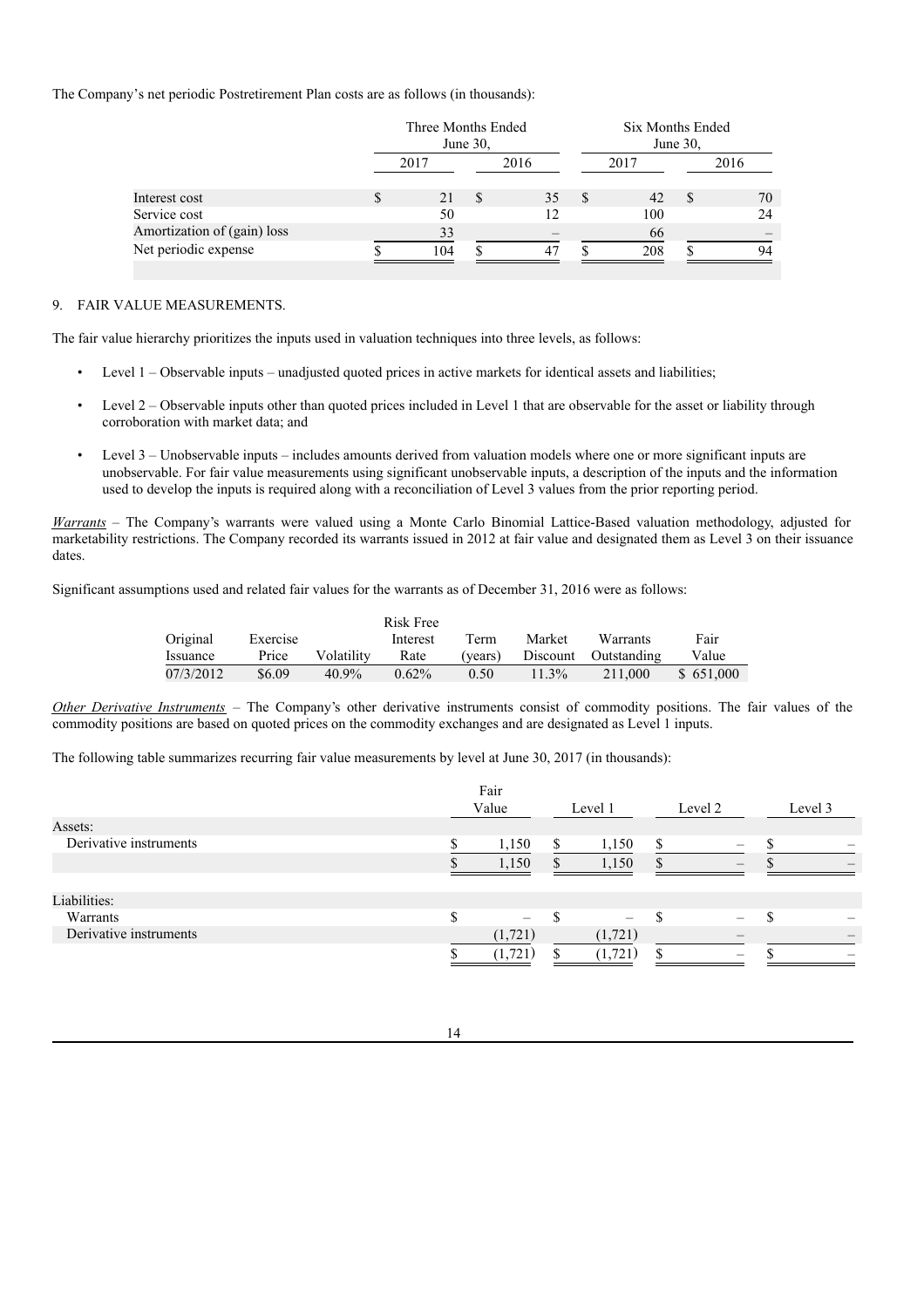The changes in the Company's fair value of its Level 3 inputs with respect to its warrants were as follows (in thousands):

| Balance, December 31, 2016               | 651   |
|------------------------------------------|-------|
| Exercised warrants                       | (178) |
| Adjustments to fair value for the period | (473) |
| Balance, June 30, 2017                   |       |

# 10. EARNINGS PER SHARE.

The following tables compute basic and diluted earnings per share (in thousands, except per share data):

|                                                    |               | Three Months Ended June 30, 2017<br><b>Shares</b><br>Per-Share<br>Loss<br>Denominator<br>Numerator<br>\$ |                                |        |           |  |  |  |  |  |
|----------------------------------------------------|---------------|----------------------------------------------------------------------------------------------------------|--------------------------------|--------|-----------|--|--|--|--|--|
|                                                    |               |                                                                                                          |                                |        |           |  |  |  |  |  |
|                                                    |               |                                                                                                          |                                |        | Amount    |  |  |  |  |  |
| Net loss attributed to Pacific Ethanol             |               | (8, 841)                                                                                                 |                                |        |           |  |  |  |  |  |
| Less: Preferred stock dividends                    |               | (315)                                                                                                    |                                |        |           |  |  |  |  |  |
| Basic and diluted loss per share:                  |               |                                                                                                          |                                |        |           |  |  |  |  |  |
| Loss available to common stockholders              |               | (9,156)                                                                                                  | 42,295                         | \$     | (0.22)    |  |  |  |  |  |
|                                                    |               | Three Months Ended June 30, 2016                                                                         |                                |        |           |  |  |  |  |  |
|                                                    |               | Income                                                                                                   | <b>Shares</b>                  |        | Per-Share |  |  |  |  |  |
|                                                    |               | Numerator                                                                                                | Denominator                    | Amount |           |  |  |  |  |  |
| Net income attributed to Pacific Ethanol           | $\mathcal{S}$ | 5,086                                                                                                    |                                |        |           |  |  |  |  |  |
| Less: Preferred stock dividends                    |               | (315)                                                                                                    |                                |        |           |  |  |  |  |  |
| Less: Income allocated to participating securities |               | (71)                                                                                                     |                                |        |           |  |  |  |  |  |
| <b>Basic income per share:</b>                     |               |                                                                                                          |                                |        |           |  |  |  |  |  |
| Income available to common stockholders            | \$            | 4,700                                                                                                    | 42,191                         | \$     | 0.11      |  |  |  |  |  |
| Add: Options                                       |               |                                                                                                          | 38                             |        |           |  |  |  |  |  |
| Diluted income per share:                          |               |                                                                                                          |                                |        |           |  |  |  |  |  |
| Income available to common stockholders            |               | 4,700                                                                                                    | 42,229                         | \$     | 0.11      |  |  |  |  |  |
|                                                    |               |                                                                                                          | Six Months Ended June 30, 2017 |        |           |  |  |  |  |  |
|                                                    |               | Loss                                                                                                     | <b>Shares</b>                  |        | Per-Share |  |  |  |  |  |

|                                          | ചാര<br>Numerator | O <sub>H</sub> CD <sub>O</sub><br>Denominator | 1 U-Dhai<br>Amount |
|------------------------------------------|------------------|-----------------------------------------------|--------------------|
| Net loss attributed to Pacific Ethanol   | (21.477)         |                                               |                    |
| Less: Preferred stock dividends          | (627)            |                                               |                    |
| <b>Basic and diluted loss per share:</b> |                  |                                               |                    |
| Loss available to common stockholders    | (22, 104)        | 42.334                                        | (0.52)             |

|                                        | Six Months Ended June 30, 2016 |                              |  |                     |  |  |  |  |  |
|----------------------------------------|--------------------------------|------------------------------|--|---------------------|--|--|--|--|--|
| Net loss attributed to Pacific Ethanol | Loss<br>Numerator              | <b>Shares</b><br>Denominator |  | Per-Share<br>Amount |  |  |  |  |  |
|                                        | (8,140)                        |                              |  |                     |  |  |  |  |  |
| Less: Preferred stock dividends        | (630)                          |                              |  |                     |  |  |  |  |  |
| Basic and diluted loss per share:      |                                |                              |  |                     |  |  |  |  |  |
| Loss available to common stockholders  | (8.770)                        | 42.121                       |  | (0.21)              |  |  |  |  |  |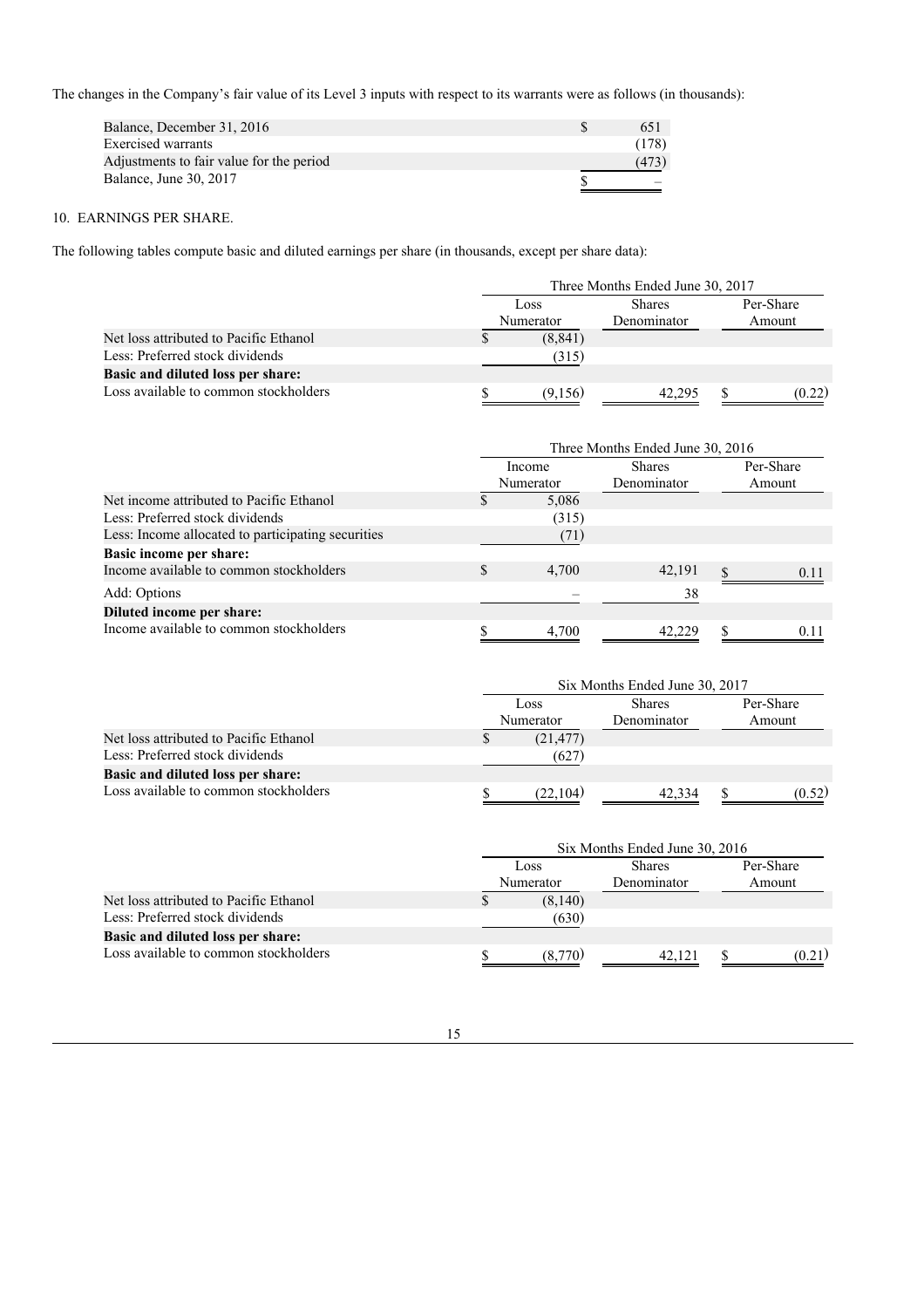There were an aggregate of 766,000 and 730,000 potentially dilutive weighted-average shares from the Company's warrants and shares of Series B Cumulative Convertible Preferred Stock outstanding for the three and six months ended June 30, 2017, respectively. These convertible securities were not considered in calculating diluted net loss per share for the three and six months ended June 30, 2017, as their effect would have been anti-dilutive.

## 11. SUBSEQUENT EVENTS.

## *Acquisition of Illinois Corn Processing LLC*

On June 26, 2017, the Company, through its wholly-owned direct and indirect subsidiaries PE Central, and ICP Merger Sub, LLC, a Delaware limited liability company and a direct wholly-owned subsidiary of PE Central ("Merger Sub"), entered into an Agreement and Plan of Merger (the "Merger Agreement") with ICP, Illinois Corn Processing Holdings Inc. ("ICPH") and MGPI Processing, Inc. ("MGPI", and together with ICPH, the "Sellers") to acquire 100% of the equity interests of ICP. The acquisition of ICP under the Merger Agreement was closed on July 3, 2017. At the closing, Merger Sub merged with and into ICP (the "Merger"), and ICP continues as the surviving corporation of the Merger and as a wholly-owned direct subsidiary of PE Central and a wholly-owned indirect subsidiary of the Company.

Upon closing and under the terms of the Merger Agreement, Merger Sub (i) paid to the Sellers \$30,000,000 in cash (the "Cash Consideration Amount") and (ii) issued to the Sellers secured promissory notes in the aggregate principal amount of approximately \$46,926,000 (the "Seller Notes"). The Seller Notes are secured by a first priority lien on the assets of ICP and a pledge of the membership interests of ICP.

ICP is a 90 million gallon per year fuel and industrial alcohol manufacturing, storage and distribution facility adjacent to the Pacific Ethanol Pekin facility and is located on the Illinois River. ICP produces fuel-grade ethanol, beverage and industrial-grade alcohol, dry distillers grain (DDG) and corn oil. The facility has direct access to end-markets via barge, rail, and truck, and expands Pacific Ethanol's domestic and international distribution channels.

The following allocation of the preliminary estimated purchase price assumes, with the exception of property and equipment, carrying values approximate fair value. Estimates of uncollectible accounts receivable are not considered material due to the short-term nature and customer collection history. The preliminary property and equipment fair value estimate is based on a preliminary valuation under review by management and is subject to change. A final valuation will be more detailed in its analysis including a further review of recent market transactions with comparable assets and a discounted cash flow analysis of the facility based on market conditions and future operational assumptions and capital expenditures plans. Preliminarily, no intangible assets or liabilities have been estimated due to ICP's contracts being materially close to market prices. A final valuation may include either an asset or liability associated with any material out-of-market contract positions. Based upon these assumptions, the preliminary purchase price consideration allocation is as follows (in thousands):

| Cash and equivalents          | \$<br>1,078 |
|-------------------------------|-------------|
| Accounts receivable           | 11,636      |
| Inventories                   | 9,858       |
| Other current assets          | 1,235       |
| Total current assets          | 23,807      |
| Property and equipment        | 60,497      |
| Other assets                  |             |
| Total assets acquired         | 84,304      |
| Accounts payable, trade       | \$<br>2,752 |
| Other current liabilities     | 4,572       |
| Total current liabilities     | 7,324       |
| Other non-current liabilities | 54          |
| Total liabilities assumed     | 7,378       |
| Net assets acquired           | 76,926      |
| Estimated goodwill            |             |
| Total purchase price          | 76,926      |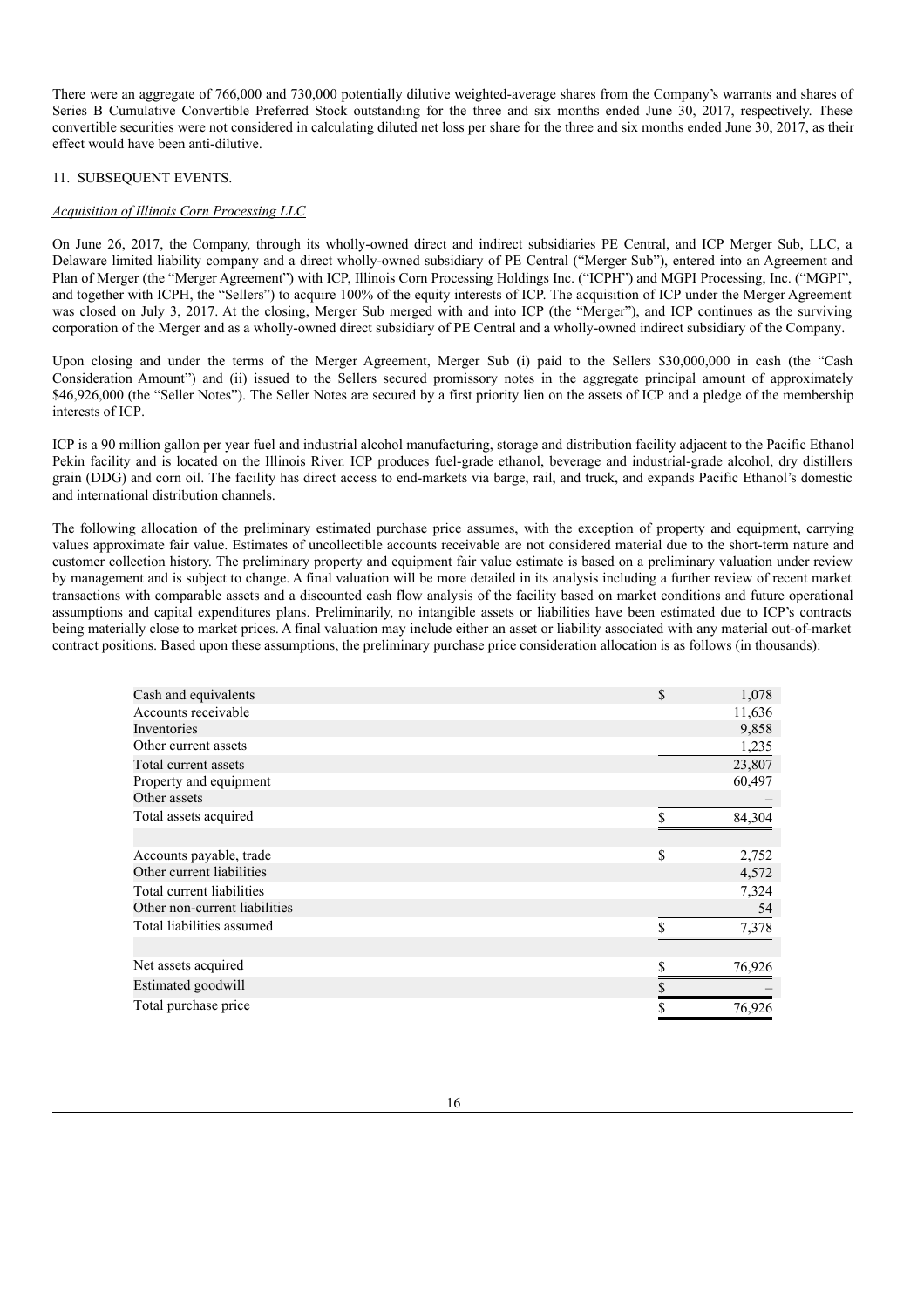The actual determination of the purchase price allocation on the closing date will be based on the final net tangible and intangible assets of ICP on July 3, 2017 based on completion of the valuation of the fair value of such net assets. The Company anticipates that the ultimate purchase price allocation of balance sheet amounts such as current assets and liabilities, property and equipment, intangible assets and long-term assets and liabilities will differ from the preliminary assessment outlined above. Any changes to the initial estimates of the fair value of the acquired assets and assumed liabilities will be recorded as adjustments to those assets and liabilities and residual amounts will be allocated to goodwill if net assets acquired are less than the purchase price. If net assets acquired exceed the purchase price, the residual amount will result in a bargain purchase gain.

The following table presents unaudited pro forma combined financial information assuming the acquisition occurred on January 1, 2016.

|                                             | Three Months Ended June 30, |          |      |         |    | Six Months Ended June 30, |   |         |  |
|---------------------------------------------|-----------------------------|----------|------|---------|----|---------------------------|---|---------|--|
|                                             | 2017<br>2017<br>2016        |          | 2016 |         |    |                           |   |         |  |
| Revenues – pro forma                        |                             | 444,878  | S    | 463.436 | \$ | 869,604                   | S | 855,418 |  |
| Net income (loss) – pro forma               |                             | (13.569) |      | 6.688   | S  | (26.624)                  |   | (6,809) |  |
| Diluted net income (loss) per share $-$ pro |                             |          |      |         |    |                           |   |         |  |
| forma                                       |                             | (0.32)   |      | 0.16    | S  | (0.63)                    |   | (0.16)  |  |
| Diluted weighted-average shares – pro forma |                             | 42.295   |      | 42.229  |    | 42.334                    |   | 42.121  |  |

For the three and six months ended June 30, 2017, the Company recorded approximately \$0.3 million in costs associated with the ICP acquisition. These costs are reflected in selling, general and administrative expenses on the Company's consolidated statements of operations.

## *Increase in Kinergy Line of Credit*

On August 2, 2017, Kinergy increased its revolving line of credit from \$85 million to \$100 million.

## *Changes to Pekin Credit Facilities*

As of June 30, 2017, PE Pekin did not maintain the required working capital under its credit agreements of at least \$20.0 million. On August 7, 2017, PE Pekin obtained from its lender a waiver of this covenant violation and is now in compliance with the terms of its loans.

On August 7, 2017, PE Pekin amended its term and revolving credit facilities by agreeing to increase the interest rate under the facilities by 25 basis points to an annual rate equal to the 30-day LIBOR plus 4.00%. PE Pekin and its lender also agreed that PE Pekin is required to maintain working capital of not less than \$17.5 million from August 31, 2017 through December 31, 2017 and working capital of not less than \$20.0 million from January 1, 2018 and continuing at all times thereafter.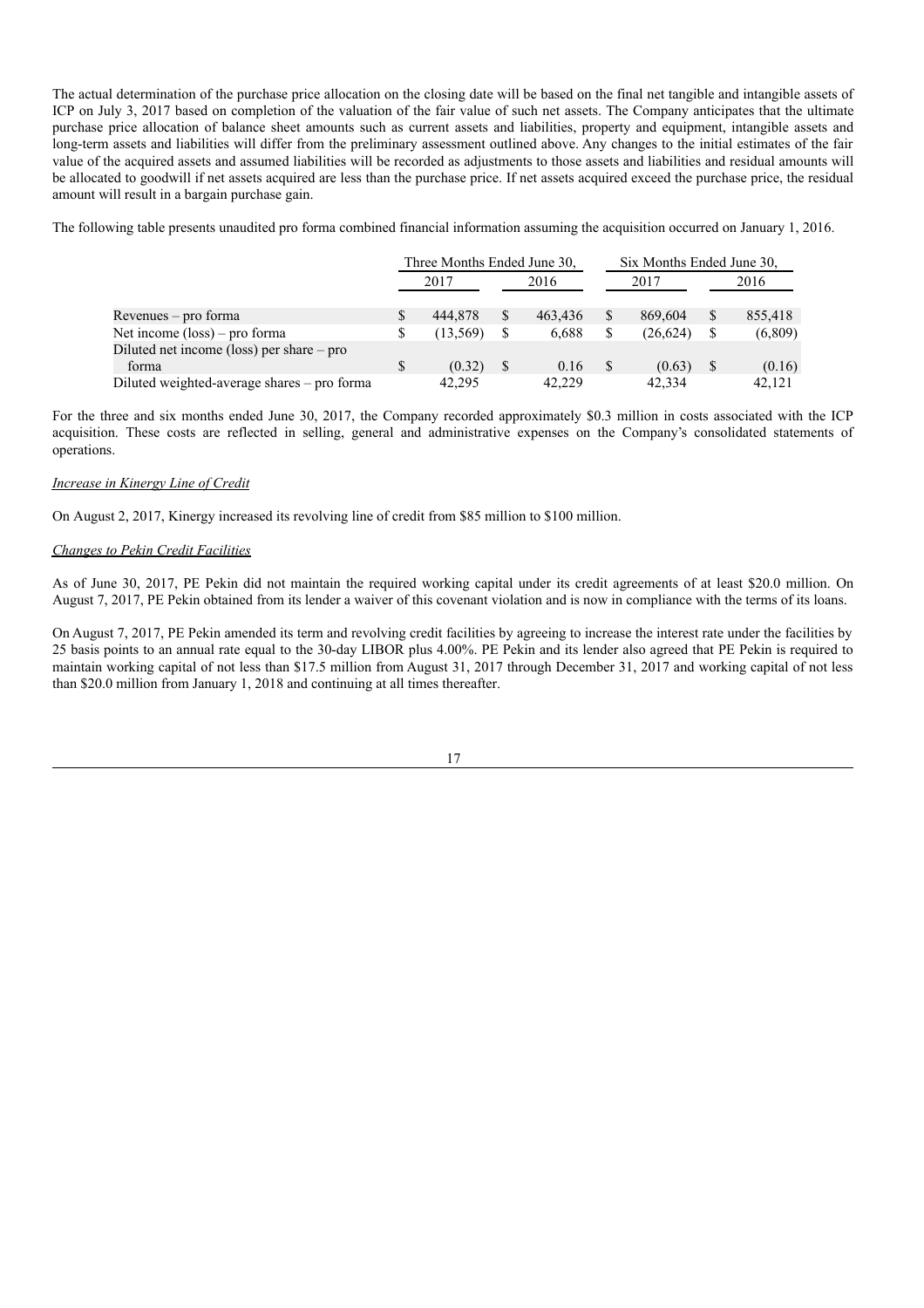## **ITEM 2. MANAGEMENT'S DISCUSSION AND ANALYSIS OF FINANCIAL CONDITION AND RESULTS OF OPERATIONS.**

The following discussion and analysis should be read in conjunction with our consolidated financial statements and notes to consolidated financial statements included elsewhere in this report. This report and our consolidated financial statements and notes to consolidated financial statements contain forward-looking statements, which generally include the plans and objectives of management for future operations, including plans and objectives relating to our future economic performance and our current beliefs regarding revenues we might generate and profits we might earn if we are successful in implementing our business and growth strategies. The forward-looking statements and associated risks may include, relate to or be qualified by other important factors, including:

- fluctuations in the market price of ethanol and its co-products;
- fluctuations in the costs of key production input commodities such as corn and natural gas;
- the projected growth or contraction in the ethanol and co-product markets in which we operate;
- our strategies for expanding, maintaining or contracting our presence in these markets;
- anticipated trends in our financial condition and results of operations; and
- our ability to distinguish ourselves from our current and future competitors.

You are cautioned not to place undue reliance on any forward-looking statements, which speak only as of the date of this report, or in the case of a document incorporated by reference, as of the date of that document. We do not undertake to update, revise or correct any forward-looking statements, except as required by law.

Any of the factors described immediately above, or referenced from time to time in our filings with the Securities and Exchange Commission or in the "Risk Factors" section below could cause our financial results, including our net income or loss or growth in net income or loss to differ materially from prior results, which in turn could, among other things, cause the price of our common stock to fluctuate substantially.

### **Recent Development**

On July 3, 2017, we completed our acquisition of Illinois Corn Processing LLC, or ICP, under the terms of an Agreement and Plan of Merger dated as of June 26, 2017 by and among Pacific Ethanol Central, LLC, ICP Merger Sub, LLC, Illinois Corn Processing Holdings Inc., MGPI Processing, Inc., and ICP. ICP is a 90 million gallon per year fuel and industrial alcohol manufacturing, storage and distribution facility located on the Illinois River adjacent to our facilities in Pekin, Illinois. ICP produces fuel-grade ethanol, beverage and industrialgrade alcohol, dry distillers grain with solubles, or DDGS, and corn oil. ICP's facility has direct access to end-markets via barge, rail and truck. We acquired ICP for \$76.7 million, of which \$30.0 million was paid in cash and \$46.9 million was paid through the issuance of nonamortizing secured promissory notes due eighteen months from closing.

Our acquisition of ICP adds 90 million gallons per year of production capacity, diversifies fuel ethanol production with high-value beverage and industrial grade alcohol, and expands Pacific Ethanol's domestic and international distribution channels. Two-thirds of ICP's production is currently dedicated to producing high-quality, premium-priced alcohol products for the beverage and industrial markets. The consolidation of the ICP facility with our two Pekin, Illinois plants is expected to integrate the Pekin site into a unique combination of technologies and products with a combined operating capacity of 250 million gallons per year. We expect the acquisition will yield approximately \$4.5 million in annual cost savings over the next twelve months, including economies of scale in purchasing power, managing grain supply and transportation costs for DDG and ethanol. The acquisition is immediately accretive to earnings. We believe the acquisition will have a continued positive impact on our earnings as ICP's beverage and industrial grade alcohol products are priced at a premium to fuel ethanol.

#### **Overview**

We are a leading producer and marketer of low-carbon renewable fuels in the United States.

We own and operate nine strategically-located production facilities. Four of our plants are in the Western states of California. Oregon and Idaho, and five of our plants are located in the Midwestern states of Illinois and Nebraska. We are the sixth largest producer of ethanol in the United States based on annualized volumes. Our plants have a combined production capacity of 605 million gallons per year. We market all the ethanol, specialty alcohols and co-products produced at our plants as well as ethanol produced by third parties. On an annualized basis, we market nearly 1.0 billion gallons of ethanol and over 2.5 million tons of ethanol co-products on a dry matter basis. Our business consists of two operating segments: a production segment and a marketing segment.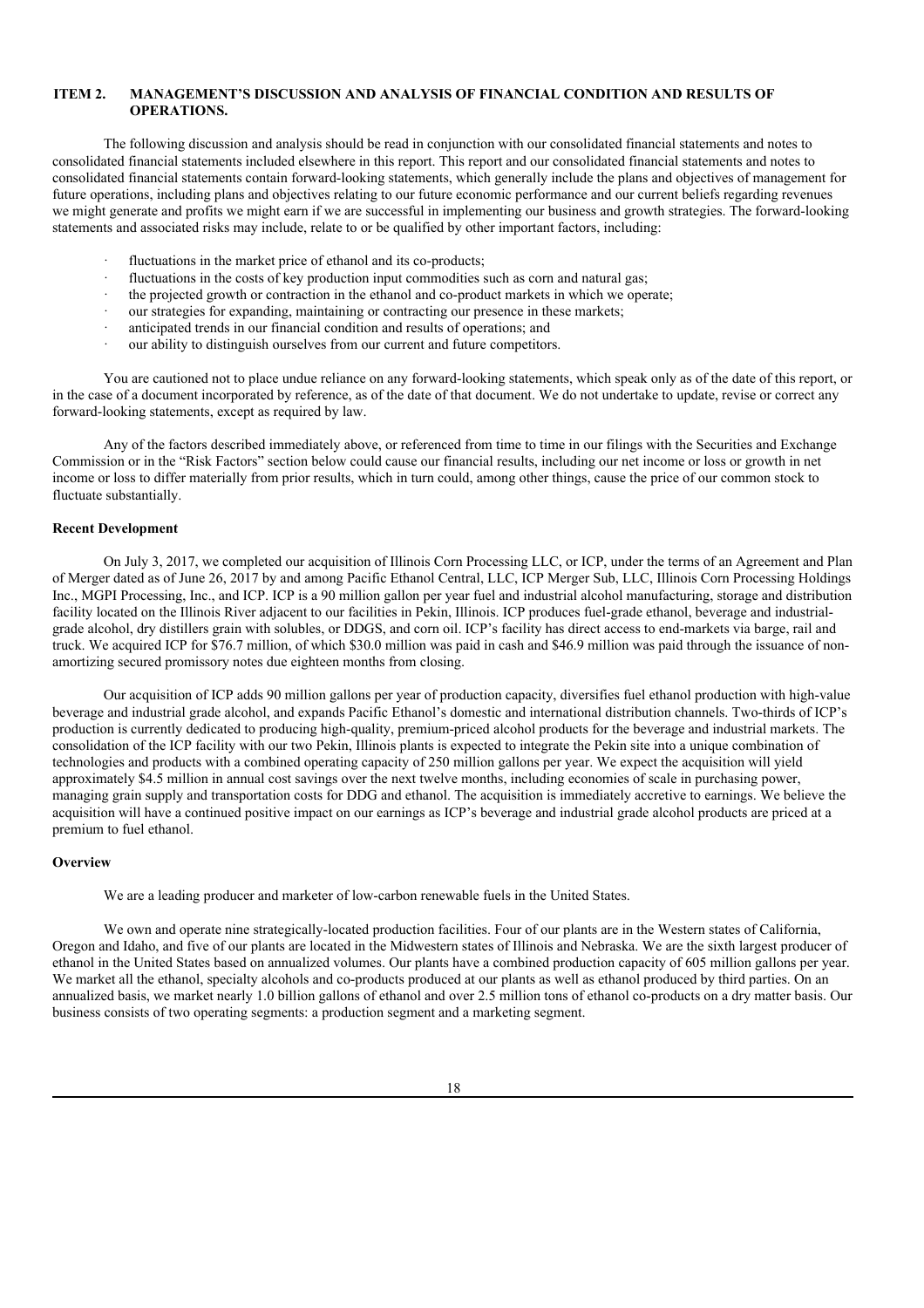Our mission is to advance our position and significantly increase our market share as a leading producer and marketer of lowcarbon renewable fuels in the United States. We intend to accomplish this goal in part by expanding our ethanol production capacity and distribution infrastructure, accretive acquisitions, lowering the carbon intensity of our ethanol, extending our marketing business into new regional and international markets, and implementing new technologies to promote higher production yields and greater efficiencies.

#### *Production Segment*

We produce ethanol, specialty alcohols and co-products at our production facilities described below. Our plants located on the West Coast are near their respective fuel and feed customers, offering significant timing, transportation cost and logistical advantages. Our plants located in the Midwest are in the heart of the Corn Belt, benefit from low-cost and abundant feedstock production and allow for access to many additional domestic markets. In addition, our ability to load unit trains from our plants located in the Midwest, and barges from our Pekin, Illinois plants, allows for greater access to international markets.

We wholly-own all of our plants located on the West Coast and the three plants in Pekin, Illinois. We own approximately 74% of the two plants in Aurora, Nebraska as well as the grain elevator adjacent to those properties and related grain handling assets, including the outer rail loop, and the real property on which they are located, through Pacific Aurora, LLC, or Pacific Aurora, an entity owned approximately 26% by Aurora Cooperative Elevator Company.

|                      |                          | <b>Estimated Annual Capacity</b> |
|----------------------|--------------------------|----------------------------------|
| <b>Facility Name</b> | <b>Facility Location</b> | (gallons)                        |
| Magic Valley         | Burley, ID               | 60,000,000                       |
| Columbia             | Boardman, OR             | 40,000,000                       |
| Stockton             | Stockton, CA             | 60,000,000                       |
| Madera               | Madera, CA               | 40,000,000                       |
| Aurora West          | Aurora, NE               | 110,000,000                      |
| Aurora East          | Aurora, NE               | 45,000,000                       |
| Pekin Wet            | Pekin, IL                | 100,000,000                      |
| Pekin Dry            | Pekin, IL                | 60,000,000                       |
| Pekin ICP            | Pekin, IL                | 90,000,000                       |

We produce ethanol co-products at our production facilities such as wet distillers grains, or WDG, DDGS, wet and dry corn gluten feed, condensed distillers solubles, corn gluten meal, corn germ, corn oil, distillers yeast and CO<sub>2</sub>.

#### *Marketing Segment*

We market ethanol, specialty alcohols and co-products produced by our production facilities and market ethanol produced by third parties. We have extensive customer relationships throughout the Western and Midwestern United States. Our ethanol customers are integrated oil companies and gasoline marketers who blend ethanol into gasoline. Our customers depend on us to provide a reliable supply of ethanol, and manage the logistics and timing of delivery with very little effort on their part. Our customers collectively require ethanol volumes in excess of the supplies we produce at our production facilities. We secure additional ethanol supplies from third-party plants in California and other third-party suppliers in the Midwest where a majority of ethanol producers are located. We arrange for transportation, storage and delivery of ethanol purchased by our customers through our agreements with third-party service providers in the Western United States as well as in the Midwest from a variety of sources.

We market our distillers grains and other feed co-products to dairies and feedlots, in many cases located near our ethanol plants. These customers use our feed co-products for livestock as a substitute for corn and other sources of starch and protein. We sell our corn oil to poultry and biodiesel customers. We do not market co-products from other ethanol producers.

See "Note 2 – Segments" to our Notes to Consolidated Financial Statements included elsewhere in this report for financial information about our business segments.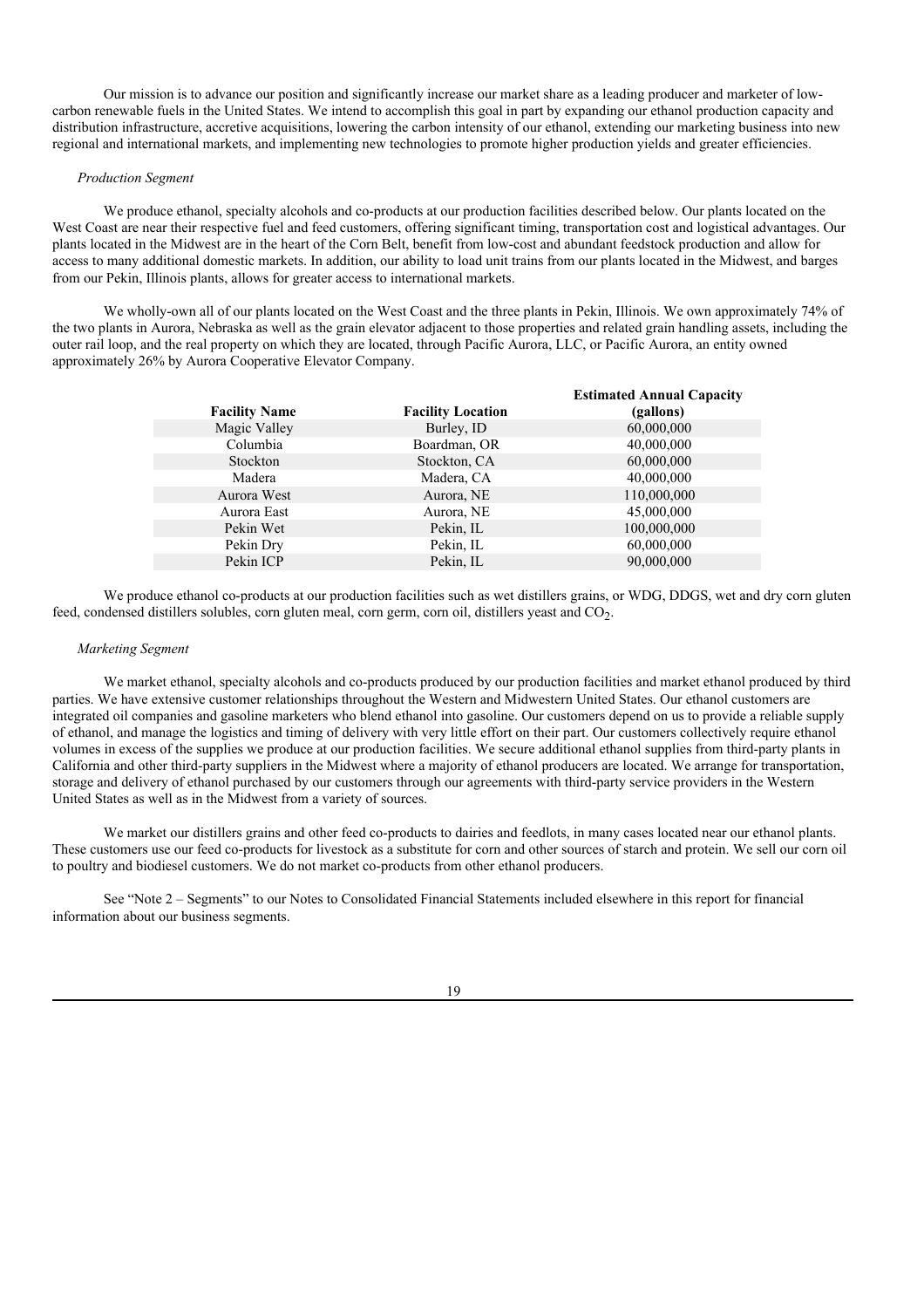#### **Outlook**

Our results for the second quarter and the first half of the year reflect seasonally weaker production margins due to lower transportation fuel demand as well as elevated production volumes and high industry-wide ethanol inventories. While production margins improved in the second quarter compared to the first quarter, margins remained compressed due to these factors.

Thus far in the third quarter, we have experienced an improved spread between the prices of ethanol and corn and overall better production margins compared to the second quarter. Gasoline demand has increased with the summer driving season and is now at levels that equal or exceed demand at the same time last year. We expect ethanol demand to remain strong and continue to grow as domestic markets blend at ethanol levels above 10% and as international markets grow to meet carbon targets and the higher demand for octane. Ethanol blend days of supply–a measure of days of ethanol supply at current average blend rates–are moving lower. In addition, ethanol inventory levels recently fell to their lowest point since the first week of 2017. These factors support an improved ethanol supply and demand balance.

On the regulatory front, a United States Court of Appeals recently ruled that the Environmental Protection Agency, or EPA, fundamentally misinterpreted its authority under the national Renewable Fuel Standard, or RFS, to lower the federal biofuel blending volume mandate. The Court vacated the EPA's decision to reduce total renewable fuel volume requirements for 2016 and required the EPA to further consider its decision. In addition, the EPA recently proposed 2018's volume obligations under the RFS, which it expects to finalize in November. The EPA's proposal is to maintain the conventional biofuel requirement at 15 billion gallons for 2018, which is a positive support for higher ethanol blend levels. The EPA did, however, propose small reductions in the cellulosic and advanced biofuel requirements compared to 2017. We have invested in several advanced biofuel initiatives to help meet the growing need for these innovative, low-carbon fuels. We intend, together with other industry producers and stakeholders, to communicate with the EPA during the public comment period to support a final rule that sends appropriate market signals to drive new investments into the production of advanced biofuels.

E15 sales and distribution infrastructure continue to expand due to increased demand for high-quality, affordable and environmentally friendly transportation fuel. Nearly 900 retail gas stations in 29 states sell E15 fuel, representing a 200% increase over 2015. We expect the number of stations offering E15 fuel to reach nearly 2,000 in 2018, which should further increase year-over-year demand for ethanol. In addition, we believe that trends in fuel economy standards and new engine technologies, which generally require higher octane fuels, are supportive of higher ethanol blends.

Our 3.5 megawatt cogeneration system at our Stockton plant is on track to reach full capacity by the end of the third quarter. The system will convert process waste gas and natural gas into electricity and steam, reducing energy costs by up to \$4.0 million per year and lowering air emissions.

We implemented an industrial scale membrane system at our Madera facility that separates water from ethanol during the plant's dehydration process. The system is operating well and we expect a positive impact on energy savings, operating performance and our carbon intensity score. We estimate the energy savings will include a 5% reduction in natural gas costs at the plant. Overall, we estimate the energy savings and carbon premium combined will total approximately \$350,000 annually at current market rates. The membrane system also improves operations during hot weather, yielding greater output, and it contributes to lowering our carbon intensity score. Once we have three months of consistent operating history we will be in a position to submit for a new pathway from the California Air Resources Board and evaluate installation of membrane systems at our other plants.

We continue to produce cellulosic ethanol at our Stockton plant and we are on track to begin commercial production of cellulosic ethanol at our Madera plant in the second half of the year. We have completed baseline testing at the plant and, once all equipment is installed this month, we will conduct more advanced testing by introducing the proper enzymes into the system, after which we will file for approval from the EPA to produce D3 RINs at the Madera plant. We are also in the process of filing an application with the EPA for our Magic Valley facility for eligibility to produce cellulosic ethanol. We expect EPA approval of Magic Valley's cellulosic ethanol production by the end of the year.

Also at our Madera facility, we remain on schedule to begin full-scale operation of our 5 megawatt solar photovoltaic power system in early 2018. We expect the system to reduce our utility costs by over \$1.0 million annually and lower our carbon score.

At our Aurora, Nebraska facilities, we significantly improved operating efficiencies and plant reliability, and increased co-product returns, through equipment upgrades primarily to the facilities' boilers and dryers. We have also received a Distilled Spirits Permit from the federal Alcohol and Tobacco Tax and Trade Bureau (TTB) for both Aurora facilities which allows us to ship undenatured ethanol for export markets.

Our initial budget for capital projects in 2017 totaled \$46.0 million, including \$16.0 million in previously announced projects such as the completion of our Stockton cogeneration system, production of cellulosic ethanol at our Madera facility and our solar project. For the second quarter, we incurred \$2.1 million in capital expenditures, bringing our half-year total to \$6.2 million. Given production margin weakness across the industry and our intent to operate conservatively, we intend to defer \$20.0 million in 2017 capital expenditures. We intend to use the balance of budgeted uncommitted capital expenditure funds for investment opportunities in projects that produce the highest near-term return. Our capital expenditure budget does not yet include potential capital improvement projects at our ICP facilities. We expect to provide information regarding our capital expenditure projects for these facilities in the coming months.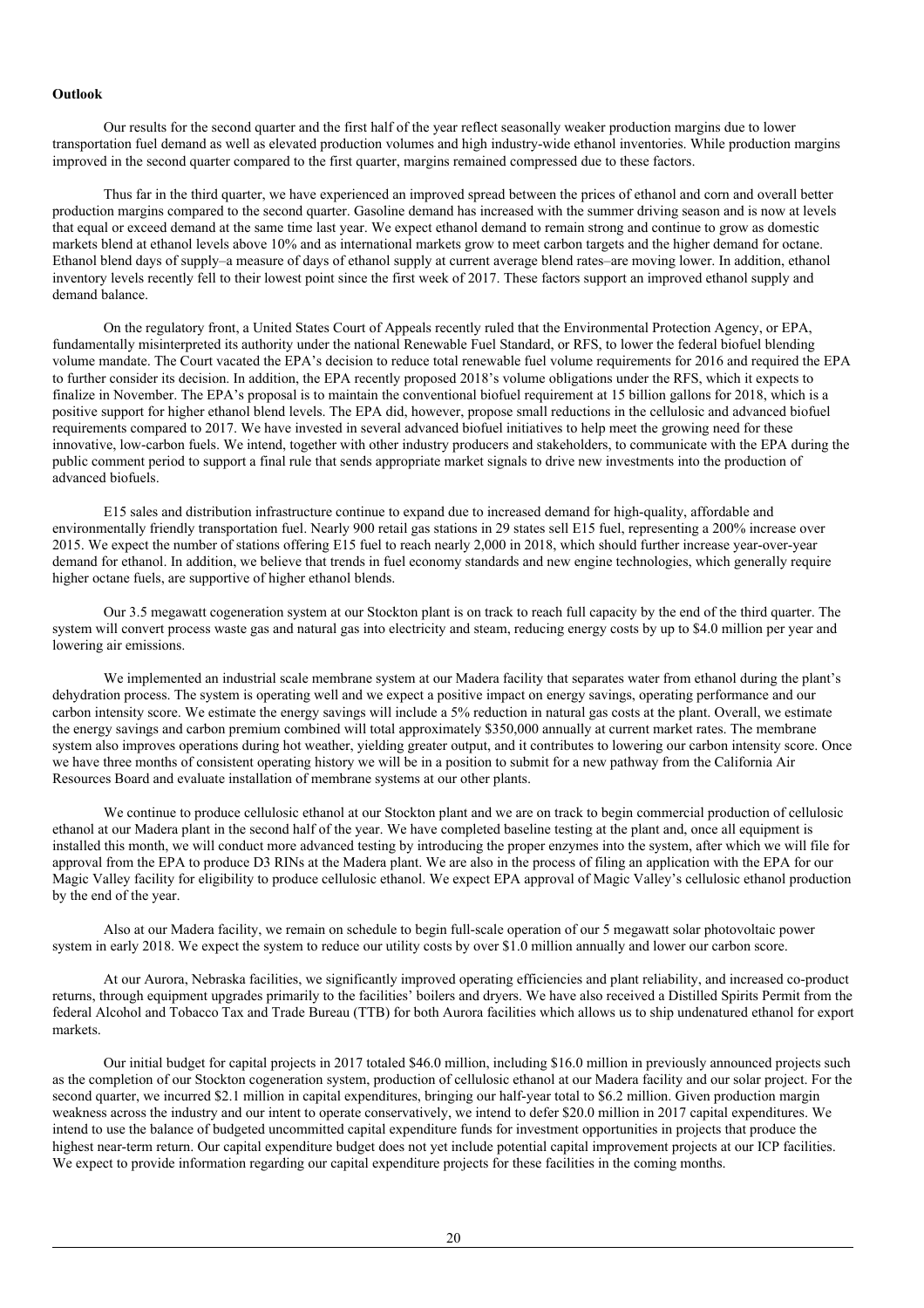We plan to continue to leverage our diverse base of production and marketing assets to expand our share of the renewable fuels, ethanol, specialty alcohol and co-product markets. We also intend to continue to evaluate and invest in plant improvement initiatives using innovative technologies that generate meaningful near-term returns by increasing operating efficiencies, improving plant reliability, enhancing yields, improving our carbon scores and reducing our operating costs. In addition, we are focused on further strengthening our balance sheet and liquidity.

## **Critical Accounting Policies**

The preparation of our financial statements, which have been prepared in accordance with accounting principles generally accepted in the United States of America, requires us to make judgments and estimates that may have a significant impact upon the portrayal of our financial condition and results of operations. We believe that of our significant accounting policies, the following require estimates and assumptions that require complex, subjective judgments by management that can materially impact the portrayal of our financial condition and results of operations: revenue recognition; warrants at fair value; impairment of long-lived assets; valuation of allowance for deferred taxes, derivative instruments, accounting for business combinations and allowance for doubtful accounts. These significant accounting principles are more fully described in "Management's Discussion and Analysis of Financial Condition and Results of Operations—Critical Accounting Policies" in our Annual Report on Form 10-K for the year ended December 31, 2016.

### **Results of Operations**

The following selected financial information should be read in conjunction with our consolidated financial statements and notes to our consolidated financial statements included elsewhere in this report, and the other sections of "Management's Discussion and Analysis of Financial Condition and Results of Operations" contained in this report.

Certain performance metrics that we believe are important indicators of our results of operations include:

|                                                                   | <b>Three Months Ended</b><br><b>June 30,</b> |               |       | <b>Six Months Ended</b><br>Percentage<br><b>June 30,</b> |    |         | Percentage    |         |           |
|-------------------------------------------------------------------|----------------------------------------------|---------------|-------|----------------------------------------------------------|----|---------|---------------|---------|-----------|
|                                                                   | 2017                                         |               | 2016  | 2017<br>2016<br>Variance                                 |    |         | Variance      |         |           |
| Production gallons sold (in millions)                             | 120.0                                        |               | 122.5 | $(2.0)\%$                                                |    | 235.0   |               | 235.4   | $(0.2)\%$ |
| Third party gallons sold (in millions)                            | 115.8                                        |               | 110.7 | $4.6\%$                                                  |    | 227.0   |               | 204.4   | $11.1\%$  |
| Total gallons sold (in millions)                                  | 235.8                                        |               | 233.2 | $1.1\%$                                                  |    | 462.0   |               | 439.8   | $5.0\%$   |
| Ethanol production capacity utilization                           | 95%                                          |               | 94%   | $1.1\%$                                                  |    | 93%     |               | 90%     | 3.3%      |
| Average sales price per gallon                                    | \$<br>1.66                                   | $\mathbb{S}$  | 1.72  | $(3.5)\%$                                                | \$ | 1.64    | <sup>\$</sup> | 1.63    | $0.6\%$   |
| Corn cost per bushel $-$ CBOT equivalent                          | \$<br>3.68                                   | <sup>\$</sup> | 3.86  | $(4.7)\%$                                                | \$ | 3.66    | \$            | 3.76    | $(2.7)\%$ |
| Average basis $(1)$                                               | \$<br>0.23                                   | \$            | 0.23  | $- \frac{9}{6}$                                          | \$ | 0.26    | \$            | 0.28    | $(7.1)\%$ |
| Delivered cost of corn                                            | \$<br>3.91                                   | <sup>\$</sup> | 4.09  | $(4.4)\%$                                                | \$ | 3.92    | \$            | 4.04    | $(3.0)\%$ |
| Total co-product tons sold (in thousands)                         | 734.4                                        |               | 686.8 | $6.9\%$                                                  |    | 1,419.9 |               | 1,348.2 | $5.3\%$   |
| Co-product revenues as % of delivered cost of corn <sup>(2)</sup> | 33.5%                                        |               | 34.2% | $(2.0)\%$                                                |    | 34.2%   |               | 35.2%   | $(2.8)\%$ |
| Average CBOT ethanol price per gallon                             | \$<br>1.55                                   | <sup>\$</sup> | 1.58  | $(1.9)\%$                                                | \$ | 1.53    | \$.           | 1.49    | 2.7%      |
| Average CBOT corn price per bushel                                | \$<br>3.68                                   | \$            | 3.91  | $(5.9)\%$                                                | \$ | 3.66    | \$            | 3.77    | $(2.9)\%$ |

 $(1)$  Corn basis represents the difference between the immediate cash price of delivered corn and the future price of corn for Chicago delivery.

(2) Co-product revenues as a percentage of delivered cost of corn shows our yield based on sales of co-products, including WDG and corn oil, generated from ethanol we produced.

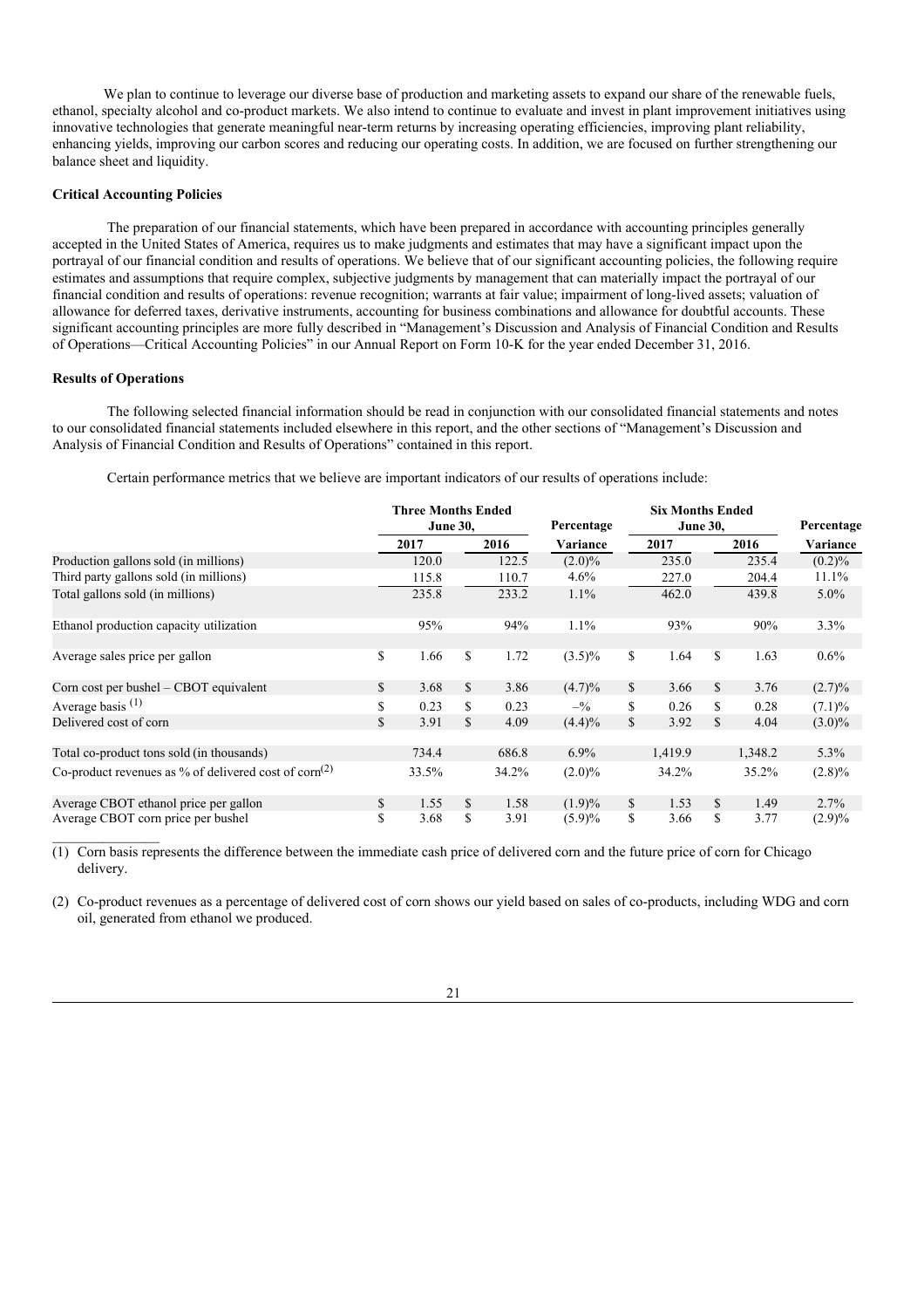### *Net Sales, Cost of Goods Sold and Gross Profit (Loss)*

The following table presents our net sales, cost of goods sold and gross profit (loss) in dollars and gross profit as a percentage of net sales (in thousands, except percentages):

|                         | <b>Three Months Ended</b><br><b>June 30,</b> |  |         |  | <b>Variance in</b> |            |  | <b>Six Months Ended</b><br><b>June 30.</b> |  |         |  | Variance in    |         |  |
|-------------------------|----------------------------------------------|--|---------|--|--------------------|------------|--|--------------------------------------------|--|---------|--|----------------|---------|--|
|                         | 2017                                         |  | 2016    |  | <b>Dollars</b>     | Percent    |  | 2017                                       |  | 2016    |  | <b>Dollars</b> | Percent |  |
| Net sales               | 405,202                                      |  | 422,860 |  | (17,658)           | $(4.2)\%$  |  | 791.542                                    |  | 765.233 |  | 26,309         | $3.4\%$ |  |
| Cost of goods sold      | 403.549                                      |  | 405,156 |  | (1,607)            | $(0.4)\%$  |  | 795,662                                    |  | 746,460 |  | 49,202         | $6.6\%$ |  |
| Gross profit (loss)     | 1,653                                        |  | 17,704  |  | (16, 051)          | $(90.7)\%$ |  | (4,120)                                    |  | 18,773  |  | (22, 893)      | NΜ      |  |
| Percentage of net sales | 0.4%                                         |  | 4.2%    |  |                    |            |  | $(0.5)\%$                                  |  | 2.5%    |  |                |         |  |

#### *Net Sales*

The decrease in our net sales for the three months ended June 30, 2017 as compared to the same period in 2016 was primarily due to a decrease in our average sales price per gallon. The increase in our net sales for the six months ended June 30, 2017 as compared to the same period in 2016 was primarily due to an increase in our third party gallons sold. While our third party gallons sold increased, our production gallons sold decreased for the three and six months ended June 30, 2017 as compared to the same periods in 2016. The decreases in volumes of our production gallons are primarily due to a decline in our ethanol production capacity utilization in response to lower industry margins for the periods as compared to prior periods.

#### *Three Months Ended June 30, 2017*

On a consolidated basis, our average sales price per gallon decreased 3.5% to \$1.66 for the three months ended June 30, 2017 compared to our average sales price per gallon of \$1.72 for the same period in 2016. The average Chicago Board of Trade, or CBOT, ethanol price per gallon, decreased 1.9% to \$1.55 for the three months ended June 30, 2017 as compared to the average CBOT ethanol price per gallon of \$1.58 for the same period in 2016.

#### *Production Segment*

Net sales of ethanol from our production segment decreased by \$10.2 million, or 5%, to \$196.1 million for the three months ended June 30, 2017 as compared to \$206.3 million for the same period in 2016. Our total volume of production ethanol gallons sold decreased by 2.5 million gallons, or 2%, to 120.0 million gallons for the three months ended June 30, 2017 as compared to 122.5 million gallons for the same period in 2016. Our production segment's average sales price per gallon decreased 3.0% to \$1.63 for the three months ended June 30, 2017 compared to our production segment's average sales price per gallon of \$1.68 for the same period in 2016. At our average sales price per gallon of \$1.63 for the three months ended June 30, 2017, we realized \$4.1 million of reduced net sales from our production segment from the 2.5 million reduction in gallons of produced ethanol sold in the three months ended June 30, 2017 as compared to the same period in 2016. The decline of \$0.05 in our average sales price per gallon for the three months ended June 30, 2017 as compared to the same period in 2016 reduced our net sales of ethanol from our production segment by \$6.1 million.

Net sales of co-products decreased \$5.3 million, or 8%, to \$60.0 million for the three months ended June 30, 2017 as compared to \$65.3 million for the same period in 2016. Our total volume of co-products sold increased by 47.6 thousand tons, or 7%, to 734.4 thousand tons for three months ended June 30, 2017 from 686.8 thousand tons for the same period in 2016. At our average sales price per ton of \$81.79 for the three months ended June 30, 2017, we generated \$3.9 million in additional net sales from the 47.6 thousand tons of additional co-products sold in the three months ended June 30, 2017 as compared to the same period in 2016. The decrease of \$13.35, or 14%, in our average sales price per ton for the three months ended June 30, 2017 as compared to the same period in 2016 reduced net sales of co-products by \$9.2 million.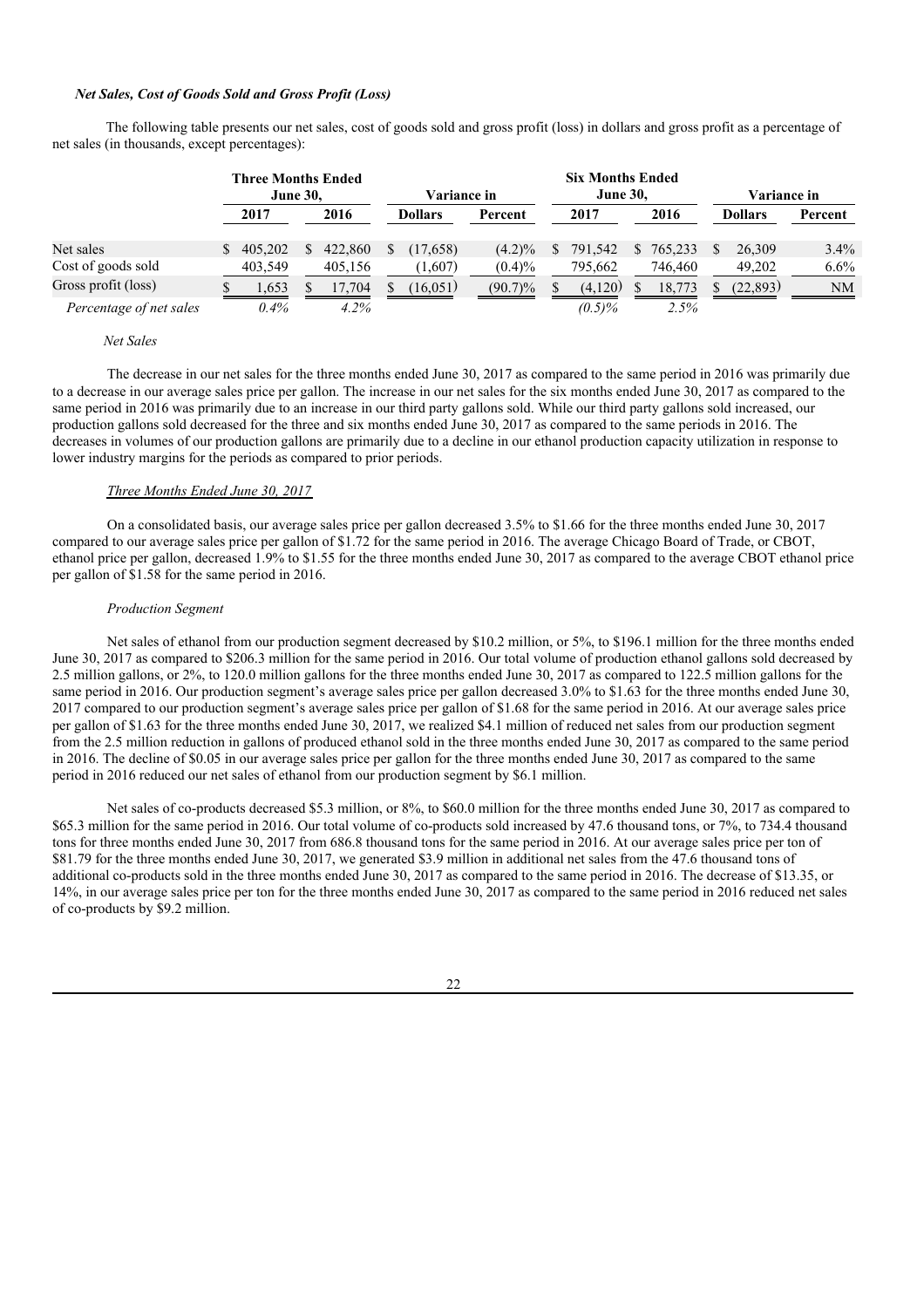#### *Marketing Segment*

Net sales of ethanol from our marketing segment decreased by \$2.1 million, or 1%, to \$149.1 million for the three months ended June 30, 2017 as compared to \$151.2 million for the same period in 2016. Our total volume of ethanol gallons sold by our marketing segment increased by 2.6 million gallons, or 1%, to 235.8 million gallons for the three months ended June 30, 2017 as compared to 233.2 million gallons for the same period in 2016. Our additional third-party gallons sold accounted for 5.1 million gallons of this increase, partially offset by a reduction in our production gallons sold of 2.5 million gallons.

The decrease in production gallons sold by our marketing segment resulted in a reduction of \$0.2 million in net sales generated by our marketing segment, which were eliminated upon consolidation.

Our marketing segment's average sales price per gallon decreased \$0.10, or 6%, to \$1.67 for the three months ended June 30, 2017 as compared to \$1.77 for the same period in 2016. At our average sales price per gallon of \$1.67 for the three months ended June 30, 2017, we generated \$8.5 million in additional net sales from our marketing segment from the 5.1 million gallons in additional third-party ethanol sold in the three months ended June 30, 2017 as compared to the same period in 2016. The decrease of \$0.10 in our average sales price per gallon for the six months ended June 30, 2017 as compared to the same period in 2016 decreased our net sales of ethanol from our marketing segment by \$10.6 million.

## *Six Months Ended June 30, 2017*

On a consolidated basis, our average sales price per gallon increased 0.6% to \$1.64 for the six months ended June 30, 2017 compared to our average sales price per gallon of \$1.63 for the same period in 2016. The average CBOT ethanol price per gallon increased 2.7% to \$1.53 for the six months ended June 30, 2017 compared to an average CBOT ethanol price per gallon of \$1.49 for the same period in 2016.

#### *Production Segment*

Net sales of ethanol from our production segment increased by \$5.4 million, or 1%, to \$379.1 million for the six months ended June 30, 2017 as compared to \$373.7 million for the same period in 2016. Our total volume of production ethanol gallons sold decreased by 0.4 million gallons, or less than 1%, to 235.0 million gallons for the six months ended June 30, 2017 as compared to 235.4 million gallons for the same period in 2016. Our production segment's average sales price per gallon increased 2% to \$1.61 for the six months ended June 30, 2017 compared to our production segment's average sales price per gallon of \$1.58 for the same period in 2016. At our average sales price per gallon of \$1.61 for the six months ended June 30, 2017, we realized \$0.6 million in reduced net sales from our production segment from the 0.4 million fewer gallons of produced ethanol sold in the six months ended June 30, 2017 as compared to the same period in 2016. The increase of \$0.03 in our average sales price per gallon for the six months ended June 30, 2017 as compared to the same period in 2016 increased our net sales of ethanol from our production segment by \$6.0 million.

Net sales of co-products decreased \$7.0 million, or 6%, to \$120.2 million for the six months ended June 30, 2017 as compared to \$127.2 million for the same period in 2016. Our total volume of co-products sold increased by 71.7 thousand tons, or 5%, to 1,419.9 thousand tons for six months ended June 30, 2017 from 1,348.2 thousand tons for the same period in 2016. At our average sales price per ton of \$84.57 for the six months ended June 30, 2017, we generated \$6.1 million in additional net sales from the 71.7 thousand additional tons of co-products sold in the six months ended June 30, 2017 as compared to the same period in 2016. The decrease of \$9.75, or 10%, in our average sales price per ton for the six months ended June 30, 2017 as compared to the same period in 2016 decreased net sales of coproducts by \$13.1 million.

#### *Marketing Segment*

Net sales of ethanol from our marketing segment increased by \$28.0 million, or 11%, to \$292.3 million for the six months ended June 30, 2017 as compared to \$264.3 million for the same period in 2016. Our total volume of ethanol gallons sold by our marketing segment increased by 22.2 million gallons, or 5%, to 462.0 million gallons for the six months ended June 30, 2017 as compared to 439.8 million gallons for the same period in 2016. Our additional third-party gallons sold accounted for 22.6 million gallons of this increase, partially offset by 0.4 million fewer production gallons sold.

Our marketing segment's average sales price per gallon decreased 3% to \$1.65 for the six months ended June 30, 2017 compared to \$1.70 for the same period in 2016. At our average sales price per gallon of \$1.65 for the six months ended June 30, 2017, we generated \$37.2 million in additional net sales from our marketing segment from the 22.6 million gallons in additional third-party ethanol sold in the six months ended June 30, 2017 as compared to the same period in 2016. However, the decline of \$0.05 in our average sales price per gallon for the six months ended June 30, 2017 as compared to the same period in 2016 reduced our net sales from third party ethanol sold by our marketing segment by \$9.2 million.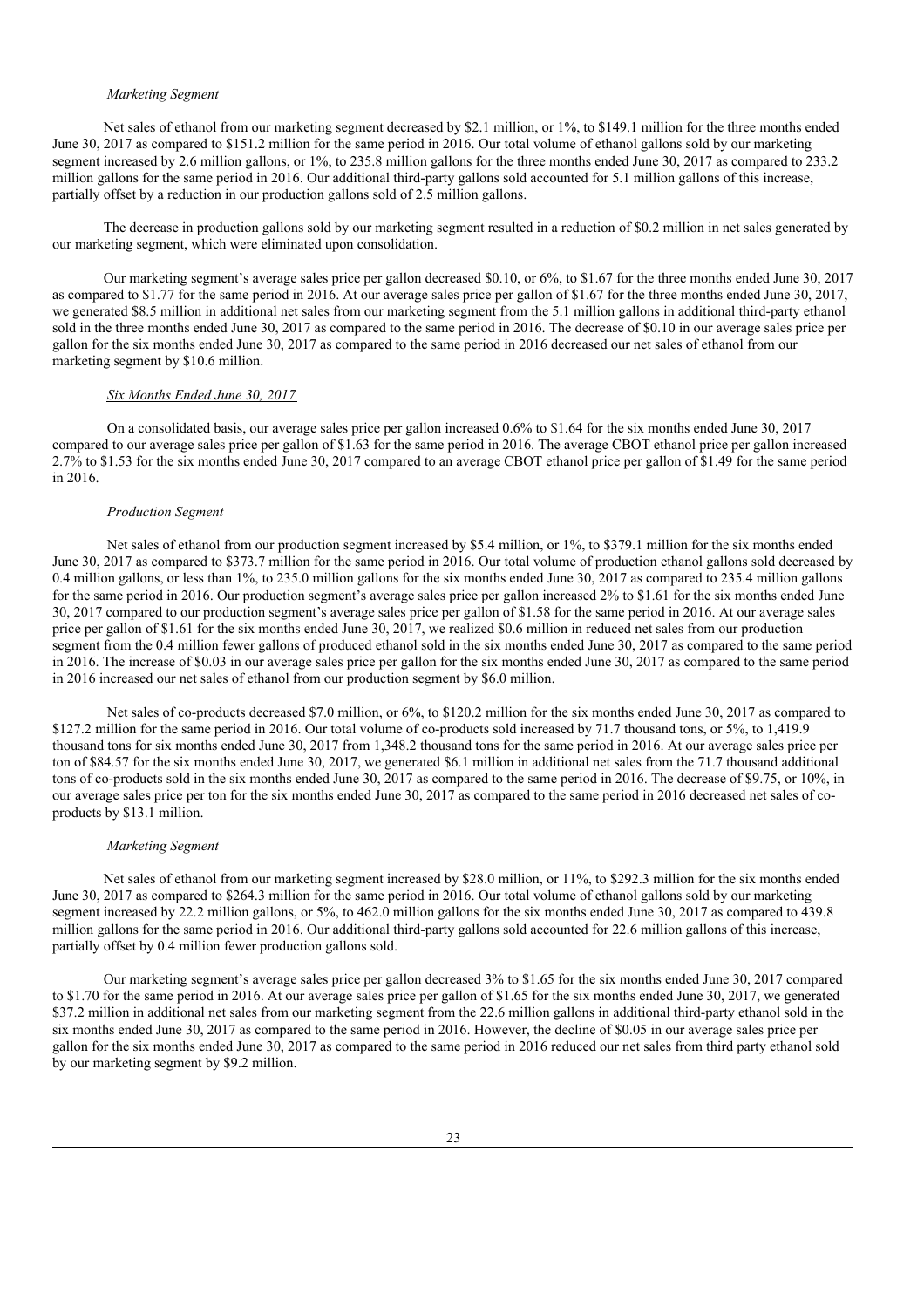## *Cost of Goods Sold and Gross Profit (Loss)*

Our consolidated gross profit (loss) decreased primarily due to significantly lower commodity margins in the three and six months ended June 30, 2017 compared to the same periods in 2016.

### *Three Months Ended June 30, 2017*

Our consolidated gross profit (loss) decreased to \$1.7 million for the three months ended June 30, 2017 as compared to \$17.7 million for the same period in 2016, representing a gross margin of 0.4% for the three months ended June 30, 2017 as compared to 4.2% for the same period in 2016.

#### *Production Segment*

Our production segment reduced our consolidated gross profit by \$12.0 million for the three months ended June 30, 2017 as compared to the same period in 2016, primarily due to our lower gross profit attributed to lower production margins in the three months ended June 30, 2017 as compared to the same period in 2016.

#### *Marketing Segment*

Our marketing segment reduced our consolidated gross profit by \$4.0 million for the three months ended June 30, 2017 as compared to the same period in 2016, primarily due to lower gross profit attributable to our marketing segment's lower average sales price per gallon for the three months ended June 30, 2017 as compared to the same period in 2016.

## *Six Months Ended June 30, 2017*

Our consolidated gross profit declined by \$22.9 million to a gross loss of \$4.1 million for the six months ended June 30, 2017 as compared to gross profit of \$18.8 million for the same period in 2016, representing a negative gross margin of 0.5% for the six months ended June 30, 2017 as compared to a positive gross margin of 2.5% for the same period in 2016.

#### *Production Segment*

Our production segment reduced our consolidated gross profit by \$15.4 million for the six months ended June 30, 2017 as compared to the same period in 2016, primarily as a result of lower gross profit attributed to lower production margins in the six months ended June 30, 2017 as compared to the same period in 2016.

#### *Marketing Segment*

Our marketing segment decreased our consolidated gross profit by \$7.5 million for the six months ended June 30, 2017 as compared to the same period in 2016. Of this amount, \$7.7 million is attributable to our marketing segment's lower average sales price per gallon for the six months ended June 30, 2017 as compared to the same period in 2016, partially offset by \$0.2 million attributable to additional gross profit from the 22.6 million gallon increase in third-party marketing volumes in the six months ended June 30, 2017 as compared to the same period in 2016.

# *Selling, General and Administrative Expenses*

The following table presents our selling, general and administrative, or SG&A, expenses in dollars and as a percentage of net sales (in thousands, except percentages):

|                                                 | <b>Three Months Ended</b><br><b>June 30.</b> |       |  |       | Variance in |                |          |  | <b>Six Months Ended</b><br><b>June 30.</b> |    |        |  | <b>Variance in</b> |         |  |
|-------------------------------------------------|----------------------------------------------|-------|--|-------|-------------|----------------|----------|--|--------------------------------------------|----|--------|--|--------------------|---------|--|
|                                                 |                                              | 2017  |  | 2016  |             | <b>Dollars</b> | Percent  |  | 2017                                       |    | 2016   |  | Dollars            | Percent |  |
| Selling, general and<br>administrative expenses |                                              | 8.762 |  | 6.148 |             | 2.614          | $42.5\%$ |  | 14.212                                     | S. | 14.465 |  | (253)              | (1.7)%  |  |
| Percentage of net sales                         |                                              | 2.2%  |  | 1.5%  |             |                |          |  | $2.8\%$                                    |    | 1.9%   |  |                    |         |  |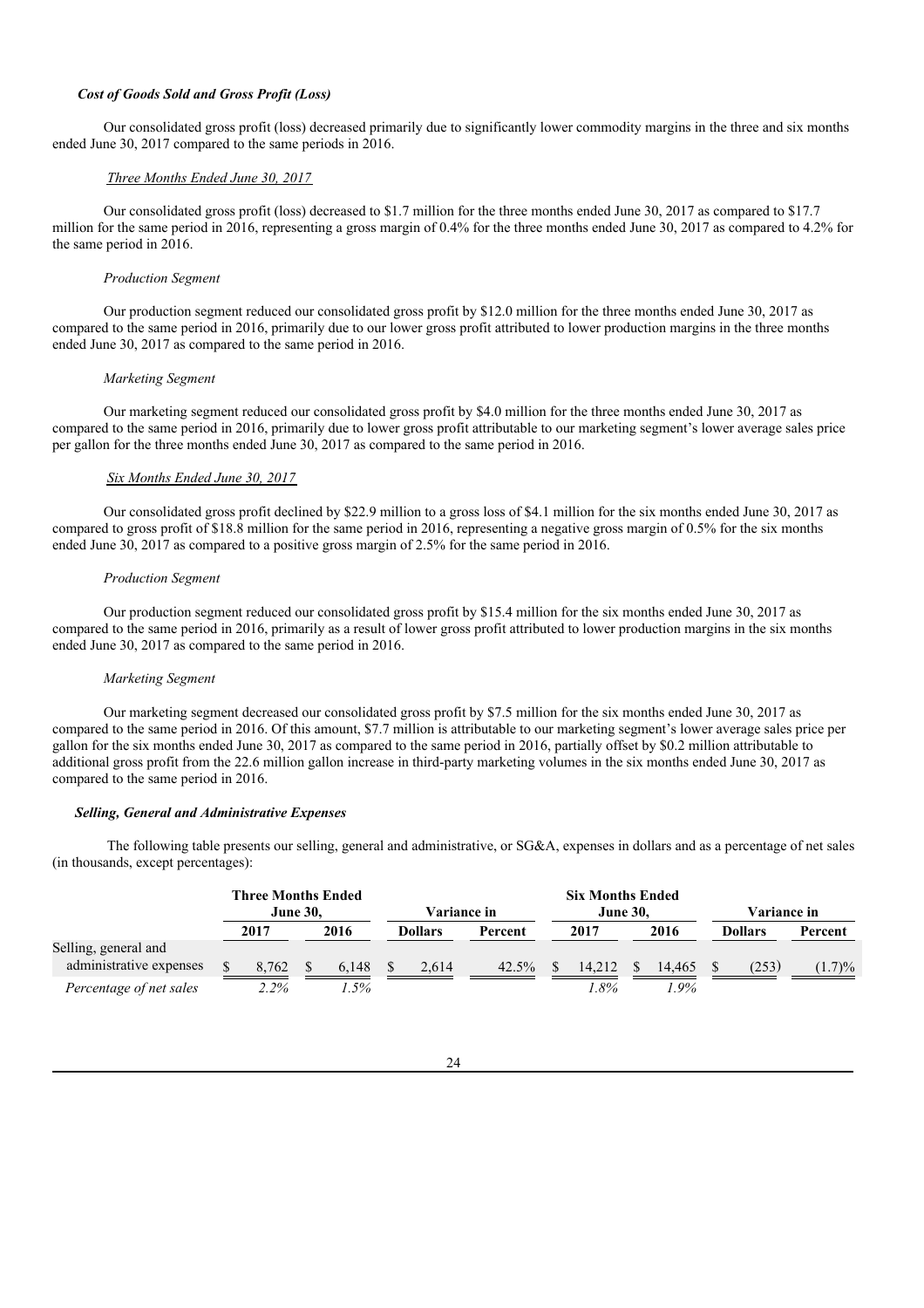Our SG&A expenses increased \$2.6 million to \$8.8 million for the three months ended June 30, 2017 as compared to \$6.1 million for the same period in 2016. The increase in SG&A expenses is primarily due to higher professional expenses associated with our ICP acquisition as well as increased employee benefits and non-cash compensation adjustments.

Our SG&A expenses decreased \$0.3 million to \$14.2 million for the six months ended June 30, 2017 as compared to \$14.5 million for the same period in 2016. The decrease in SG&A expenses is primarily due to \$3.6 million in gains associated with legal matters resolved in the first quarter, partially offset by higher professional expenses associated with our ICP acquisition as well as increased employee benefits and non-cash compensation adjustments.

#### *Interest Expense, net*

The following table presents our interest expense, net in dollars and as a percentage of net sales (in thousands, except percentages):

|                         |                 | <b>Three Months Ended</b> |  |             |  |         |                 | <b>Six Months Ended</b> |         |  |             |  |         |            |
|-------------------------|-----------------|---------------------------|--|-------------|--|---------|-----------------|-------------------------|---------|--|-------------|--|---------|------------|
|                         | <b>June 30.</b> |                           |  | Variance in |  |         | <b>June 30.</b> |                         |         |  | Variance in |  |         |            |
|                         |                 | 2017                      |  | 2016        |  | Dollars | Percent         |                         | 2017    |  | 2016        |  | Dollars | Percent    |
| Interest expense, net   |                 | 2.694                     |  | 6.536       |  | (3.842) | $(58.8)\%$      |                         | 5,331   |  | 12.769      |  | .438)   | $(58.3)\%$ |
| Percentage of net sales |                 | 0.7%                      |  | $.5\%$      |  |         |                 |                         | $0.7\%$ |  | 7%          |  |         |            |

Interest expense, net decreased \$3.8 million to \$2.7 million for the three months ended June 30, 2017 from \$6.5 million for the same period in 2016. Interest expense, net decreased \$7.4 million to \$5.3 million for the six months ended June 30, 2017 from \$12.8 million for the same period in 2016. The decrease in interest expense, net is primarily related to lower average interest rates resulting from the refinancing of our plant debt in late 2016.

# *Net Income (Loss) Available to Common Stockholders*

The following table presents our net income (loss) available to common stockholders in dollars and as a percentage of net sales (in thousands, except percentages):

|                                | <b>Three Months Ended</b><br><b>June 30.</b> |              |  |       | <b>Variance in</b> |                |         |    | <b>Six Months Ended</b><br><b>June 30.</b> |           |  |              | <b>Variance in</b> |                |         |
|--------------------------------|----------------------------------------------|--------------|--|-------|--------------------|----------------|---------|----|--------------------------------------------|-----------|--|--------------|--------------------|----------------|---------|
|                                |                                              | 2017         |  | 2016  |                    | <b>Dollars</b> | Percent |    |                                            | 2017      |  | 2016         |                    | <b>Dollars</b> | Percent |
| Net income (loss) available to |                                              |              |  |       |                    |                |         |    |                                            |           |  |              |                    |                |         |
| common stockholders            |                                              | $(9.156)$ \$ |  | 4.700 | У,                 | (13, 856)      |         | NΜ |                                            | (22.104)  |  | $(8,770)$ \$ |                    | (13, 334)      | 152.0%  |
| Percentage of net sales        |                                              | $(2.3)\%$    |  | 1.1%  |                    |                |         |    |                                            | $(2.8)\%$ |  | $(1.1)\%$    |                    |                |         |

The decrease in net income available to common stockholders was primarily due to decreased margins, partially offset by lower interest expense for the three and six months ended June 30, 2017, as compared to the same period in 2016.

## **Liquidity and Capital Resources**

During the six months ended June 30, 2017, we funded our operations primarily from cash on hand, cash generated from our operations and advances under our revolving credit facilities. These funds were also used to make capital expenditures, capital lease payments and principal payments on term debt and lines of credit.

Our current available capital resources consist of cash on hand and amounts available for borrowing under our credit facilities. We expect that our future available capital resources will consist primarily of our remaining cash balances, amounts available for borrowing, if any, under our credit facilities, cash generated from our operations and tax refunds related to prior years.

We believe that current and future available capital resources, revenues generated from operations, and other existing sources of liquidity, including our credit facilities, will be adequate to meet our anticipated capital requirements for at least the next twelve months.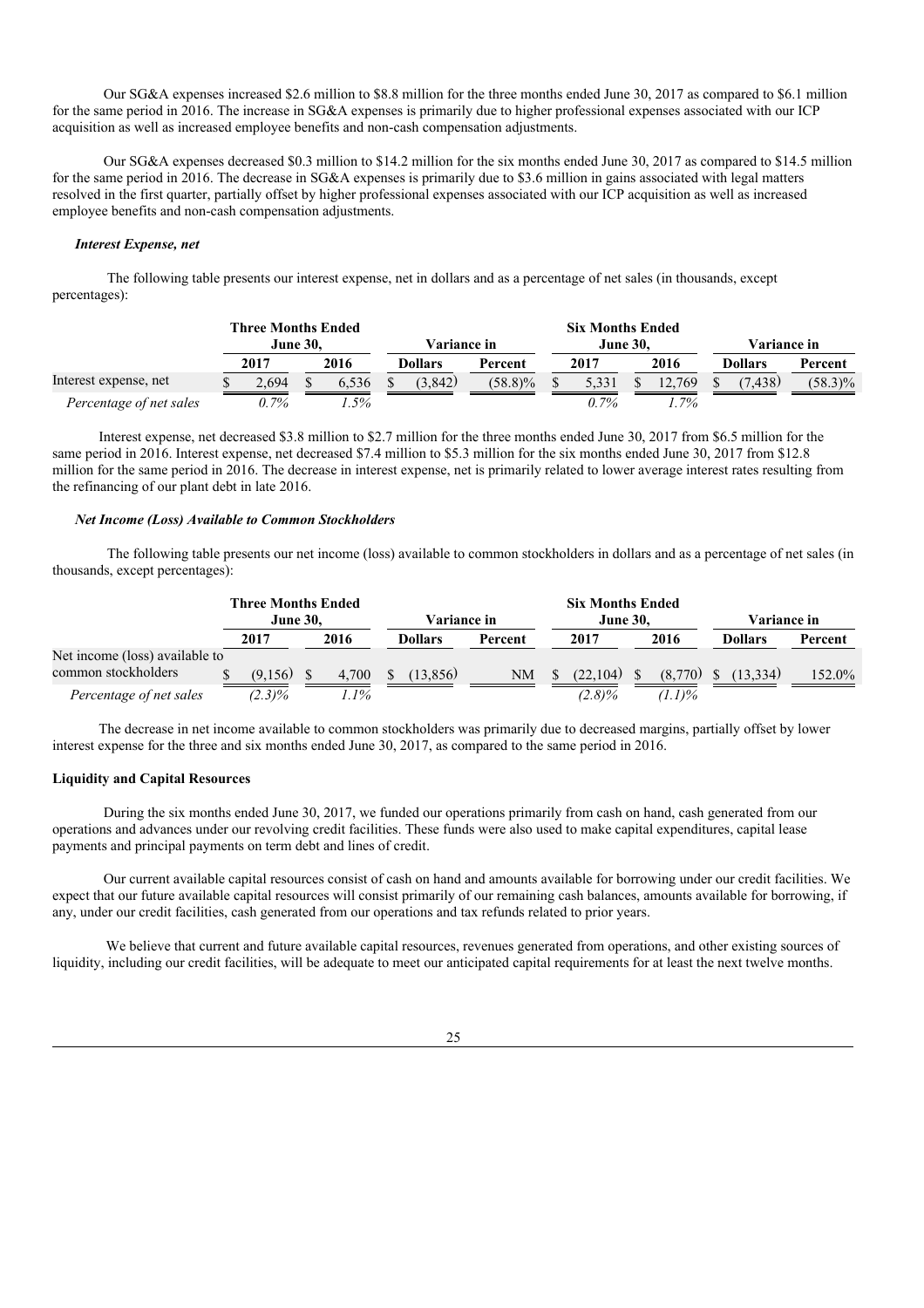### *Quantitative Quarter-End Liquidity Status*

We believe that the following amounts provide insight into our liquidity and capital resources. The following selected financial information should be read in conjunction with our consolidated financial statements and notes to consolidated financial statements included elsewhere in this report, and the other sections of "Management's Discussion and Analysis of Financial Condition and Results of Operations" contained in this report (dollars in thousands):

|                                        |    | June 30, 2017 |               | December 31, 2016 | Change     |
|----------------------------------------|----|---------------|---------------|-------------------|------------|
| Cash and cash equivalents              | S  | 91.454        | <sup>\$</sup> | 68,590            | 33.3%      |
| Current assets                         | S  | 220,771       | S             | 235,201           | $(6.1)\%$  |
| Current liabilities                    | \$ | 67.991        | S             | 78.841            | $(13.8)\%$ |
| Long-term debt, net of current portion | \$ | 199.599       | S             | 188,028           | $6.2\%$    |
| Working capital                        | S  | 152,780       | S             | 156,360           | $(2.3)\%$  |
| Working capital ratio                  |    | 3.25          |               | 2.98              | $9.1\%$    |

#### *Restricted Net Assets*

At June 30, 2017, we had approximately \$271.1 million of net assets at our subsidiaries that were not available to be transferred to Pacific Ethanol, Inc. in the form of dividends, loans or advances due to restrictions contained in the credit facilities of our subsidiaries.

#### *Changes in Working Capital and Cash Flows*

Working capital decreased to \$152.8 million at June 30, 2017 from \$156.4 million at December 31, 2016 as a result of a decrease of \$14.4 million in current assets, partially offset by a decrease of \$10.8 million in current liabilities.

Current assets decreased primarily due to decreases of \$39.8 million in accounts receivable due to the timing of sales volumes at the end of the period and \$1.0 million in derivative instruments and other current assets, partially offset by an increase of \$22.9 million in cash and equivalents, \$3.0 million in inventories and \$0.5 million in prepaid inventory.

Our cash and cash equivalents increased by \$22.9 million at June 30, 2017 as compared to December 31, 2016 due to \$15.1 million of cash provided by our operations and \$14.0 million of cash provided by financing activities, primarily from our issuance of additional senior notes, partially offset by \$6.2 million of cash used in our investing activities for our plant improvement initiatives.

Our current liabilities decreased primarily due to decreases of \$11.3 million in accounts payable and accrued liabilities and \$3.1 million in derivative instruments and other current liabilities, partially offset by an increase of \$3.5 million in the current portion of our long-term debt in accordance with our debt amortization schedule associated with our Pekin term debt.

### *Cash provided by our Operating Activities*

Cash provided by our operating activities increased by \$14.0 million for the six months ended June 30, 2017 as compared to the same period in 2016. The increase in cash provided by our operating activities is primarily due to:

- a decrease in accounts receivable of \$50.7 million primarily due to the timing of sales volumes at the end of the periods;
- a decrease in inventories and prepaid inventory of \$5.7 million primarily due to the timing of purchases;
- a decrease in gains of derivative activities of \$1.2 million due to market changes; and
- an increase in noncash compensation of \$1.0 million due to stock grant activity in the current period;

#### These amounts were partially offset by:

- an increase in consolidated net loss of \$15.3 million due to lower margins;
- a decrease in accounts payable and accrued expenses of \$10.5 million resulting primarily from the period-over-period timing of payments;
- a decrease in interest expense added to term debt of \$9.5 million; and
- an increase in prepaid expenses of \$9.4 million due to the timing of payments.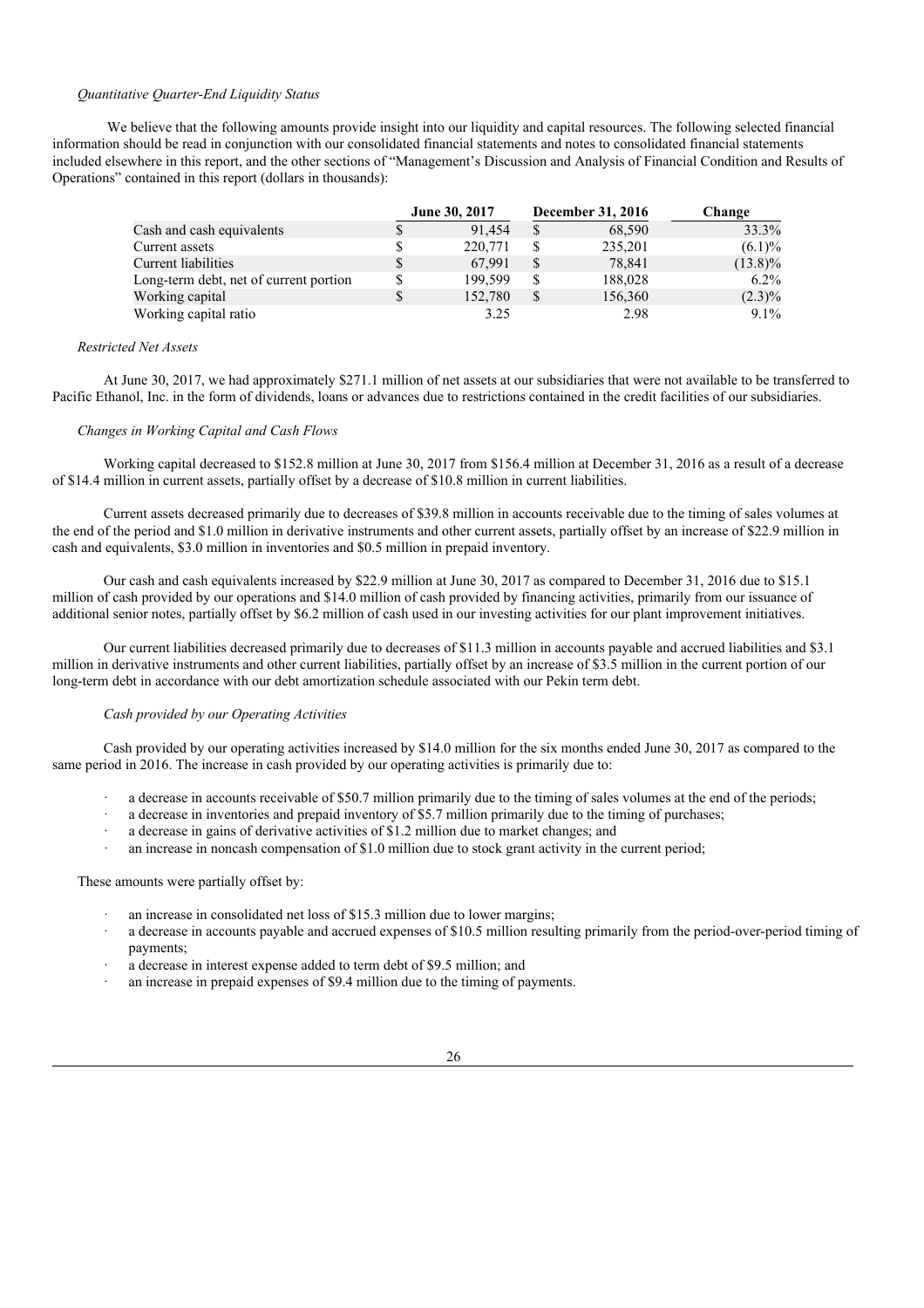### *Cash used in our Investing Activities*

Cash used in our investing activities increased by \$2.8 million for the six months ended June 30, 2017 as compared to the same period in 2016. The increase in cash used in our investing activities is primarily due to higher proceeds from cash collateralized letters of credit in 2016 that did not recur in 2017 and lower spending on capital projects associated with our plant improvement initiatives.

### *Cash provided by our Financing Activities*

Cash provided by our financing activities increased by \$32.7 million for the six months ended June 30, 2017 as compared to the same period in 2016. The increase in cash provided by our financing activities is primarily due to \$13.5 million in proceeds from our issuance of additional senior notes, a \$4.3 million increase in proceeds from Kinergy's line of credit, a \$14.2 million reduction in principal payments on term notes and capital leases and \$0.7 million in proceeds from warrant and option exercises.

## *Kinergy Operating Line of Credit*

Kinergy maintains an operating line of credit for an aggregate amount of up to \$100.0 million. The credit facility expires on December 31, 2020. Interest accrues under the credit facility at a rate equal to (i) the three-month London Interbank Offered Rate ("LIBOR"), plus (ii) a specified applicable margin ranging from 1.50% to 2.00%. The credit facility's monthly unused line fee is 0.25% to 0.375% of the amount by which the maximum credit under the facility exceeds the average daily principal balance during the immediately preceding month. Payments that may be made by Kinergy to Pacific Ethanol as reimbursement for management and other services provided by Pacific Ethanol to Kinergy are limited under the terms of the credit facility to \$1.5 million per fiscal quarter. The credit facility also includes the accounts receivable of Pacific Ag. Products, LLC, or PAP, as additional collateral. Payments that may be made by PAP to Pacific Ethanol as reimbursement for management and other services provided by Pacific Ethanol to PAP are limited under the terms of the credit facility to \$0.5 million per fiscal quarter. PAP, one of our indirect wholly-owned subsidiaries, markets our co-products and also provides raw material procurement services to our subsidiaries.

For all monthly periods in which excess borrowing availability falls below a specified level, Kinergy and PAP must collectively maintain a fixed-charge coverage ratio (calculated as a twelve-month rolling earnings before interest, taxes, depreciation and amortization (EBITDA), subject to certain adjustments, divided by the sum of interest expense, principal payments of indebtedness, indebtedness from capital leases and taxes paid during such twelve-month rolling period) of at least 2.0 and are prohibited from incurring certain additional indebtedness (other than specific intercompany indebtedness). Kinergy's and PAP's obligations under the credit facility are secured by a first-priority security interest in all of their assets in favor of the lender. Kinergy and PAP believe they are in compliance with this covenant. The following table summarizes Kinergy's financial covenants and actual results for the periods presented (dollars in thousands). For all periods below, Kinergy maintained above the minimum excess availability required; accordingly, the fixed-charge coverage ratio covenant did not apply.

|                             |                    |       | Years |              |  |  |
|-----------------------------|--------------------|-------|-------|--------------|--|--|
|                             | Three Months Ended |       | Ended |              |  |  |
|                             | June $30$ ,        |       |       | December 31. |  |  |
|                             | 2017               | 2016  | 2016  | 2015         |  |  |
| Fixed-Charge Coverage Ratio |                    |       |       |              |  |  |
| Requirement                 | 2.00               | 2.00  | 2.00  | 2.00         |  |  |
| Actual                      | 1.97               | 16.00 | 7.88  | 10.02        |  |  |
| Excess (deficit)            | (0.03)             | 14.00 | 5.88  | 8.02         |  |  |

Pacific Ethanol has guaranteed all of Kinergy's obligations under the credit facility. As of June 30, 2017, Kinergy had an outstanding balance of \$55.2 million with additional borrowing availability under the credit facility of \$8.5 million.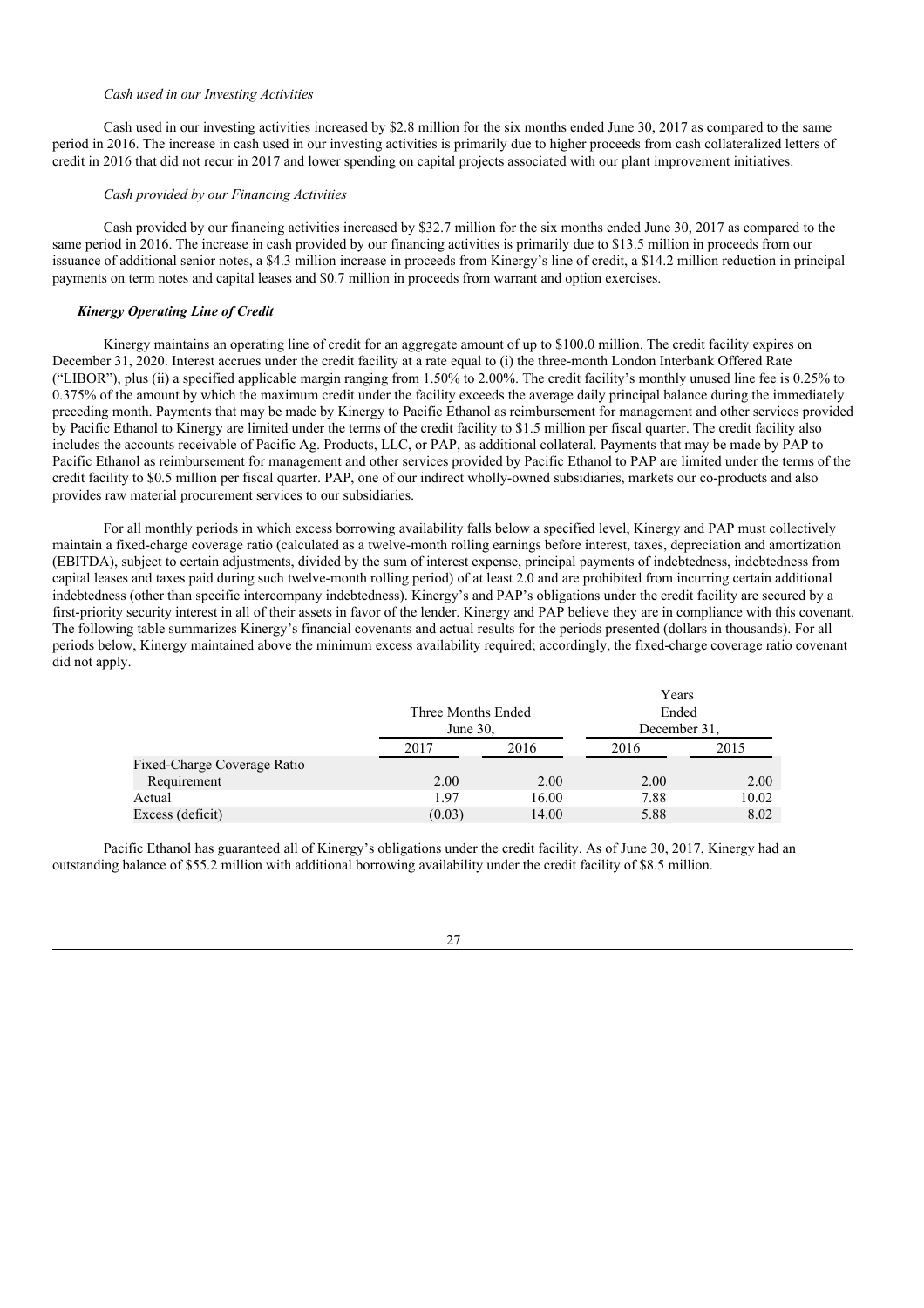### *Pekin Credit Facilities*

Pacific Ethanol Pekin, Inc., or PE Pekin, has a \$60.5 million term loan facility that matures on August 20, 2021 and a \$32.0 million revolving credit facility that matures on February 1, 2022. The PE Pekin credit facilities are secured by a first-priority security interest in all of PE Pekin's assets. Interest accrues under the PE Pekin credit facilities at an annual rate equal to the 30-day LIBOR plus 4.00%, payable monthly. PE Pekin is required to make quarterly principal payments in the amount of \$3.5 million on the term loan beginning on August 20, 2017 and a principal payment of \$4.5 million at maturity on August 20, 2021. PE Pekin is required to pay monthly in arrears a fee on any unused portion of the revolving credit facility at a rate of 0.75% per annum. Prepayment of these facilities is subject to a prepayment penalty. Under the terms of the credit facilities, PE Pekin is required to maintain working capital of not less than \$17.5 million from August 31, 2017 through December 31, 2017 and working capital of not less than \$20.0 million from January 1, 2018 and continuing at all times thereafter. In addition, PE Pekin is required to maintain an annual debt coverage ratio of not less than 1.25 to 1.0.

As of June 30, 2017, PE Pekin did not maintain the required working capital under its credit agreements of at least \$20.0 million. On August 7, 2017, PE Pekin obtained from its lender a waiver of this covenant violation and is now in compliance with the terms of its loans.

#### *Pacific Aurora Credit Facility*

Pacific Aurora maintains a revolving credit facility for up to \$30.0 million that matures on February 1, 2022. The credit facility is secured by a first-priority security interest in all of Pacific Aurora's assets. Borrowing availability under the credit facility automatically declines by \$2.5 million on the first day of each June and December beginning on December 1, 2017 through and including December 1, 2020. Interest accrues under the Pacific Aurora credit facility at an annual rate equal to the 30-day LIBOR plus 4.0%, payable monthly. Pacific Aurora is required to pay monthly in arrears a fee on any unused portion of the credit facility at a rate of 0.75% per annum. Prepayment of the credit facility is subject to a prepayment penalty. Under the terms of the credit facility, Pacific Aurora is required to maintain not less than \$20.5 million in working capital through July 31, 2017, not less than \$24.0 million in working capital after July 31, 2017 and an annual debt coverage ratio of not less than 1.5 to 1.0. At June 30, 2017, Pacific Aurora had no amounts outstanding under the credit facility and \$30.0 million available for borrowing under the facility.

## *Pacific Ethanol, Inc. Notes Payable*

We have \$68.9 million in aggregate principal amount of senior secured notes that mature on December 15, 2019. Interest on the notes accrues at an annual rate equal to (i) the greater of 1% and the three-month LIBOR, plus 7.0% through December 14, 2017, (ii) the greater of 1% and LIBOR, plus 9% between December 15, 2017 and December 14, 2018, and (iii) the greater of 1% and LIBOR plus 11% between December 15, 2018 and the maturity date. Interest is payable in cash in arrears on the 15th calendar day of each March, June, September and December beginning on March 15, 2017. We are required to pay all outstanding principal and any accrued and unpaid interest on the notes on the maturity date. We may, at our option, prepay the outstanding principal amount of the notes at any time without premium or penalty. Pacific Ethanol, Inc. issued the notes, which are secured by a first-priority security interest in the equity interest held by Pacific Ethanol, Inc. in its wholly-owned subsidiary, PE Op. Co., which indirectly owns our plants located on the West Coast.

#### *Pacific Ethanol Central, LLC Notes Payable*

We have \$46.9 million in aggregate principal amount of secured notes that mature on January 3, 2019. The notes were issued as part of the purchase price for our acquisition of ICP. Interest on the notes accrues at an annual rate equal to (i) the three-month LIBOR plus 5.0% from July 3, 2017 through October 3, 2017, (ii) LIBOR plus 8% between October 4, 2017 and July 3, 2018, and (iii) LIBOR plus 10% between July 4, 2018 and the maturity date. We are required to pay all outstanding principal and any accrued and unpaid interest on the notes on the maturity date. We may, at our option, prepay the outstanding principal amount of the notes at any time without premium or penalty. Our wholly-owned merger subsidiary issued the notes, to which Pacific Ethanol Central, LLC is also a party, and which are secured by a first priority lien on the ICP assets and a pledge of the equity interests in the merger subsidiary that holds the ICP assets.

## **Contractual Obligations**

There have been no material changes in the six months ended June 30, 2017 to the amounts presented in the table under the "Contractual Obligations" section in Part II, Item 7, "Management's Discussion and Analysis of Financial Condition and Results of Operation" of our Annual Report on Form 10-K for 2016.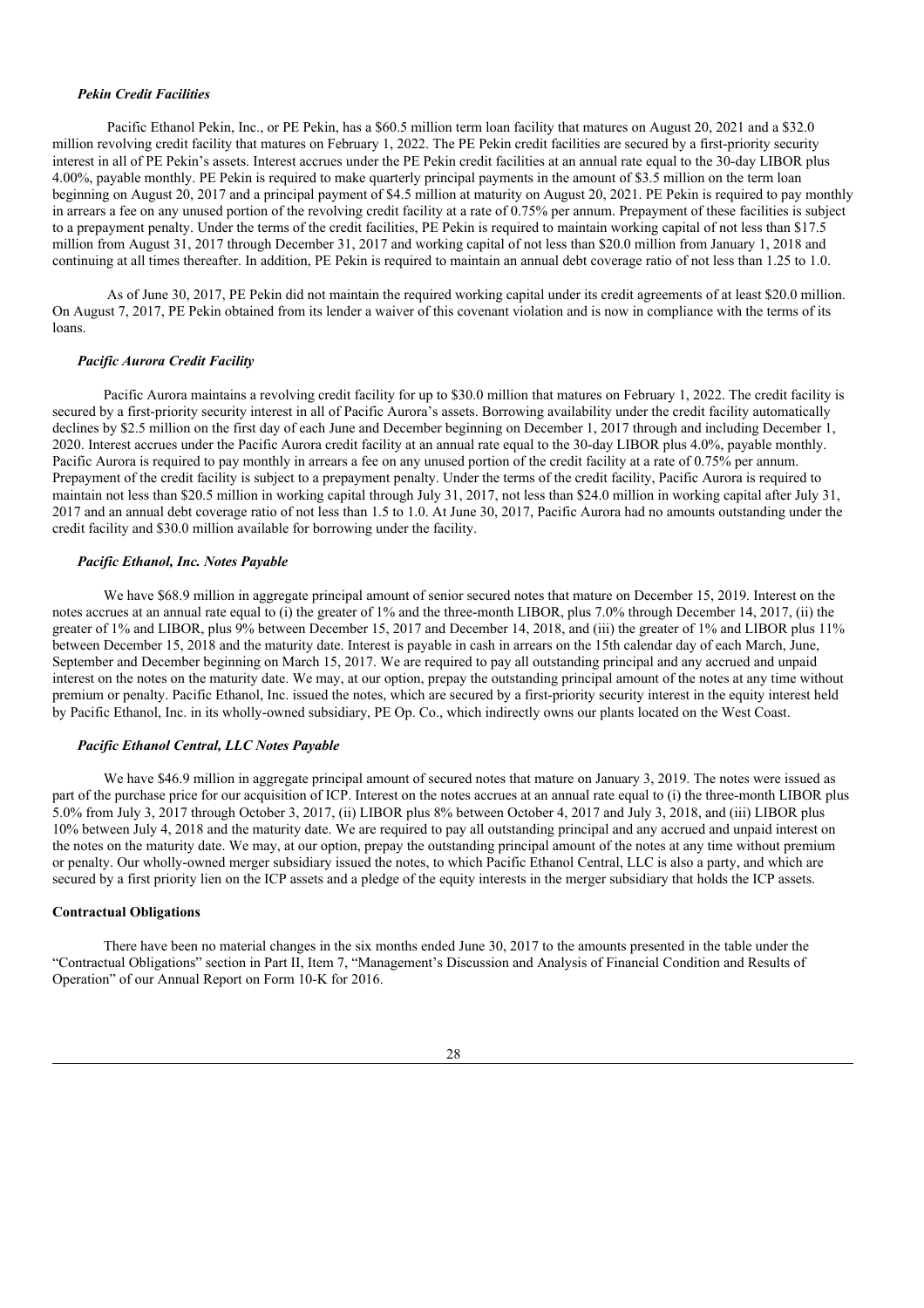## **Effects of Inflation**

The impact of inflation was not significant to our financial condition or results of operations for the three and six months ended June 30, 2017 and 2016.

## **ITEM 3. QUANTITATIVE AND QUALITATIVE DISCLOSURES ABOUT MARKET RISK.**

We are exposed to various market risks, including changes in commodity prices and interest rates as discussed below. Market risk is the potential loss arising from adverse changes in market rates and prices. In the ordinary course of business, we may enter into various types of transactions involving financial instruments to manage and reduce the impact of changes in commodity prices and interest rates. We do not expect to have any exposure to foreign currency risk as we conduct all of our transactions in U.S. dollars.

## *Commodity Risk*

We produce ethanol and ethanol co-products. Our business is sensitive to changes in the prices of ethanol and corn. In the ordinary course of business, we may enter into various types of transactions involving financial instruments to manage and reduce the impact of changes in ethanol and corn prices. We do not enter into derivatives or other financial instruments for trading or speculative purposes.

We are subject to market risk with respect to ethanol pricing. Ethanol prices are sensitive to global and domestic ethanol supply, crude-oil supply and demand; crude-oil refining capacity; carbon intensity; government regulation; and consumer demand for alternative fuels. Our ethanol sales are priced using contracts that are either based on a fixed price or an indexed price tied to a specific market, such as CBOT or the Oil Price Information Service. Under these fixed-priced arrangements, we are exposed to risk of an increase in the market price of ethanol between the time the price is fixed and the time the ethanol is sold.

We satisfy our physical corn needs, the principal raw material used to produce ethanol and ethanol co-products, based on supplyguaranteed contracts with our vendors. Generally, we determine the purchase price of our corn at the time we begin to grind that day's needs. Sometimes we may also enter into contracts with our vendors to fix a portion of the purchase price of our corn requirements. As such, we are also subject to market risk with respect to the price of corn. The price of corn is subject to wide fluctuations due to unpredictable factors such as weather conditions, farmer planting decisions, governmental policies with respect to agriculture and international trade and global supply and demand. Under the fixed-price arrangements, we assume the risk of a decrease in the market price of corn between the time the price is fixed and the time the corn is utilized.

Ethanol co-products are sensitive to various demand factors such as numbers of livestock on feed, prices for feed alternatives, and supply factors, primarily production of ethanol co-products by ethanol plants and other sources.

As noted above, we may attempt to reduce the market risk associated with fluctuations in the price of ethanol or corn by employing a variety of risk management and hedging strategies. Strategies include the use of derivative financial instruments such as futures and options executed on the CBOT and/or the New York Mercantile Exchange, as well as the daily management of physical corn.

These derivatives are not designated for special hedge accounting treatment, and as such, the changes in the fair values of these exchanged-traded contracts are recorded on the balance sheet and recognized immediately in cost of goods sold. We recognized losses of \$0.4 million and gains of \$0.8 million related to settled non-designated hedges as the change in the fair values of these contracts for the six months ended June 30, 2017 and 2016, respectively.

At June 30, 2017, we prepared a sensitivity analysis to estimate our exposure to ethanol and corn. Market risk related to these factors was estimated as the potential change in pre-tax income resulting from a hypothetical 10% adverse change in the prices of our expected ethanol and corn volumes. The results of this analysis as of June 30, 2017, which may differ materially from actual results, are as follows (in millions):

|           | <b>Six Months</b> |         | Approximate           |
|-----------|-------------------|---------|-----------------------|
|           | Ended             |         | Adverse               |
|           | June 30, 2017     | Unit of | <b>Change to</b>      |
| Commodity | Volume            | Measure | <b>Pre-Tax Income</b> |
| Ethanol   | 406.1             | Gallons | 38.7                  |
|           |                   |         |                       |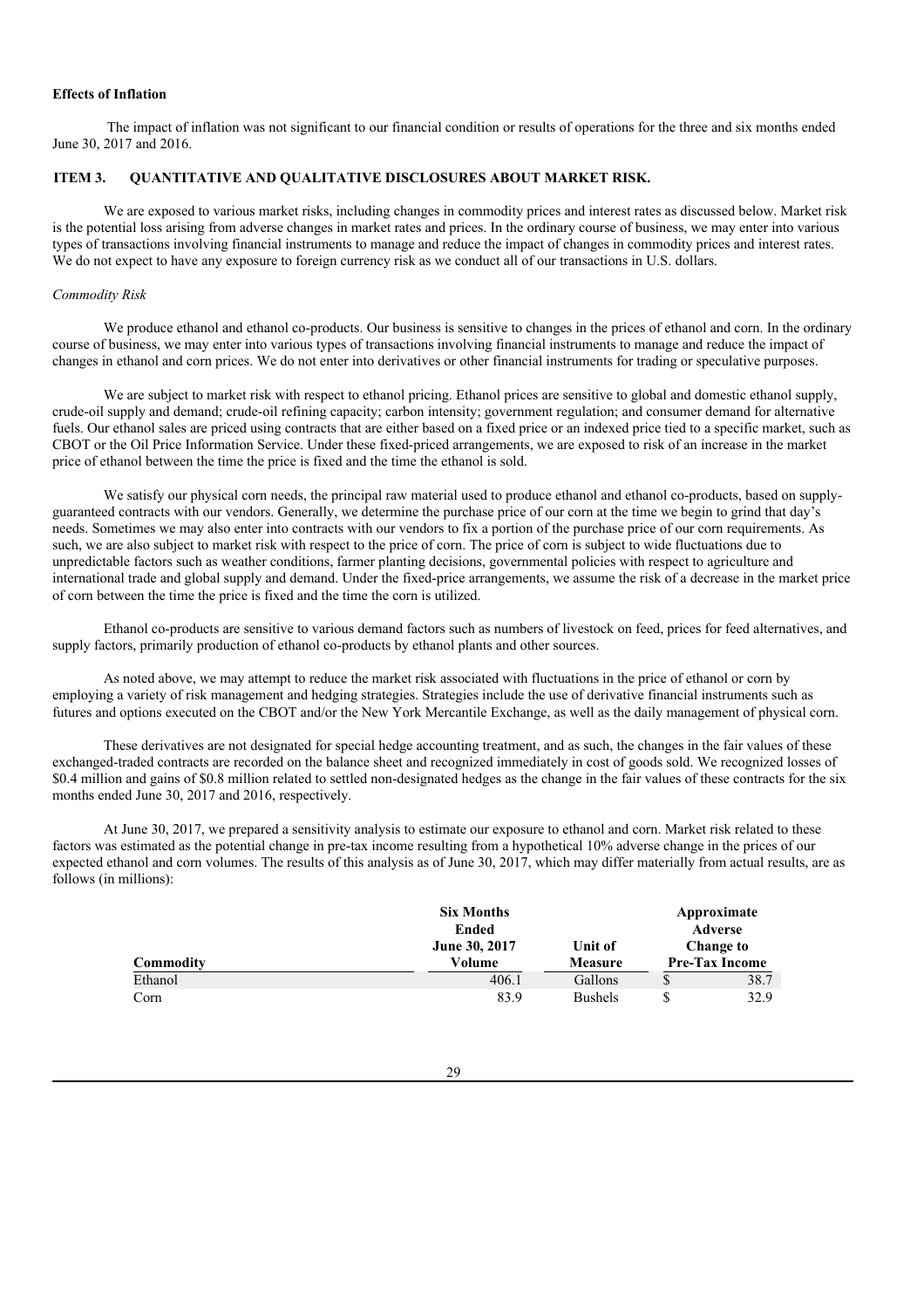### *Interest Rate Risk*

We are exposed to market risk from changes in interest rates. Exposure to interest rate risk results primarily from our indebtedness that bears interest at variable rates. At June 30, 2017, all of our long-term debt of \$213.6 million was variable-rate in nature. Based on a 100 basis point (1.00%) increase in the interest rate on our long-term debt, pre-tax income for the six months ended June 30, 2017 would be negatively impacted by approximately \$1.1 million.

## **ITEM 4. CONTROLS AND PROCEDURES.**

#### *Evaluation of Disclosure Controls and Procedures*

We conducted an evaluation under the supervision and with the participation of our management, including our Chief Executive Officer and Chief Financial Officer, of the effectiveness of the design and operation of our disclosure controls and procedures. The term "disclosure controls and procedures," as defined in Rules  $13a-15(e)$  and  $15d-15(e)$  under the Securities Exchange Act of 1934, as amended, or Exchange Act, means controls and other procedures of a company that are designed to ensure that information required to be disclosed by the company in the reports it files or submits under the Exchange Act is recorded, processed, summarized and reported, within the time periods specified in the Securities and Exchange Commission's rules and forms. Disclosure controls and procedures also include, without limitation, controls and procedures designed to ensure that information required to be disclosed by a company in the reports that it files or submits under the Exchange Act is accumulated and communicated to the company's management, including its principal executive and principal financial officers, or persons performing similar functions, as appropriate, to allow timely decisions regarding required disclosure. Based on this evaluation, our Chief Executive Officer and Chief Financial Officer concluded as of June 30, 2017 that our disclosure controls and procedures were effective at a reasonable assurance level.

#### *Changes in Internal Control over Financial Reporting*

There has been no change in our internal control over financial reporting (as defined in Rules 13a-15(f) and 15d-15(f) under the Exchange Act) during the most recently completed fiscal quarter that has materially affected, or is reasonably likely to materially affect, our internal control over financial reporting.

### *Inherent Limitations on the Ef ectiveness of Controls*

Management does not expect that our disclosure controls and procedures or our internal control over financial reporting will prevent or detect all errors and all fraud. A control system, no matter how well conceived and operated, can provide only reasonable, not absolute, assurance that the objectives of the control systems are met. Further, the design of a control system must reflect the fact that there are resource constraints, and the benefits of controls must be considered relative to their costs. Because of the inherent limitations in a costeffective control system, no evaluation of internal control over financial reporting can provide absolute assurance that misstatements due to error or fraud will not occur or that all control issues and instances of fraud, if any, have been or will be detected.

These inherent limitations include the realities that judgments in decision-making can be faulty and that breakdowns can occur because of a simple error or mistake. Controls can also be circumvented by the individual acts of some persons, by collusion of two or more people, or by management override of the controls. The design of any system of controls is based in part on certain assumptions about the likelihood of future events, and there can be no assurance that any design will succeed in achieving its stated goals under all potential future conditions. Projections of any evaluation of controls effectiveness to future periods are subject to risks. Over time, controls may become inadequate because of changes in conditions or deterioration in the degree of compliance with policies or procedures.

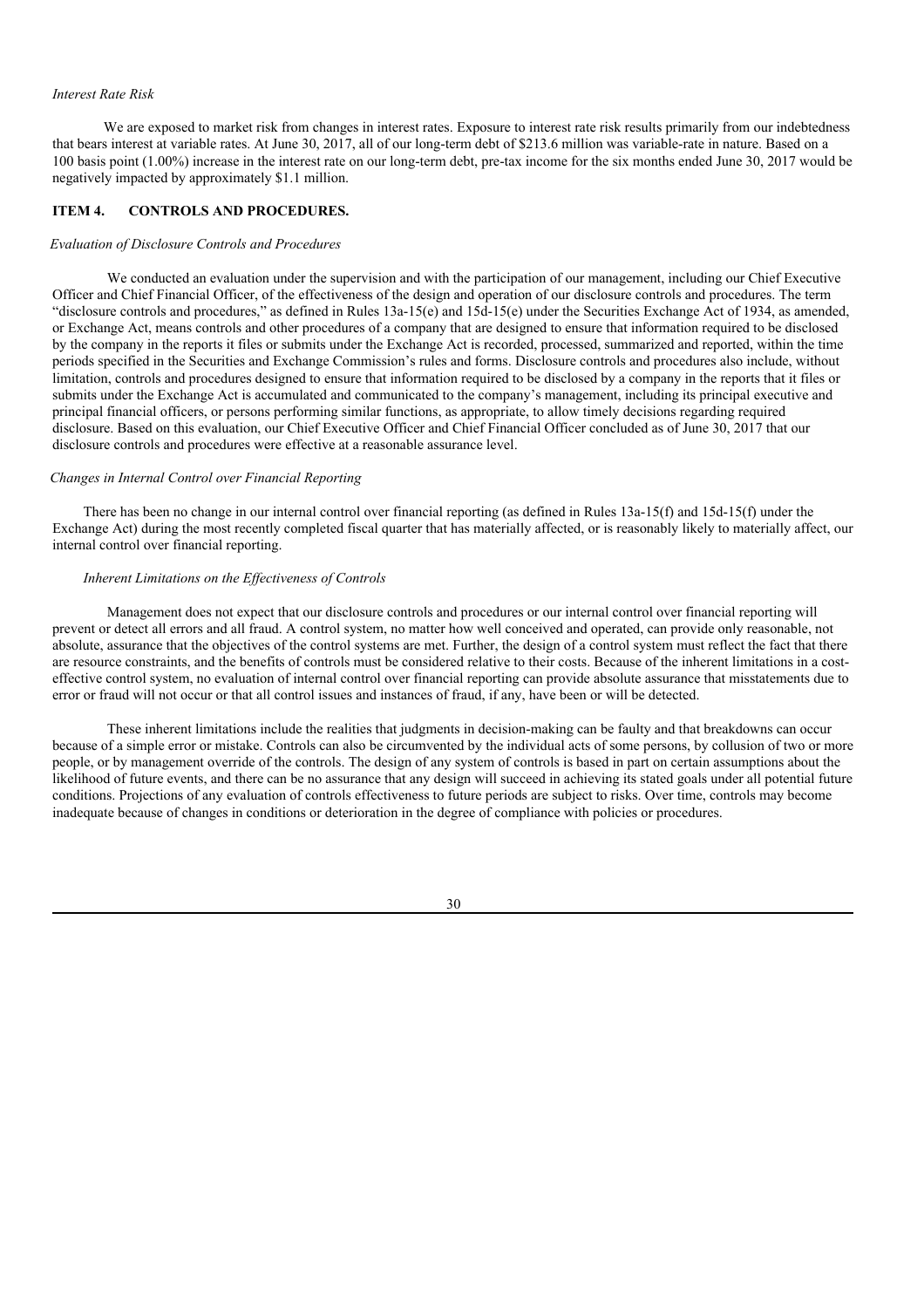## **PART II - OTHER INFORMATION**

## **ITEM 1. LEGAL PROCEEDINGS.**

We are subject to legal proceedings, claims and litigation arising in the ordinary course of business. While the amounts claimed may be substantial, the ultimate liability cannot presently be determined because of considerable uncertainties that exist. Therefore, it is possible that the outcome of those legal proceedings, claims and litigation could adversely affect our quarterly or annual operating results or cash flows when resolved in a future period. However, based on facts currently available, management believes such matters will not adversely affect in any material respect our financial position, results of operations or cash flows.

### **ITEM 1A. RISK FACTORS.**

Before deciding to purchase, hold or sell our common stock, you should carefully consider the risks described below in addition to the other information contained in this Report and in our other filings with the Securities and Exchange Commission, including subsequent reports on Forms 10-O and 8-K. The risks and uncertainties described below are not the only ones we face. Additional risks and uncertainties not presently known to us or that we currently deem immaterial may also affect our business. If any of these known or unknown risks or uncertainties actually occurs with material adverse effects on Pacific Ethanol, our business, financial condition, results of operations and/or liquidity could be seriously harmed. In that event, the market price for our common stock will likely decline, and you *may lose all or part of your investment.*

#### **Risks Related to our Business**

#### We have incurred significant losses and negative operating cash flow in the past and we may incur losses and negative operating *cash flow in the future, which may hamper our operations and impede us from expanding our business.*

We have incurred significant losses and negative operating cash flow in the past. For the six months ended June 30, 2017 and 2016, and for the year ended December 31, 2015, we incurred consolidated net losses of approximately \$23.4 million, \$8.1 million and \$18.9 million, respectively. For the year ended December 31, 2015, we incurred negative operating cash flows of \$26.8 million. We may incur losses and negative operating cash flow in the future. We expect to rely on cash on hand, cash, if any, generated from our operations, borrowing availability under our lines of credit and proceeds from future financing activities, if any, to fund all of the cash requirements of our business. Continued losses and negative operating cash flow may hamper our operations and impede us from expanding our business.

## Our results of operations and our ability to operate at a profit is largely dependent on managing the costs of corn and natural gas and the prices of ethanol, distillers grains and other ethanol co-products, all of which are subject to significant volatility and *uncertainty.*

Our results of operations are highly impacted by commodity prices, including the cost of corn and natural gas that we must purchase, and the prices of ethanol, distillers grains and other ethanol co-products that we sell. Prices and supplies are subject to and determined by market and other forces over which we have no control, such as weather, domestic and global demand, supply shortages, export prices and various governmental policies in the United States and around the world.

As a result of price volatility of corn, natural gas, ethanol, distillers grains and other ethanol co-products, our results of operations may fluctuate substantially. In addition, increases in corn or natural gas prices or decreases in ethanol, distillers grains or other ethanol coproduct prices may make it unprofitable to operate. In fact, some of our marketing activities will likely be unprofitable in a market of generally declining ethanol prices due to the nature of our business. For example, to satisfy customer demands, we maintain certain quantities of ethanol inventory for subsequent resale. Moreover, we procure much of our inventory outside the context of a marketing arrangement and therefore must buy ethanol at a price established at the time of purchase and sell ethanol at an index price established later at the time of sale that is generally reflective of movements in the market price of ethanol. As a result, our margins for ethanol sold in these transactions generally decline and may turn negative as the market price of ethanol declines.

No assurance can be given that corn or natural gas can be purchased at, or near, current or any particular prices or that ethanol, distillers grains or other ethanol co-products will sell at, or near, current or any particular prices. Consequently, our results of operations and financial position may be adversely affected by increases in the price of corn or natural gas or decreases in the price of ethanol, distillers grains or other ethanol co-products.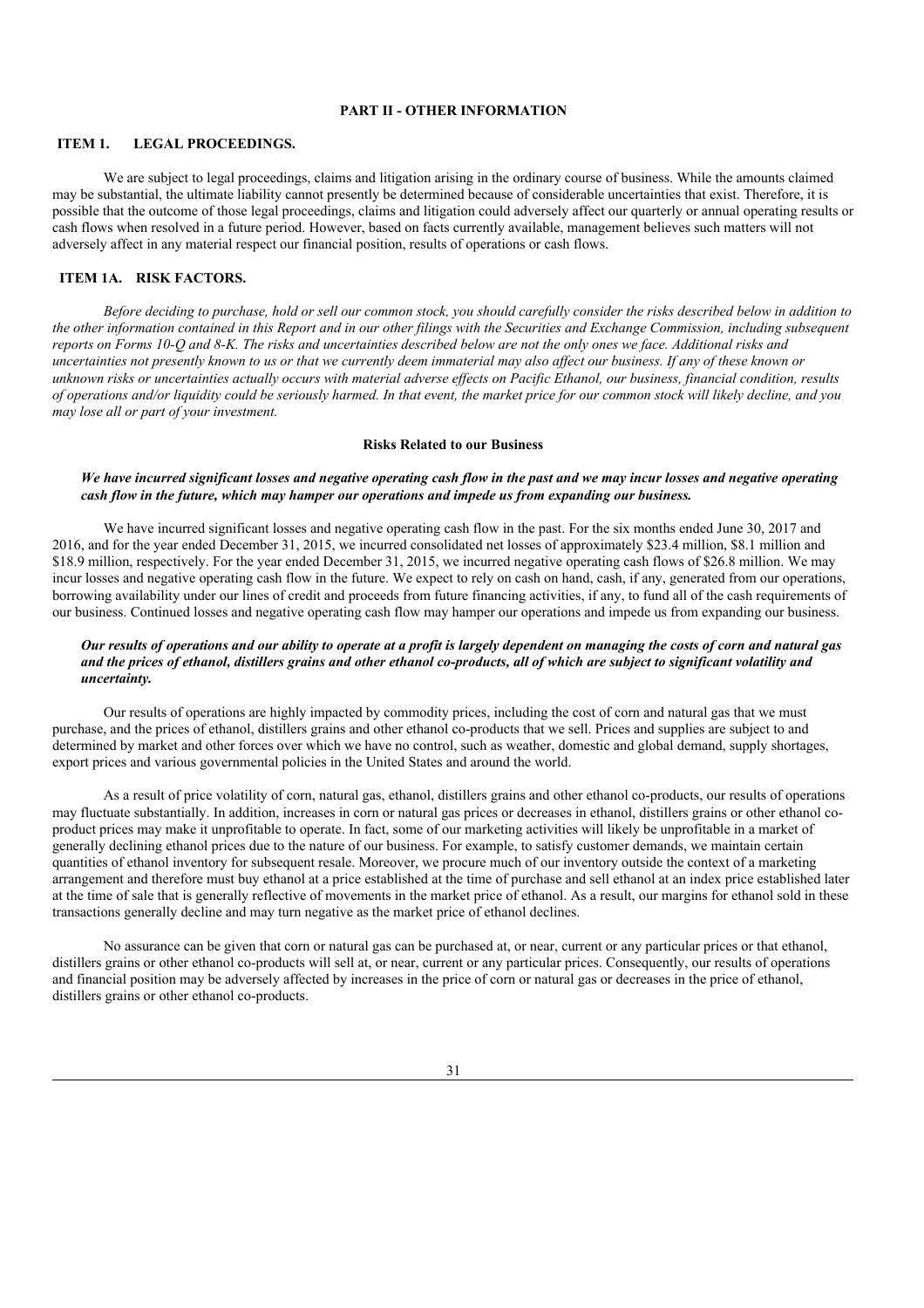Over the past several years, the spread between ethanol and corn prices has fluctuated significantly. Fluctuations are likely to continue to occur. A sustained narrow spread, whether as a result of sustained high or increased corn prices or sustained low or decreased ethanol prices, would adversely affect our results of operations and financial position. Further, combined revenues from sales of ethanol, distillers grains and other ethanol co-products could decline below the marginal cost of production, which may force us to suspend production of ethanol, distillers grains and ethanol co-products at some or all of our plants.

### Increased ethanol production or higher inventory levels may cause a decline in ethanol prices or prevent ethanol prices from rising, and may have other negative effects, adversely impacting our results of operations, cash flows and financial condition.

We believe that the most significant factor influencing the price of ethanol has been the substantial increase in ethanol production in recent years. According to the Renewable Fuels Association, domestic ethanol production capacity increased from an annualized rate of 1.5 billion gallons per year in January 1999 to a record 16.0 billion gallons in 2016. In addition, if ethanol production margins improve, we anticipate that owners of ethanol production facilities will increase production levels, thereby resulting in more abundant ethanol supplies and inventories. Any increase in the demand for ethanol may not be commensurate with increases in the supply of ethanol, thus leading to lower ethanol prices. Also, demand for ethanol could be impaired due to a number of factors, including regulatory developments and reduced United States gasoline consumption. Reduced gasoline consumption has occurred in the past and could occur in the future as a result of increased gasoline or oil prices or other factors such as increased automobile fuel efficiency. Any of these outcomes could have a material adverse effect on our results of operations, cash flows and financial condition.

## The market price of ethanol is volatile and subject to large fluctuations, which may cause our profitability or losses to fluctuate *significantly.*

The market price of ethanol is volatile and subject to large fluctuations. The market price of ethanol is dependent upon many factors, including the supply of ethanol and the price of gasoline, which is in turn dependent upon the price of petroleum which is highly volatile and difficult to forecast. For example, ethanol prices, as reported by the CBOT, ranged from \$1.31 to \$1.75 per gallon during 2016, \$1.31 to \$1.69 per gallon during 2015 and \$1.50 to \$3.52 per gallon during 2014. Fluctuations in the market price of ethanol may cause our profitability or losses to fluctuate significantly.

## Some of our marketing activities will likely be unprofitable in a market of generally declining ethanol prices due to the nature of our *business.*

Some of our marketing activities will likely be unprofitable in a market of generally declining ethanol prices due to the nature of our business. For example, to satisfy customer demands, we maintain certain quantities of ethanol inventory for subsequent resale. Moreover, we procure much of our inventory outside the context of a marketing arrangement and therefore must buy ethanol at a price established at the time of purchase and sell ethanol at an index price established later at the time of sale that is generally reflective of movements in the market price of ethanol. As a result, our margins for ethanol sold in these transactions generally decline and may turn negative as the market price of ethanol declines.

## Disruptions in ethanol production or distribution infrastructure may adversely affect our business, results of operations and *financial condition.*

Our business depends on the continuing availability of rail, road, port, storage and distribution infrastructure. In particular, due to limited storage capacity at our plants and other considerations related to production efficiencies, our plants depend on just-in-time delivery of corn. The production of ethanol also requires a significant and uninterrupted supply of other raw materials and energy, primarily water, electricity and natural gas. Local water, electricity and gas utilities may not be able to reliably supply the water, electricity and natural gas that our plants need or may not be able to supply those resources on acceptable terms. During 2014, poor weather caused disruptions in rail transportation, which slowed the delivery of ethanol by rail, the principle manner by which ethanol from our plants located in the Midwest is transported to market. Disruptions in the ethanol production or distribution infrastructure, whether caused by labor difficulties, earthquakes, storms, other natural disasters or human error or malfeasance or other reasons, could prevent timely deliveries of corn or other raw materials and energy, and could delay transport of our ethanol to market, and may require us to halt production at one or more plants, any of which could have a material adverse effect on our business, results of operations and financial condition.

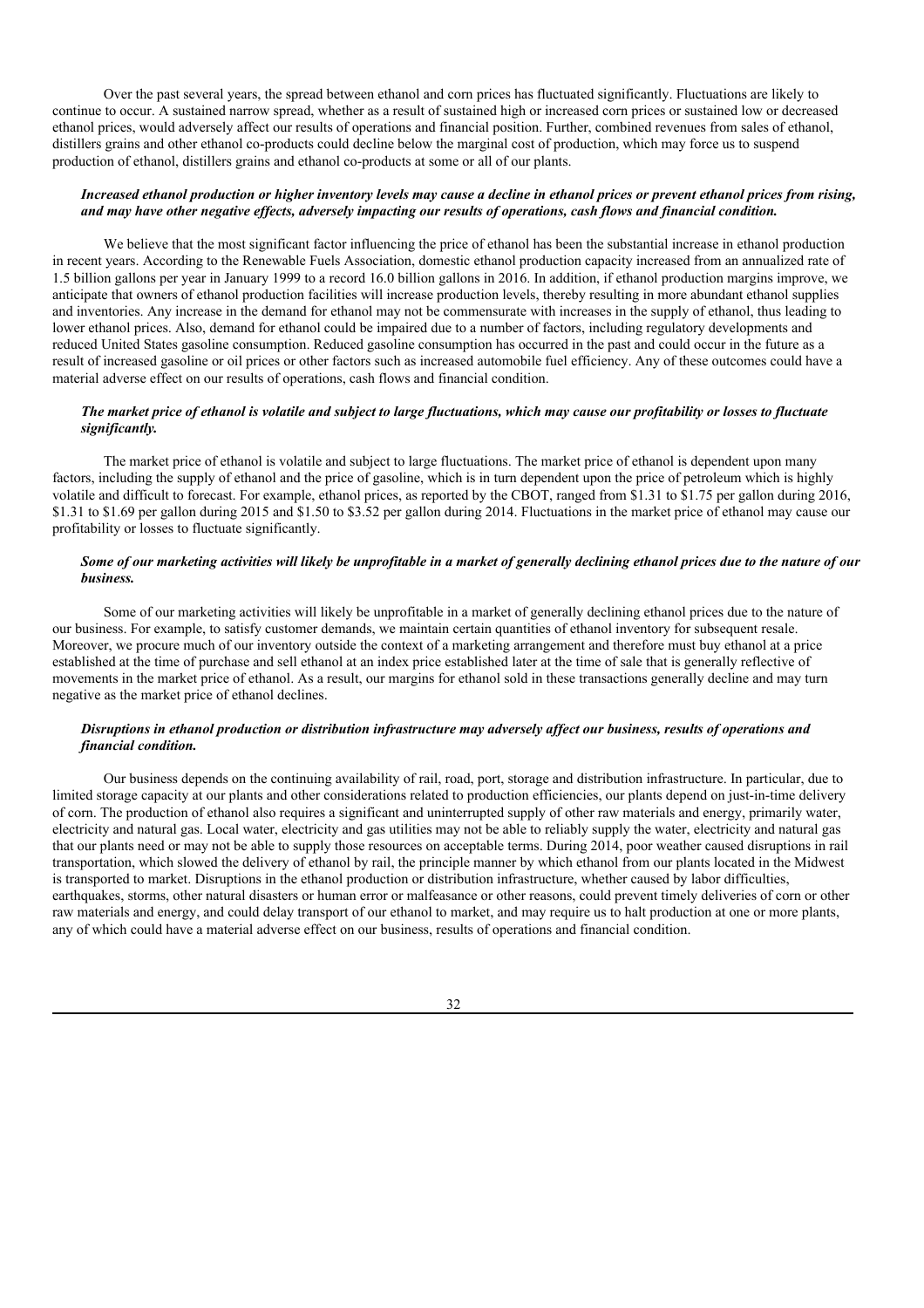### We may engage in hedging transactions and other risk mitigation strategies that could harm our results of operations.

In an attempt to partially offset the effects of volatility of ethanol prices and corn and natural gas costs, we may enter into contracts to fix the price of a portion of our ethanol production or purchase a portion of our corn or natural gas requirements on a forward basis. In addition, we may engage in other hedging transactions involving exchange-traded futures contracts for corn, natural gas and unleaded gasoline from time to time. The financial statement impact of these activities is dependent upon, among other things, the prices involved and our ability to sell sufficient products to use all of the corn and natural gas for which forward commitments have been made. Hedging arrangements also expose us to the risk of financial loss in situations where the other party to the hedging contract defaults on its contract or, in the case of exchange-traded contracts, where there is a change in the expected differential between the underlying price in the hedging agreement and the actual prices paid or received by us. As a result, our results of operations and financial condition may be adversely affected by fluctuations in the price of corn, natural gas, ethanol and unleaded gasoline.

## Operational difficulties at our plants could negatively impact sales volumes and could cause us to incur substantial losses.

Operations at our plants are subject to labor disruptions, unscheduled downtimes and other operational hazards inherent in the ethanol production industry, including equipment failures, fires, explosions, abnormal pressures, blowouts, pipeline ruptures, transportation accidents and natural disasters. Some of these operational hazards may cause personal injury or loss of life, severe damage to or destruction of property and equipment or environmental damage, and may result in suspension of operations and the imposition of civil or criminal penalties. Our insurance may not be adequate to fully cover the potential operational hazards described above or we may not be able to renew this insurance on commercially reasonable terms or at all.

Moreover, our plants may not operate as planned or expected. All of these facilities are designed to operate at or above a specified production capacity. The operation of these facilities is and will be, however, subject to various uncertainties. As a result, these facilities may not produce ethanol and its co-products at expected levels. In the event any of these facilities do not run at their expected capacity levels, our business, results of operations and financial condition may be materially and adversely affected.

## Future demand for ethanol is uncertain and may be affected by changes to federal mandates, public perception, consumer acceptance and overall consumer demand for transportation fuel, any of which could negatively affect demand for ethanol and our *results of operations.*

Although many trade groups, academics and governmental agencies have supported ethanol as a fuel additive that promotes a cleaner environment, others have criticized ethanol production as consuming considerably more energy and emitting more greenhouse gases than other biofuels and potentially depleting water resources. Some studies have suggested that corn-based ethanol is less efficient than ethanol produced from other feedstock and that it negatively impacts consumers by causing increased prices for dairy, meat and other food generated from livestock that consume corn. Additionally, ethanol critics contend that corn supplies are redirected from international food markets to domestic fuel markets. If negative views of corn-based ethanol production gain acceptance, support for existing measures promoting use and domestic production of corn-based ethanol could decline, leading to reduction or repeal of federal mandates, which could adversely affect the demand for ethanol. These views could also negatively impact public perception of the ethanol industry and acceptance of ethanol as an alternative fuel.

There are limited markets for ethanol beyond those established by federal mandates. Discretionary blending and E85 blending are important secondary markets. Discretionary blending is often determined by the price of ethanol versus the price of gasoline. In periods when discretionary blending is financially unattractive, the demand for ethanol may be reduced. Also, the demand for ethanol is affected by the overall demand for transportation fuel. Demand for transportation fuel is affected by the number of miles traveled by consumers and the fuel economy of vehicles. Market acceptance of E15 may partially offset the effects of decreases in transportation fuel demand. A reduction in the demand for ethanol and ethanol co-products may depress the value of our products, erode our margins and reduce our ability to generate revenue or to operate profitably. Consumer acceptance of E15 and E85 fuels is needed before ethanol can achieve any significant growth in market share relative to other transportation fuels.

## If we fail to integrate successfully the businesses of Pacific Ethanol and Illinois Corn Processing in the expected timeframe our *results of operations will be adversely af ected.*

The success of the ICP acquisition will depend, in large part, on our ability to realize the anticipated benefits from combining the businesses of Pacific Ethanol and ICP. To realize these anticipated benefits, we must successfully integrate the businesses of Pacific Ethanol and ICP. This integration will be complex and time-consuming.

The failure to integrate successfully and to manage successfully the challenges presented by the integration process may result in our failure to achieve some or all of the anticipated benefits of the acquisition.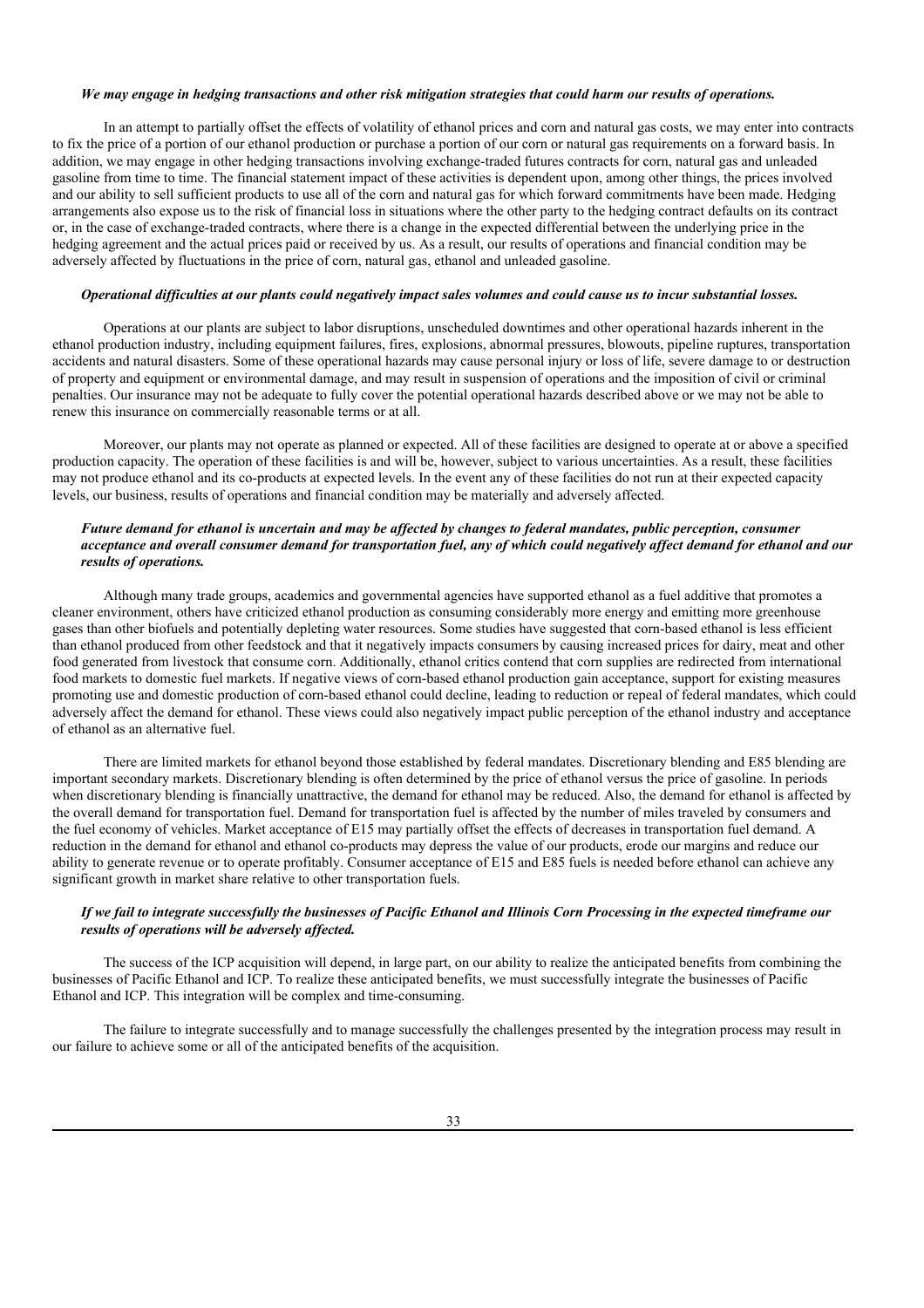Potential difficulties that may be encountered in the integration process include the following:

- lost sales and customers as a result of customers of either of Pacific Ethanol or ICP deciding not to do business with us;
- complexities associated with managing the larger, more complex, combined business;
- integrating personnel;
- potential unknown liabilities and unforeseen expenses, delays or regulatory conditions associated with the acquisition; and
- performance shortfalls as a result of the diversion of management's attention caused by integrating Pacific Ethanol's and ICP's operations.

### *Our future results will suf er if we do not ef ectively manage our expanded operations.*

Our business following the ICP acquisition is larger than the individual businesses of Pacific Ethanol and ICP prior to the acquisition. Our future success depends, in part, upon our ability to manage our expanded business, which will pose challenges for our management, including challenges related to the management and monitoring of new operations and associated increased costs and complexity. We cannot assure you that we will be successful or that we will realize the expected operating efficiencies, annual net operating synergies, revenue enhancements and other benefits currently anticipated to result from the acquisition.

## Our success will depend on relationships with third parties and pre-existing customers of Pacific Ethanol and ICP, which relationships may be affected by customer preferences or public attitudes about the ICP acquisition. Any adverse changes in these *relationships could adversely af ect our business, financial condition and results of operations.*

Our success will depend on our ability to maintain and renew business relationships, including relationships with preexisting customers of both Pacific Ethanol and ICP, and to establish new business relationships. There can be no assurance that we will be able to maintain preexisting customer contracts and other business relationships, or enter into or maintain new customer contracts and other business relationships, on acceptable terms, if at all. The failure to maintain important business relationships could have a material adverse effect on our business, financial condition or results of operations.

## Business issues faced by Pacific Ethanol or ICP may be imputed to our operations as a whole or to the operations of the other *company.*

To the extent that Pacific Ethanol or ICP has or is perceived by customers to have operational challenges or other business issues, those challenges or issues may raise concerns by existing customers as to our operations as a whole or as to the operations of the other company, which may limit or impede our ability to maintain relationships with those customers.

## *We have incurred and will incur significant costs in connection with the ICP acquisition.*

We have incurred and expect to incur significant costs associated with the ICP acquisition and combining the operations of Pacific Ethanol and ICP. Although the exact amount of these costs is not yet known, we estimate that these costs will be approximately \$1.0 million in the aggregate. In addition, there may be unanticipated costs associated with the integration. Although we expect that the elimination of duplicative costs and other efficiencies may offset incremental transaction and acquisition-related costs over time, these benefits may not be achieved in the near term or at all.

## Our plant indebtedness exposes us to many risks that could negatively impact our business, our business prospects, our liquidity and *our cash flows and results of operations.*

Our plants located in the Midwest have significant indebtedness. Unlike traditional term debt, the terms of our plant loans require amortizing payments of principal over the lives of the loans and our borrowing availability under our plant credit facilities periodically and automatically declines through the maturity dates of those facilities. Our plant indebtedness could:

- make it more difficult to pay or refinance our debts as they become due during adverse economic and industry conditions because any decrease in revenues could cause us to not have sufficient cash flows from operations to make our scheduled debt payments;
- limit our flexibility to pursue strategic opportunities or react to changes in our business and the industry in which we operate and, consequently, place us at a competitive disadvantage to our competitors who have less debt;
- require a substantial portion of our cash flows from operations to be used for debt service payments, thereby reducing the availability of our cash flows to fund working capital, capital expenditures, acquisitions, dividend payments and other general corporate purposes; or
- limit our ability to procure additional financing for working capital or other purposes.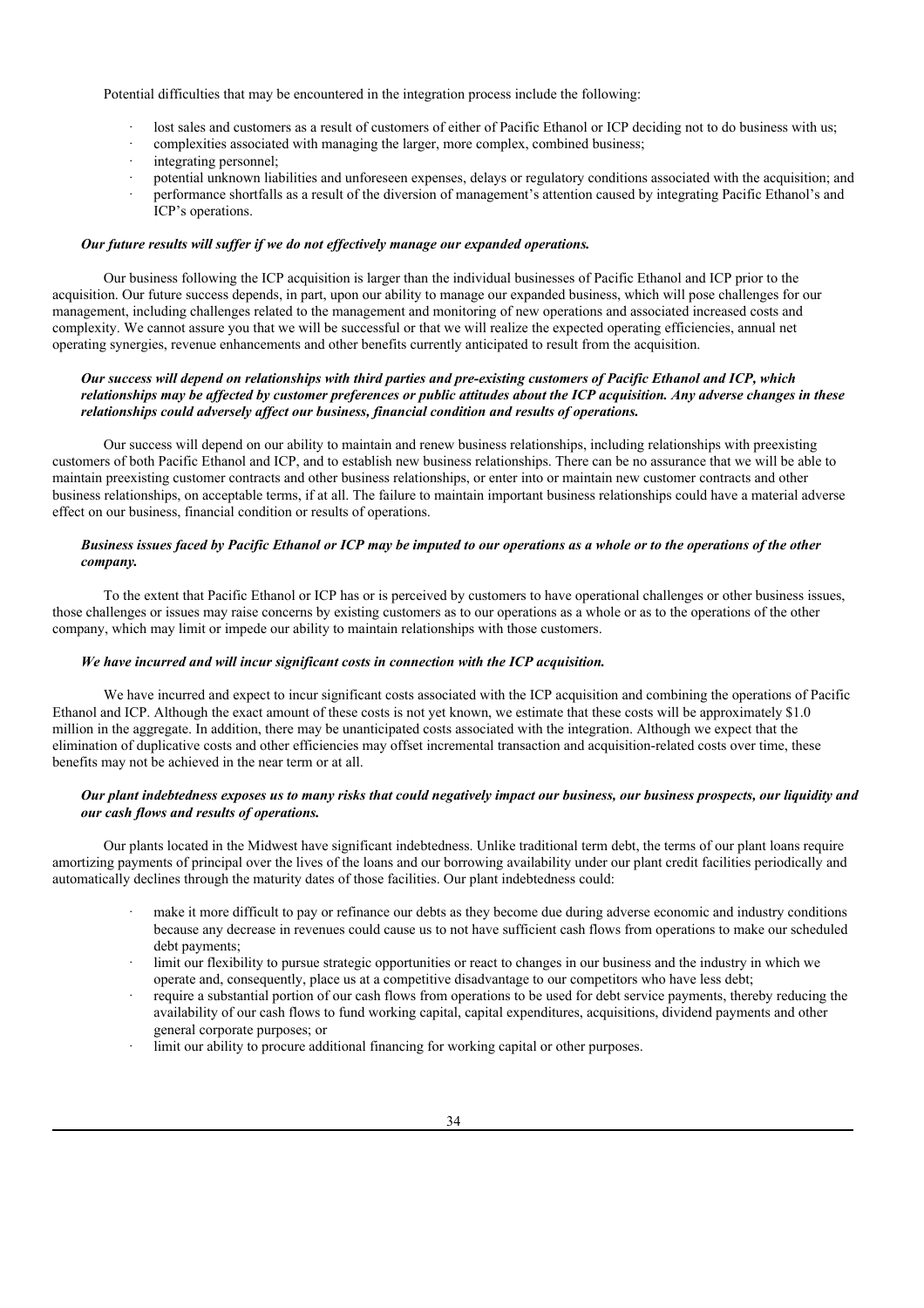Our term loans and credit facilities also require compliance with numerous financial and other covenants. In addition, our plant indebtedness bears interest at variable rates. An increase in prevailing interest rates would likewise increase our debt service obligations and could materially and adversely affect our cash flows and results of operations.

Our ability to generate sufficient cash to make all principal and interest payments when due depends on our performance, which is subject to a variety of factors beyond our control, including the supply of and demand for ethanol and co-products, ethanol and co-product prices, the cost of key production inputs, and many other factors incident to the ethanol production and marketing industry. We cannot provide any assurance that we will be able to timely satisfy such obligations. Our failure to timely satisfy our debt obligations could have a material adverse effect on our business, business prospects, liquidity, cash flows and results of operations.

## If Kinergy fails to satisfy its financial covenants under its credit facility, it may experience a loss or reduction of that facility, which *would have a material adverse ef ect on our financial condition and results of operations.*

We are substantially dependent on Kinergy's credit facility to help finance its operations. Kinergy must satisfy monthly financial covenants under its credit facility, including fixed-charge coverage ratio covenants. Kinergy will be in default under its credit facility if it fails to satisfy any financial covenant. A default may result in the loss or reduction of the credit facility. The loss of Kinergy's credit facility, or a significant reduction in Kinergy's borrowing capacity under the facility, would result in Kinergy's inability to finance a significant portion of its business and would have a material adverse effect on our financial condition and results of operations.

## The United States ethanol industry is highly dependent upon certain federal and state legislation and regulation and any changes in legislation or regulation could have a material adverse effect on our results of operations, cash flows and financial condition.

The EPA has implemented the RFS pursuant to the Energy Policy Act of 2005 and the Energy Independence and Security Act of 2007. The RFS program sets annual quotas for the quantity of renewable fuels (such as ethanol) that must be blended into motor fuels consumed in the United States. The domestic market for ethanol is significantly impacted by federal mandates under the RFS program for volumes of renewable fuels (such as ethanol) required to be blended with gasoline. Future demand for ethanol will be largely dependent upon incentives to blend ethanol into motor fuels, including the relative price of gasoline versus ethanol, the relative octane value of ethanol, constraints in the ability of vehicles to use higher ethanol blends, the RFS, and other applicable environmental requirements. Any significant increase in production capacity above the RFS minimum requirements may have an adverse impact on ethanol prices.

Legislation aimed at reducing or eliminating the renewable fuel use required by the RFS has been introduced in the United States Congress. On January 3, 2017, the Leave Ethanol Volumes at Existing Levels (LEVEL) Act (H.R. 119) was introduced in the House of Representatives. The bill would freeze renewable fuel blending requirements under the RFS at 7.5 billion gallons per year, prohibit the sale of gasoline containing more than 10% ethanol, and revoke the EPA's approval of E15 blends. On January 31, 2017, a bill (H.R. 777) was introduced in the House of Representatives that would require the EPA and National Academies of Sciences to conduct a study on "the implications of the use of mid-level ethanol blends". A mid-level ethanol blend is an ethanol gasoline blend containing 10-20% ethanol by volume, including E15 and E20, that is intended to be used in any conventional gasoline powered motor vehicle or nonroad vehicle or engine. Also on January 31, 2017, a bill (H.R. 776) was introduced in the House of Representatives that would limit the volume of cellulosic biofuel required under the RFS to what is commercially available. On March 2, 2017, a bill (H.R. 1315) was introduced in the House of Representatives that would cap the volume of ethanol in gasoline at 10%. On the same day, the RFS Elimination Act (H.R. 1314) was introduced, which would fully repeal the RFS.

All of these bills were assigned to a congressional committee, which will consider them before possibly sending any of them on to the House of Representatives as a whole. Our operations could be adversely impacted if any legislation is enacted that reduces or eliminates the RFS volume requirements or that reduces or eliminates corn ethanol as qualifying as a renewable fuel under the RFS.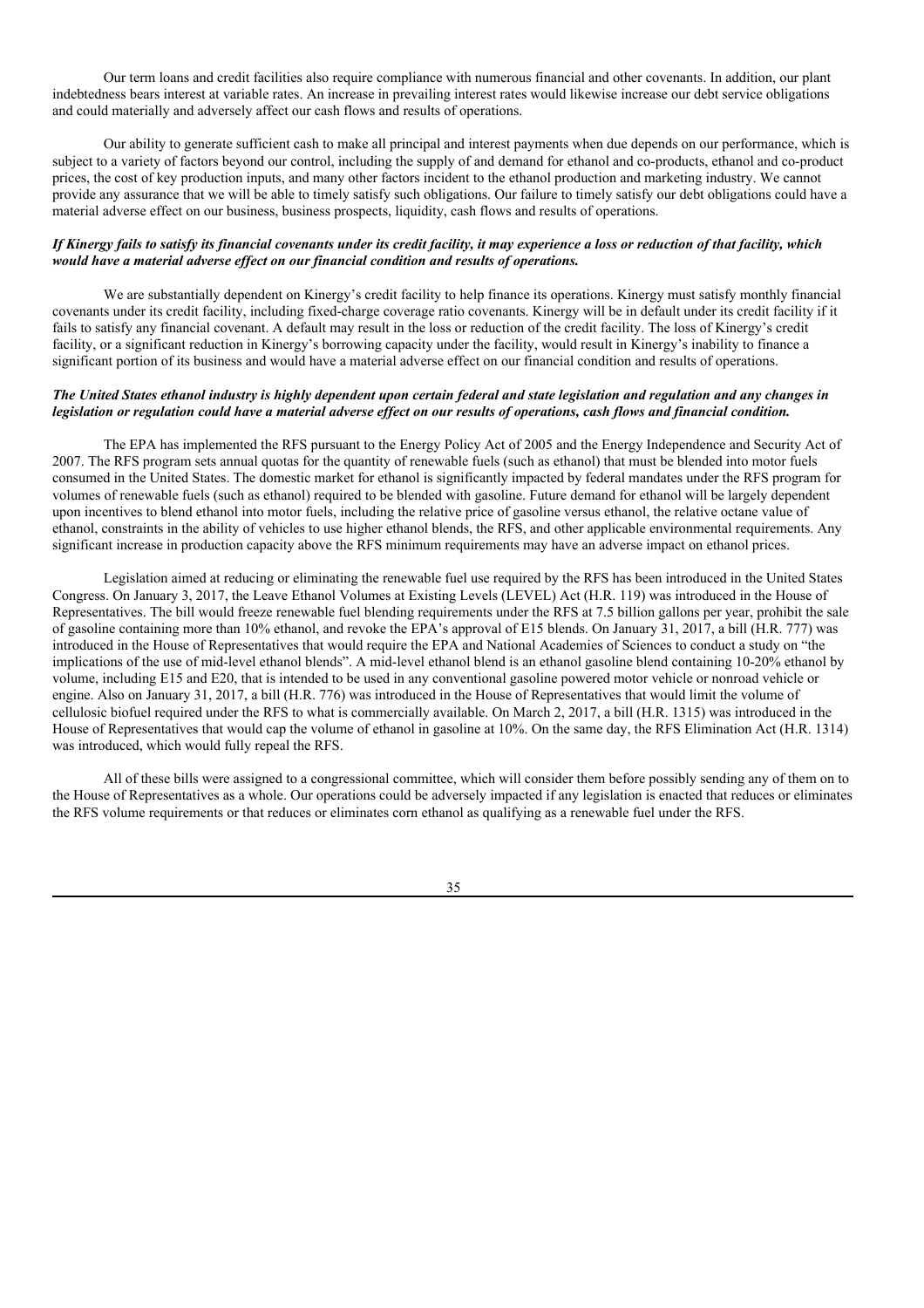Under the provisions of the Clean Air Act, as amended by the Energy Independence and Security Act of 2007, the EPA has limited authority to waive or reduce the mandated RFS requirements, which authority is subject to consultation with the Secretaries of Agriculture and Energy, and based on a determination that there is inadequate domestic renewable fuel supply or implementation of the applicable requirements would severely harm the economy or environment of a state, region or the United States. Our results of operations, cash flows and financial condition could be adversely impacted if the EPA reduces the RFS requirements from the statutory levels specified in the RFS.

## The ethanol production and marketing industry is extremely competitive. Many of our significant competitors have greater production and financial resources and one or more of these competitors could use their greater resources to gain market share at *our expense.*

The ethanol production and marketing industry is extremely competitive. Many of our significant competitors in the ethanol production and marketing industry, including Archer Daniels Midland Company and Valero Energy Corporation, have substantially greater production and/or financial resources. As a result, our competitors may be able to compete more aggressively and sustain that competition over a longer period of time. Successful competition will require a continued high level of investment in marketing and customer service and support. Our limited resources relative to many significant competitors may cause us to fail to anticipate or respond adequately to new developments and other competitive pressures. This failure could reduce our competitiveness and cause a decline in market share, sales and profitability. Even if sufficient funds are available, we may not be able to make the modifications and improvements necessary to compete successfully.

We also face competition from international suppliers. Currently, international suppliers produce ethanol primarily from sugar cane and have cost structures that are generally substantially lower than our cost structures. Any increase in domestic or foreign competition could cause us to reduce our prices and take other steps to compete effectively, which could adversely affect our business, financial condition and results of operations.

#### *Our ability to utilize net operating loss carryforwards and certain other tax attributes may be limited.*

Federal and state income tax laws impose restrictions on the utilization of net operating loss, or NOL, and tax credit carryforwards in the event that an "ownership change" occurs for tax purposes, as defined by Section 382 of the Internal Revenue Code, or Code. In general, an ownership change occurs when stockholders owning 5% or more of a "loss corporation" (a corporation entitled to use NOL or other loss carryovers) have increased their ownership of stock in such corporation by more than 50 percentage points during any three-year period. The annual base limitation under Section 382 of the Code is calculated by multiplying the loss corporation's value at the time of the ownership change by the greater of the long-term tax-exempt rate determined by the Internal Revenue Service in the month of the ownership change or the two preceding months.

As of December 31, 2016, of our \$117.7 million of federal NOLs, we had \$101.4 million of federal NOLs that are limited in their annual use under Section 382 of the Code. Accordingly, our ability to utilize these NOL carryforwards may be substantially limited. These limitations could in turn result in increased future tax obligations, which could have a material adverse effect on our business, financial condition and results of operations.

## Our business is not diversified. The high concentration of our sales within the ethanol production and marketing industry could result in a significant reduction in sales and negatively affect our profitability if demand for ethanol declines.

We expect to be completely focused on the production and marketing of ethanol and its co-products for the foreseeable future. We may be unable to shift our business focus away from the production and marketing of ethanol to other renewable fuels or competing products. Accordingly, an industry shift away from ethanol or the emergence of new competing products may reduce the demand for ethanol. A downturn in the demand for ethanol would likely materially and adversely affect our sales and profitability.

# *We may be adversely af ected by environmental, health and safety laws, regulations and liabilities*.

We are subject to various federal, state and local environmental laws and regulations, including those relating to the discharge of materials into the air, water and ground, the generation, storage, handling, use, transportation and disposal of hazardous materials and wastes, and the health and safety of our employees. In addition, some of these laws and regulations require us to operate under permits that are subject to renewal or modification. These laws, regulations and permits can often require expensive pollution control equipment or operational changes to limit actual or potential impacts to the environment. A violation of these laws and regulations or permit conditions can result in substantial fines, natural resource damages, criminal sanctions, permit revocations and/or facility shutdowns. In addition, we have made, and expect to make, significant capital expenditures on an ongoing basis to comply with increasingly stringent environmental laws, regulations and permits.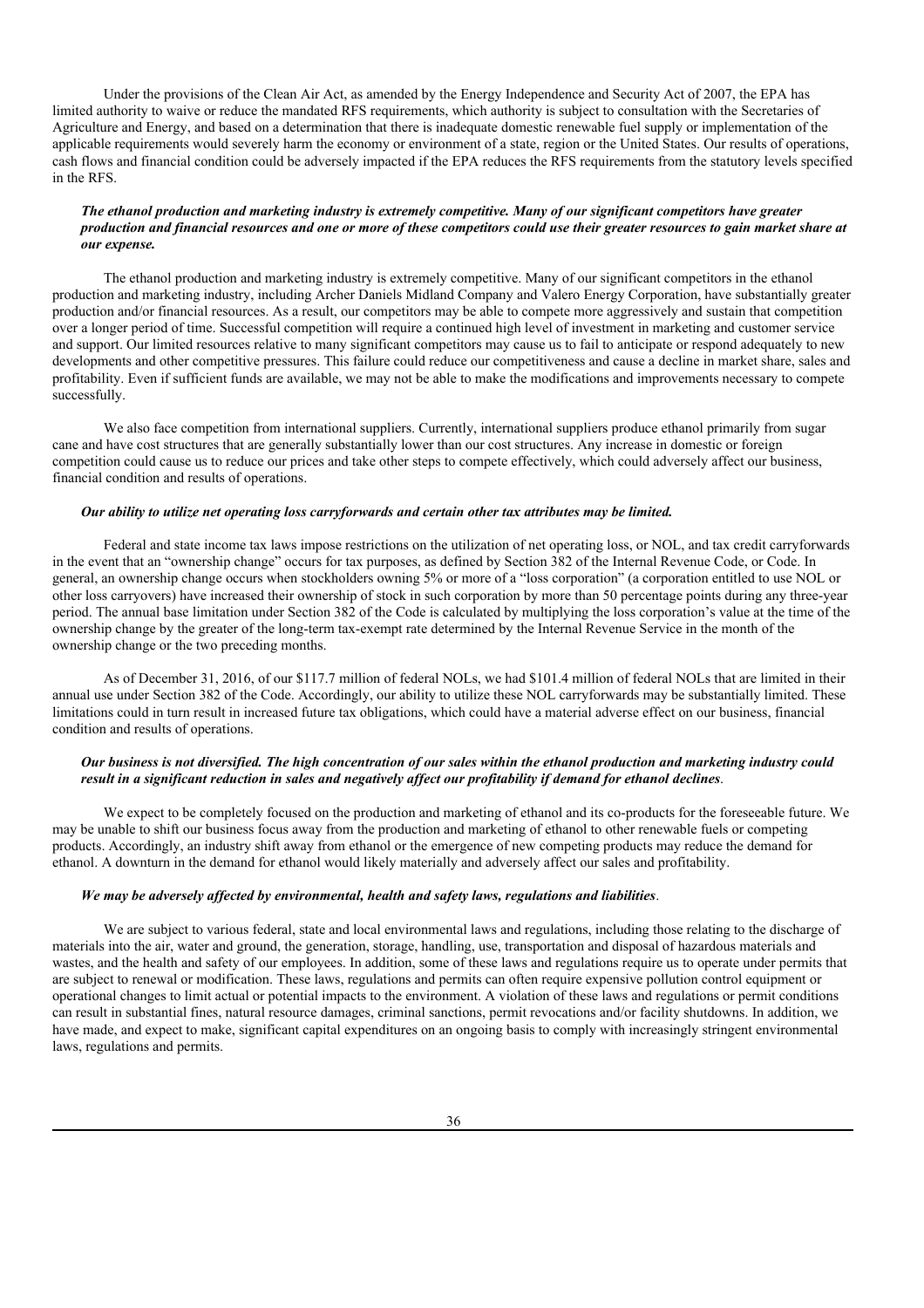We may be liable for the investigation and cleanup of environmental contamination at each of our plants and at off-site locations where we arrange for the disposal of hazardous substances or wastes. If these substances or wastes have been or are disposed of or released at sites that undergo investigation and/or remediation by regulatory agencies, we may be responsible under the Comprehensive Environmental Response, Compensation and Liability Act of 1980, or other environmental laws for all or part of the costs of investigation and/or remediation, and for damages to natural resources. We may also be subject to related claims by private parties alleging property damage and personal injury due to exposure to hazardous or other materials at or from those properties. Some of these matters may require us to expend significant amounts for investigation, cleanup or other costs.

In addition, new laws, new interpretations of existing laws, increased governmental enforcement of environmental laws or other developments could require us to make significant additional expenditures. Continued government and public emphasis on environmental issues can be expected to result in increased future investments for environmental controls at our plants. Present and future environmental laws and regulations, and interpretations of those laws and regulations, applicable to our operations, more vigorous enforcement policies and discovery of currently unknown conditions may require substantial expenditures that could have a material adverse effect on our results of operations and financial condition.

The hazards and risks associated with producing and transporting our products (including fires, natural disasters, explosions and abnormal pressures and blowouts) may also result in personal injury claims or damage to property and third parties. As protection against operating hazards, we maintain insurance coverage against some, but not all, potential losses. However, we could sustain losses for uninsurable or uninsured risks, or in amounts in excess of existing insurance coverage. Events that result in significant personal injury or damage to our property or third parties or other losses that are not fully covered by insurance could have a material adverse effect on our results of operations and financial condition.

## If we are unable to attract or retain key personnel, including as a result of the ICP acquisition, our ability to operate effectively may be impaired, which could have a material adverse effect on our business, financial condition and results of operations.

Our ability to operate our business and implement strategies depends, in part, on the efforts of our executive officers and other key personnel. Our future success will depend on, among other factors, our ability to retain our current key personnel and attract and retain qualified future key personnel, particularly executive management. In addition, the success of the ICP acquisition will depend in part on our ability to retain key personnel. It is possible that these personnel might decide not to remain with us now that the acquisition is completed. If these key personnel terminate their employment, our business activities might be adversely affected and management's attention might be diverted from integrating the businesses of Pacific Ethanol and ICP to recruiting suitable replacement personnel. If we are unable to attract or retain key personnel, our ability to operate effectively may be impaired, which could have a material adverse effect on our business, financial condition and results of operations.

## We depend on a small number of customers for the majority of our sales. A reduction in business from any of these customers could *cause a significant decline in our overall sales and profitability.*

The majority of our sales are generated from a small number of customers. During 2016, 2015 and 2014, three customers accounted for an aggregate of approximately \$572 million, \$467 million and \$569 million in net sales, representing 35%, 39% and 51% of our net sales, respectively, for those periods. We expect that we will continue to depend for the foreseeable future upon a small number of customers for a significant portion of our sales. Our agreements with these customers generally do not require them to purchase any specified volume or dollar value of ethanol or co-products, or to make any purchases whatsoever. Therefore, in any future period, our sales generated from these customers, individually or in the aggregate, may not equal or exceed historical levels. If sales to any of these customers cease or decline, we may be unable to replace these sales with sales to either existing or new customers in a timely manner, or at all. A cessation or reduction of sales to one or more of these customers could cause a significant decline in our overall sales and profitability.

### Our lack of long-term ethanol orders and commitments by our customers could lead to a rapid decline in our sales and profitability.

We cannot rely on long-term ethanol orders or commitments by our customers for protection from the negative financial effects of a decline in the demand for ethanol or a decline in the demand for our marketing services. The limited certainty of ethanol orders can make it difficult for us to forecast our sales and allocate our resources in a manner consistent with our actual sales. Moreover, our expense levels are based in part on our expectations of future sales and, if our expectations regarding future sales are inaccurate, we may be unable to reduce costs in a timely manner to adjust for sales shortfalls. Furthermore, because we depend on a small number of customers for a significant portion of our sales, the magnitude of the ramifications of these risks is greater than if our sales were less concentrated. As a result of our lack of long-term ethanol orders and commitments, we may experience a rapid decline in our sales and profitability.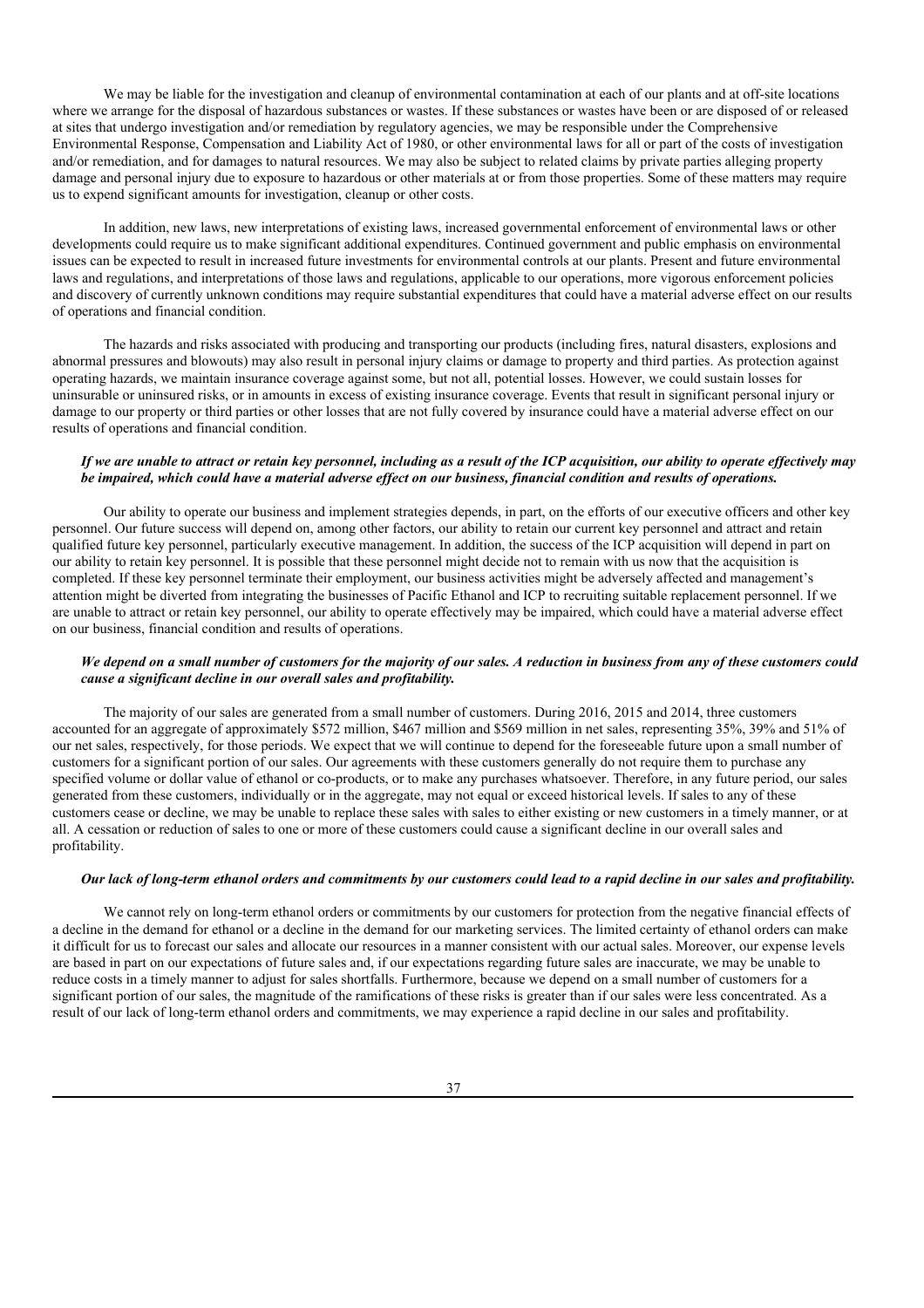### *There are limitations on our ability to receive distributions from our subsidiaries.*

We conduct most of our operations through subsidiaries and are dependent upon dividends or other intercompany transfers of funds from our subsidiaries to generate free cash flow. Moreover, some of our subsidiaries are limited in their ability to pay dividends or make distributions, loans or advances to us by the terms of their financing arrangements. At June 30, 2017, we had approximately \$271.1 million of net assets at our subsidiaries that were not available to be distributed in the form of dividends, distributions, loans or advances due to restrictions contained in their financing arrangements.

## **Risks Related to Ownership of our Common Stock**

## Our stock price is highly volatile, which could result in substantial losses for investors purchasing shares of our common stock and in *litigation against us.*

The market price of our common stock has fluctuated significantly in the past and may continue to fluctuate significantly in the future. The market price of our common stock may continue to fluctuate in response to one or more of the following factors, many of which are beyond our control:

- fluctuations in the market prices of ethanol and its co-products;
- the cost of key inputs to the production of ethanol, including corn and natural gas;
- the volume and timing of the receipt of orders for ethanol from major customers;
- competitive pricing pressures;
- our ability to timely and cost-effectively produce, sell and deliver ethanol;
- the announcement, introduction and market acceptance of one or more alternatives to ethanol;
- changes in market valuations of companies similar to us;
- stock market price and volume fluctuations generally;
- · the possibility that the anticipated benefits from our acquisition of ICP cannot be fully realized in a timely manner or at all, or that integrating the acquired operations will be more difficult, disruptive or costly than anticipated;
- regulatory developments or increased enforcement;
- fluctuations in our quarterly or annual operating results;
- additions or departures of key personnel;
- our ability to obtain any necessary financing;
- our financing activities and future sales of our common stock or other securities; and
- our ability to maintain contracts that are critical to our operations.

Demand for ethanol could be adversely affected by a slow-down in the overall demand for oxygenate and gasoline additive products. The levels of our ethanol production and purchases for resale will be based upon forecasted demand. Accordingly, any inaccuracy in forecasting anticipated revenues and expenses could adversely affect our business. The failure to receive anticipated orders or to complete delivery in any quarterly period could adversely affect our results of operations for that period. Quarterly and annual results are not necessarily indicative of future performance for any particular period, and we may not experience revenue growth or profitability on a quarterly or an annual basis.

The price at which you purchase shares of our common stock may not be indicative of the price that will prevail in the trading market. You may be unable to sell your shares of common stock at or above your purchase price, which may result in substantial losses to you and which may include the complete loss of your investment. In the past, securities class action litigation has often been brought against a company following periods of high stock price volatility. We may be the target of similar litigation in the future. Securities litigation could result in substantial costs and divert management's attention and our resources away from our business.

Any of the risks described above could have a material adverse effect on our results of operations or the price of our common stock, or both.

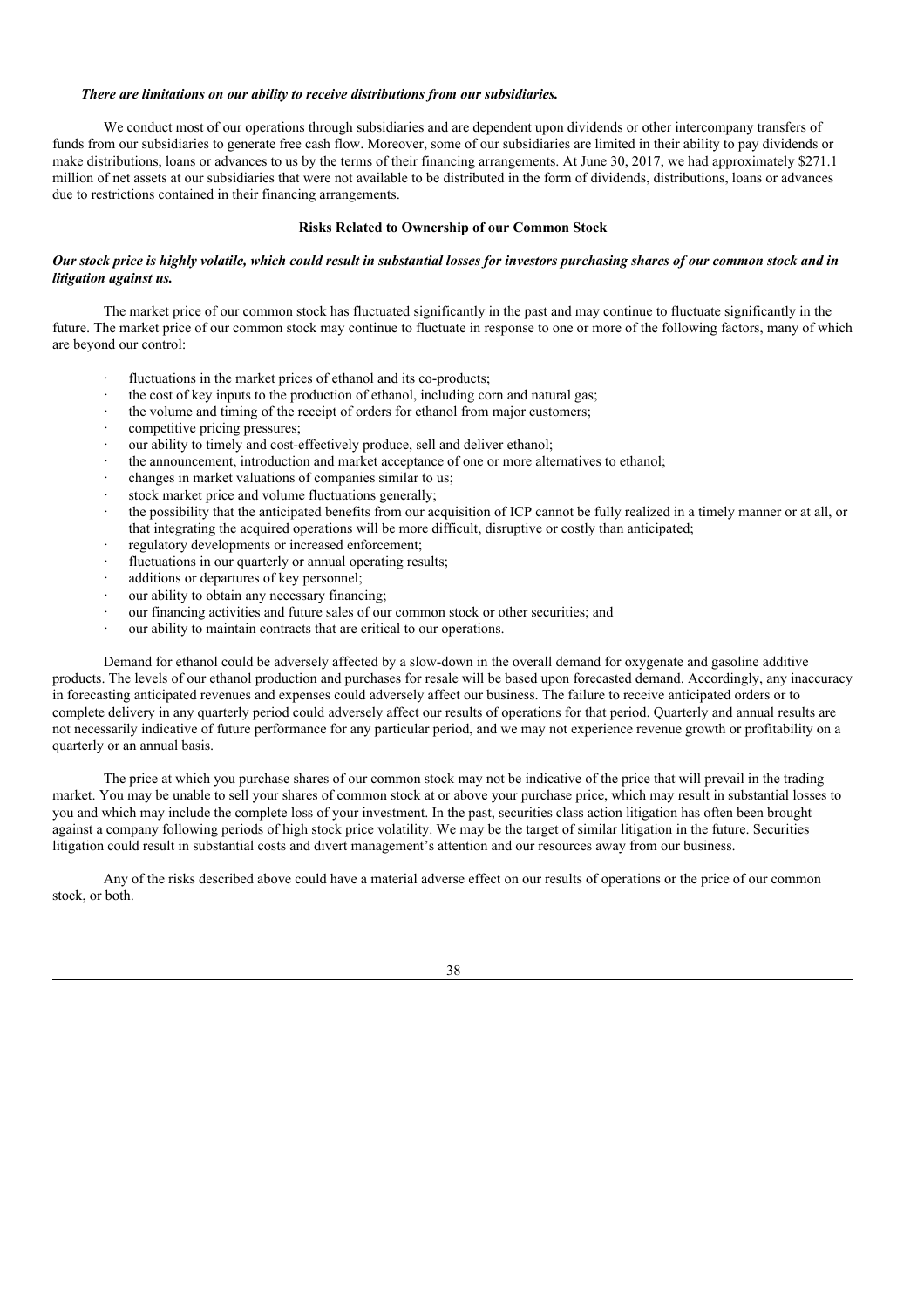### The ICP acquisition may not be accretive to, and may instead reduce, our earnings per share, which may negatively affect the **market price of our common stock.**

Although the ICP acquisition is expected to be accretive to earnings per share, the acquisition may not be accretive to, and may instead reduce, our earnings per share. The expectation that the acquisition will be accretive is based on preliminary estimates that may materially change. All of the risk factors applicable to the ethanol industry and our business as a marketer and producer of ethanol are also be applicable to ICP's business. In addition, future events and conditions could decrease or delay any accretion, result in dilution or cause greater dilution than may be expected, including:

- adverse changes in market conditions;
- commodity prices for corn, ethanol, specialty alcohols, gasoline and crude oil;
- production levels;
- operating results;
- competitive conditions:
- laws and regulations affecting the ethanol and specialty alcohol businesses;
- capital expenditure obligations; and
- general economic conditions.

Any decrease or delay of any accretion to our earnings per share, or any reduction in our earnings pre share, as a result of our ICP acquisition could cause the price of our common stock to decline.

## **ITEM 2. UNREGISTERED SALES OF EQUITY SECURITIES AND USE OF PROCEEDS.**

### **Unregistered Sales of Equity Securities**

None.

## **Dividends**

Our current and future debt financing arrangements may limit or prevent cash distributions from our subsidiaries to us, depending upon the achievement of specified financial and other operating conditions and our ability to properly service our debt, thereby limiting or preventing us from paying cash dividends.

At June 30, 2017, we had approximately \$271.1 million of net assets at our subsidiaries that were not available to be transferred to Pacific Ethanol, Inc. in the form of dividends, loans or advances due to restrictions contained in the credit facilities of our subsidiaries.

For each of the three months ended June 30, 2017 and 2016, we declared and paid in cash an aggregate of \$0.3 million in dividends on our Series B Cumulative Convertible Preferred Stock, or Series B Preferred Stock. We have never declared or paid cash dividends on our common stock and do not currently intend to pay cash dividends on our common stock in the foreseeable future. We currently anticipate that we will retain any earnings for use in the continued development of our business. The holders of our outstanding Series B Preferred Stock are entitled to dividends of 7% per annum, payable quarterly. Dividends in respect of our Series B Preferred Stock must be paid prior to the payment of any dividends in respect of our common stock.

# **ITEM 3. DEFAULTS UPON SENIOR SECURITIES.**

Not applicable.

## **ITEM 4. MINE SAFETY DISCLOSURES.**

Not applicable.

# **ITEM 5. OTHER INFORMATION.**

None.

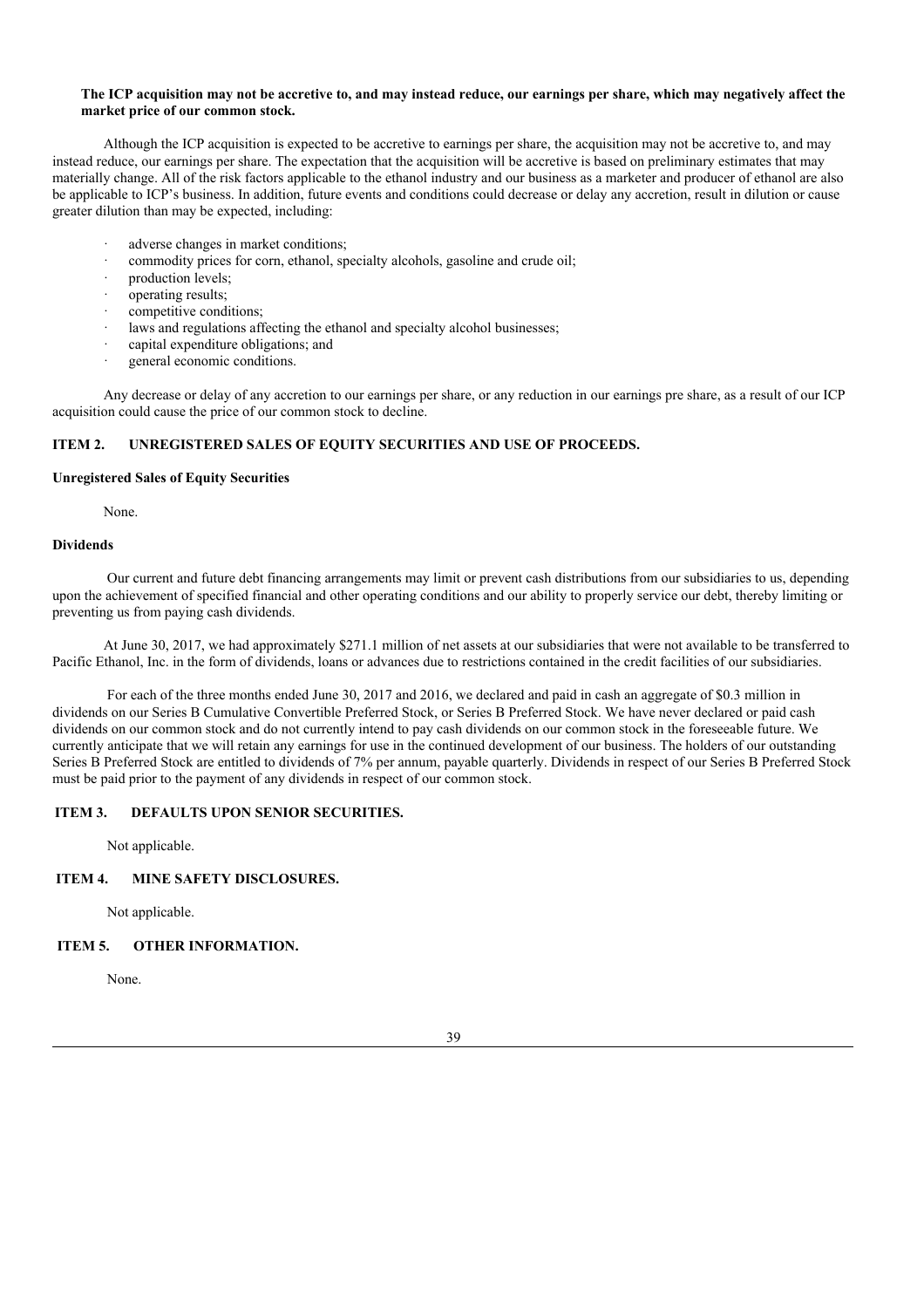# **ITEM 6. EXHIBITS.**

| Exhibit |                                                                                                                         |
|---------|-------------------------------------------------------------------------------------------------------------------------|
| Number  | Description $(**)$                                                                                                      |
| 10.1    | Agreement and Plan of Merger, dated June 26, 2017, by and among Pacific Ethanol Central, LLC, ICP Merger Sub, LLC,      |
|         | Illinois Corn Processing, LLC, Illinois Corn Processing Holdings Inc., and MGPI Processing, Inc.                        |
| 10.2    | Note Purchase Agreement, dated June 26, 2017, by and among Pacific Ethanol, Inc. and the Investors identified therein   |
| 10.3    | Consent of Holders and Amendment of Senior Secured Notes, dated June 26, 2017, by and among the Investors and the       |
|         | other holders identified therein                                                                                        |
| 10.4    | Form of Senior Note for an aggregate principal amount of \$13,948,078 issued on June 30, 2017 pursuant to the Note      |
|         | Purchase Agreement, dated June 26, 2017, by and among Pacific Ethanol, Inc. and the Investors party thereto             |
| 10.5    | First Amendment to Security Agreement, dated June 30, 2017, by and among Pacific Ethanol, Inc., Cortland Capital Market |
|         | Services LLC and the Investors and other parties identified therein                                                     |
| 31.1    | Certifications Required by Rule 13a-14(a) of the Securities Exchange Act of 1934, as amended, as Adopted Pursuant to    |
|         | Section 302 of the Sarbanes-Oxley Act of 2002 (*)                                                                       |
| 31.2    | Certifications Required by Rule 13a-14(a) of the Securities Exchange Act of 1934, as amended, as Adopted Pursuant to    |
|         | Section 302 of the Sarbanes-Oxley Act of 2002 (*)                                                                       |
| 32.1    | Certification of Chief Executive Officer and Chief Financial Officer Pursuant to 18 U.S.C. Section 1350, as Adopted     |
|         | Pursuant to Section 906 of the Sarbanes-Oxley Act of 2002 (*)                                                           |
| 101.INS | XBRL Instance Document (*)                                                                                              |
| 101.SCH | XBRL Taxonomy Extension Schema (*)                                                                                      |
| 101.CAL | XBRL Taxonomy Extension Calculation Linkbase (*)                                                                        |
| 101.DEF | XBRL Taxonomy Extension Definition Linkbase (*)                                                                         |
| 101.LAB | XBRL Taxonomy Extension Label Linkbase (*)                                                                              |
| 101.PRE | XBRL Taxonomy Extension Presentation Linkbase (*)                                                                       |

<sup>(\*)</sup> Filed herewith.

 $\mathcal{L}_\text{max}$ 

(\*\*) Certain of the agreements filed as exhibits contain representations and warranties made by the parties thereto. The assertions embodied in such representations and warranties are not necessarily assertions of fact, but a mechanism for the parties to allocate risk. Accordingly, investors should not rely on the representations and warranties as characterizations of the actual state of facts or for any other purpose at the time they were made or otherwise.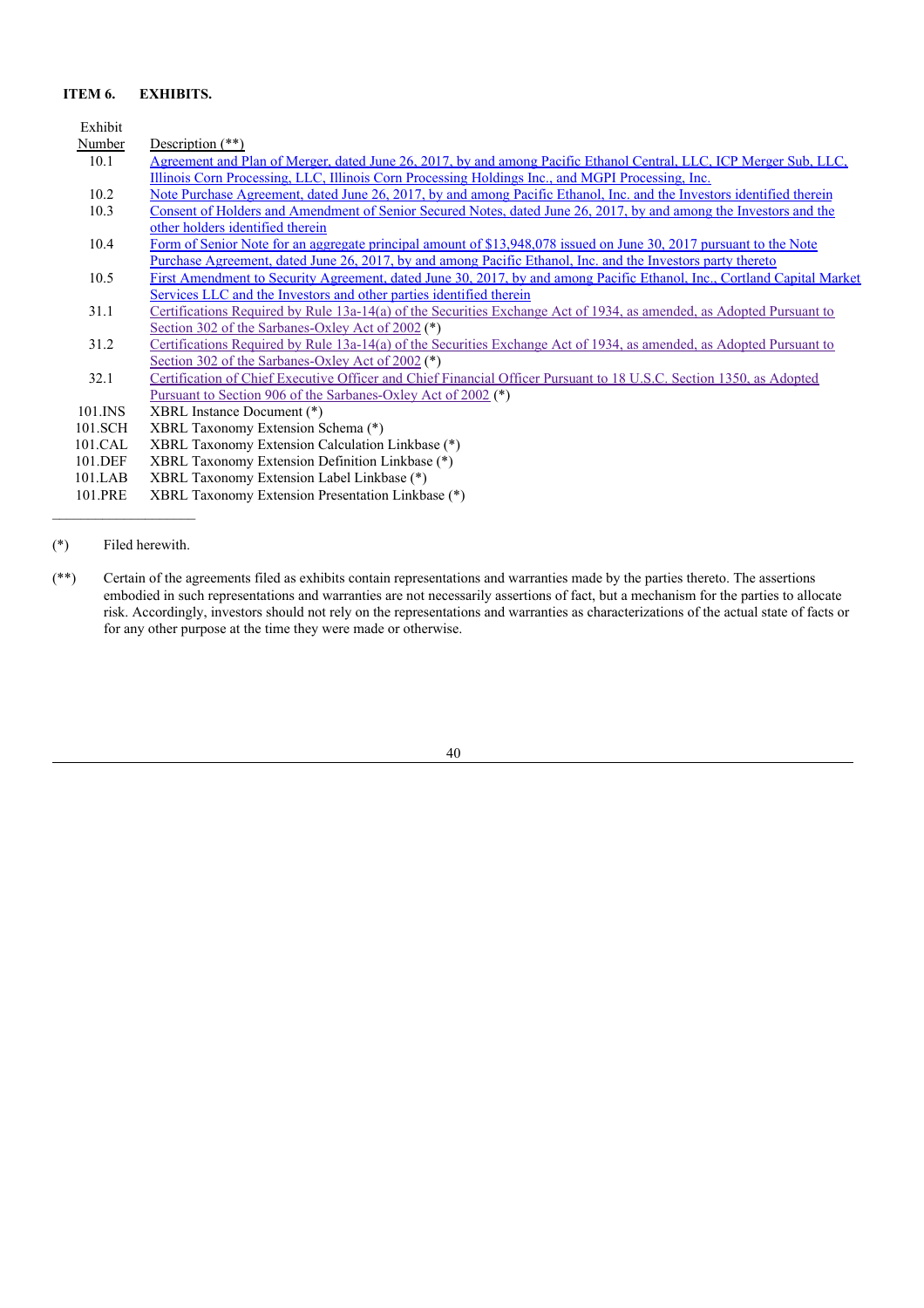# **SIGNATURES**

Pursuant to the requirements of the Securities Exchange Act of 1934, the registrant has duly caused this report to be signed on its behalf by the undersigned thereunto duly authorized.

# **PACIFIC ETHANOL, INC.**

Dated: August 9, 2017 By: /S/ BRYON T. MCGREGOR

Bryon T. McGregor Chief Financial Officer (Principal Financial and Accounting Officer)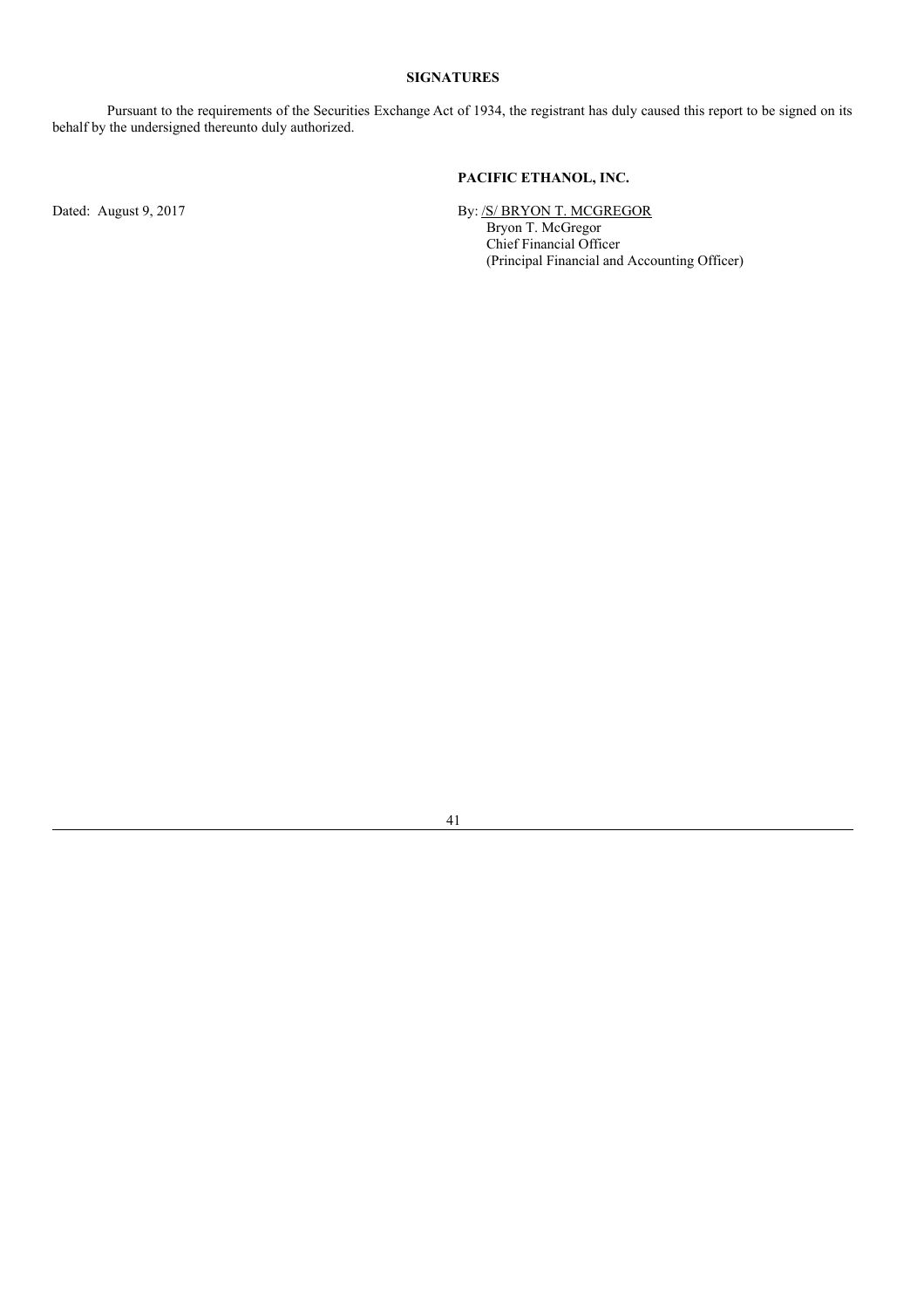# **EXHIBITS FILED WITH THIS REPORT**

# Exhibit

- Number Description
- 31.1 Certification Required by Rule 13a-14(a) of the Securities Exchange Act of 1934, as amended, as Adopted Pursuant to Section 302 of the Sarbanes-Oxley Act of 2002
- 31.2 Certification Required by Rule 13a-14(a) of the Securities Exchange Act of 1934, as amended, as Adopted Pursuant to Section 302 of the Sarbanes-Oxley Act of 2002
- 32.1 Certification of Chief Executive Officer and Chief Financial Officer Pursuant to 18 U.S.C. Section 1350, as Adopted Pursuant to Section 906 of the Sarbanes-Oxley Act of 2002
- 101.INS XBRL Instance Document<br>101.SCH XBRL Taxonomy Extensio
- XBRL Taxonomy Extension Schema
- 101.CAL XBRL Taxonomy Extension Calculation Linkbase
- 101.DEF XBRL Taxonomy Extension Definition Linkbase
- 101.LAB XBRL Taxonomy Extension Label Linkbase
- 101.PRE XBRL Taxonomy Extension Presentation Linkbase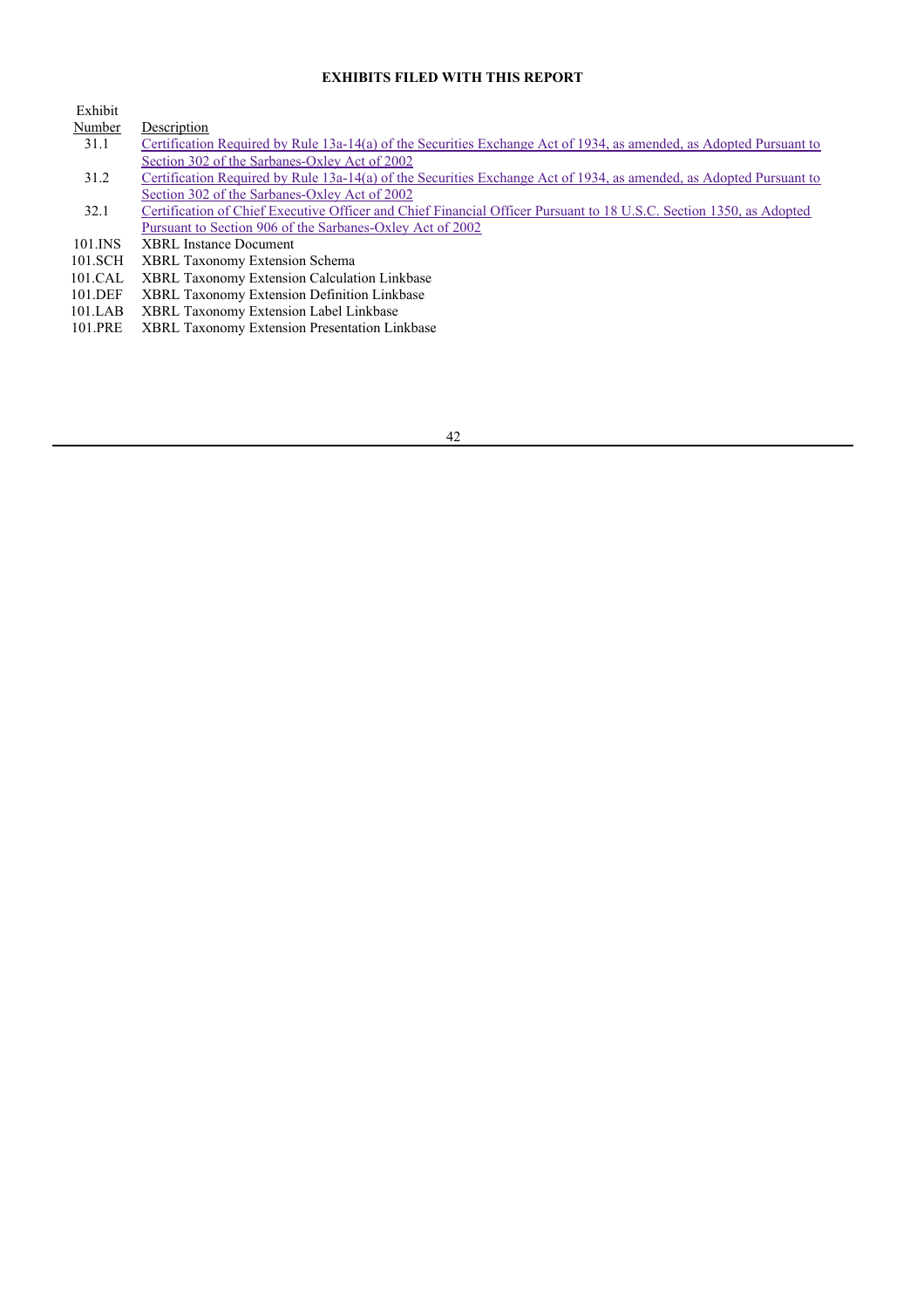# **CERTIFICATION OF PRINCIPAL EXECUTIVE OFFICER PURSUANT TO SECTION 302 OF THE SARBANES-OXLEY ACT OF 2002**

I, Neil M. Koehler, certify that:

1. I have reviewed this Quarterly Report on Form 10-Q of Pacific Ethanol, Inc.;

2. Based on my knowledge, this report does not contain any untrue statement of a material fact or omit to state a material fact necessary to make the statements made, in light of the circumstances under which such statements were made, not misleading with respect to the period covered by this report;

3. Based on my knowledge, the financial statements, and other financial information included in this report, fairly present in all material respects the financial condition, results of operations and cash flows of the registrant as of, and for, the periods presented in this report;

4. The registrant's other certifying officer and I are responsible for establishing and maintaining disclosure controls and procedures (as defined in Exchange Act Rules 13a-15(e) and 15d-15(e)) and internal control over financial reporting (as defined in Exchange Act Rules  $13a-15(f)$  and  $15d-15(f)$  for the registrant and have:

(a) Designed such disclosure controls and procedures, or caused such disclosure controls and procedures to be designed under our supervision, to ensure that material information relating to the registrant, including its consolidated subsidiaries, is made known to us by others within those entities, particularly during the period in which this report is being prepared;

(b) Designed such internal control over financial reporting, or caused such internal control over financial reporting to be designed under our supervision, to provide reasonable assurance regarding the reliability of financial reporting and the preparation of financial statements for external purposes in accordance with generally accepted accounting principles;

(c) Evaluated the effectiveness of the registrant's disclosure controls and procedures and presented in this report our conclusions about the effectiveness of the disclosure controls and procedures, as of the end of the period covered by this report based on such evaluation; and

(d) Disclosed in this report any change in the registrant's internal control over financial reporting that occurred during the registrant's most recent fiscal quarter (the registrant's fourth fiscal quarter in the case of an annual report) that has materially affected, or is reasonably likely to materially affect, the registrant's internal control over financial reporting; and

5. The registrant's other certifying officer(s) and I have disclosed, based on our most recent evaluation of internal control over financial reporting, to the registrant's auditors and the audit committee of the registrant's board of directors (or persons performing the equivalent functions):

(a) All significant deficiencies and material weaknesses in the design or operation of internal control over financial reporting which are reasonably likely to adversely affect the registrant's ability to record, process, summarize and report financial information; and

(b) Any fraud, whether or not material, that involves management or other employees who have a significant role in the registrant's internal control over financial reporting.

Date: August 9, 2017 /S/ NEIL M. KOEHLER Neil M. Koehler President and Chief Executive Officer (Principal Executive Officer)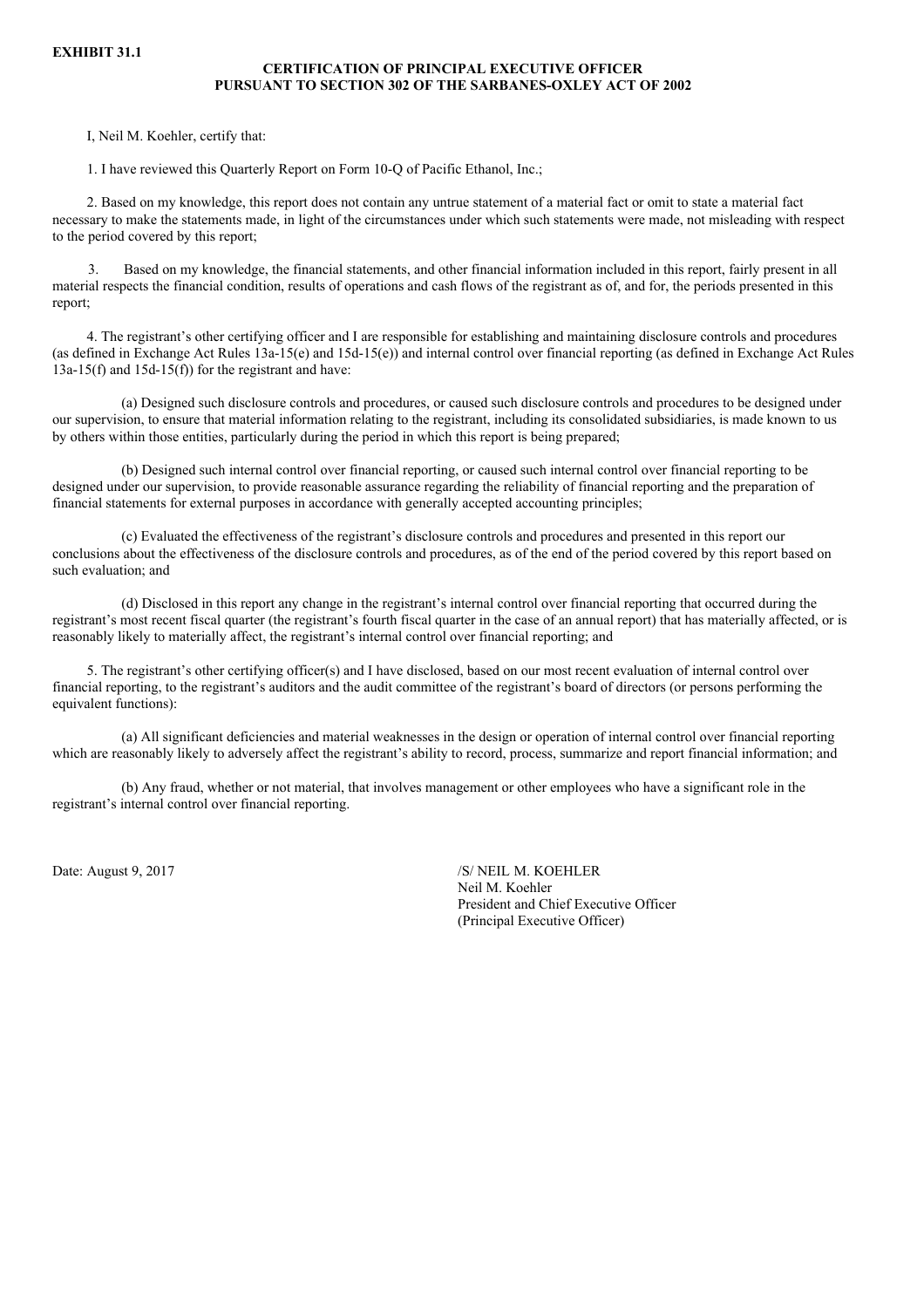# **CERTIFICATION OF PRINCIPAL FINANCIAL OFFICER PURSUANT TO SECTION 302 OF THE SARBANES-OXLEY ACT OF 2002**

I, Bryon T. McGregor, certify that:

1. I have reviewed this Quarterly Report on Form 10-Q of Pacific Ethanol, Inc.;

2. Based on my knowledge, this report does not contain any untrue statement of a material fact or omit to state a material fact necessary to make the statements made, in light of the circumstances under which such statements were made, not misleading with respect to the period covered by this report;

3. Based on my knowledge, the financial statements, and other financial information included in this report, fairly present in all material respects the financial condition, results of operations and cash flows of the registrant as of, and for, the periods presented in this report;

4. The registrant's other certifying officer and I are responsible for establishing and maintaining disclosure controls and procedures (as defined in Exchange Act Rules 13a-15(e) and 15d-15(e)) and internal control over financial reporting (as defined in Exchange Act Rules  $13a-15(f)$  and  $15d-15(f)$  for the registrant and have:

(a) Designed such disclosure controls and procedures, or caused such disclosure controls and procedures to be designed under our supervision, to ensure that material information relating to the registrant, including its consolidated subsidiaries, is made known to us by others within those entities, particularly during the period in which this report is being prepared;

(b) Designed such internal control over financial reporting, or caused such internal control over financial reporting to be designed under our supervision, to provide reasonable assurance regarding the reliability of financial reporting and the preparation of financial statements for external purposes in accordance with generally accepted accounting principles;

(c) Evaluated the effectiveness of the registrant's disclosure controls and procedures and presented in this report our conclusions about the effectiveness of the disclosure controls and procedures, as of the end of the period covered by this report based on such evaluation; and

(d) Disclosed in this report any change in the registrant's internal control over financial reporting that occurred during the registrant's most recent fiscal quarter (the registrant's fourth fiscal quarter in the case of an annual report) that has materially affected, or is reasonably likely to materially affect, the registrant's internal control over financial reporting; and

5. The registrant's other certifying officer(s) and I have disclosed, based on our most recent evaluation of internal control over financial reporting, to the registrant's auditors and the audit committee of the registrant's board of directors (or persons performing the equivalent functions):

(a) All significant deficiencies and material weaknesses in the design or operation of internal control over financial reporting which are reasonably likely to adversely affect the registrant's ability to record, process, summarize and report financial information; and

(b) Any fraud, whether or not material, that involves management or other employees who have a significant role in the registrant's internal control over financial reporting.

Date: August 9, 2017 *CONFERENT MEGREGOR CONFERENT MEGREGOR* Bryon T. McGregor Chief Financial Officer (Principal Financial Officer)